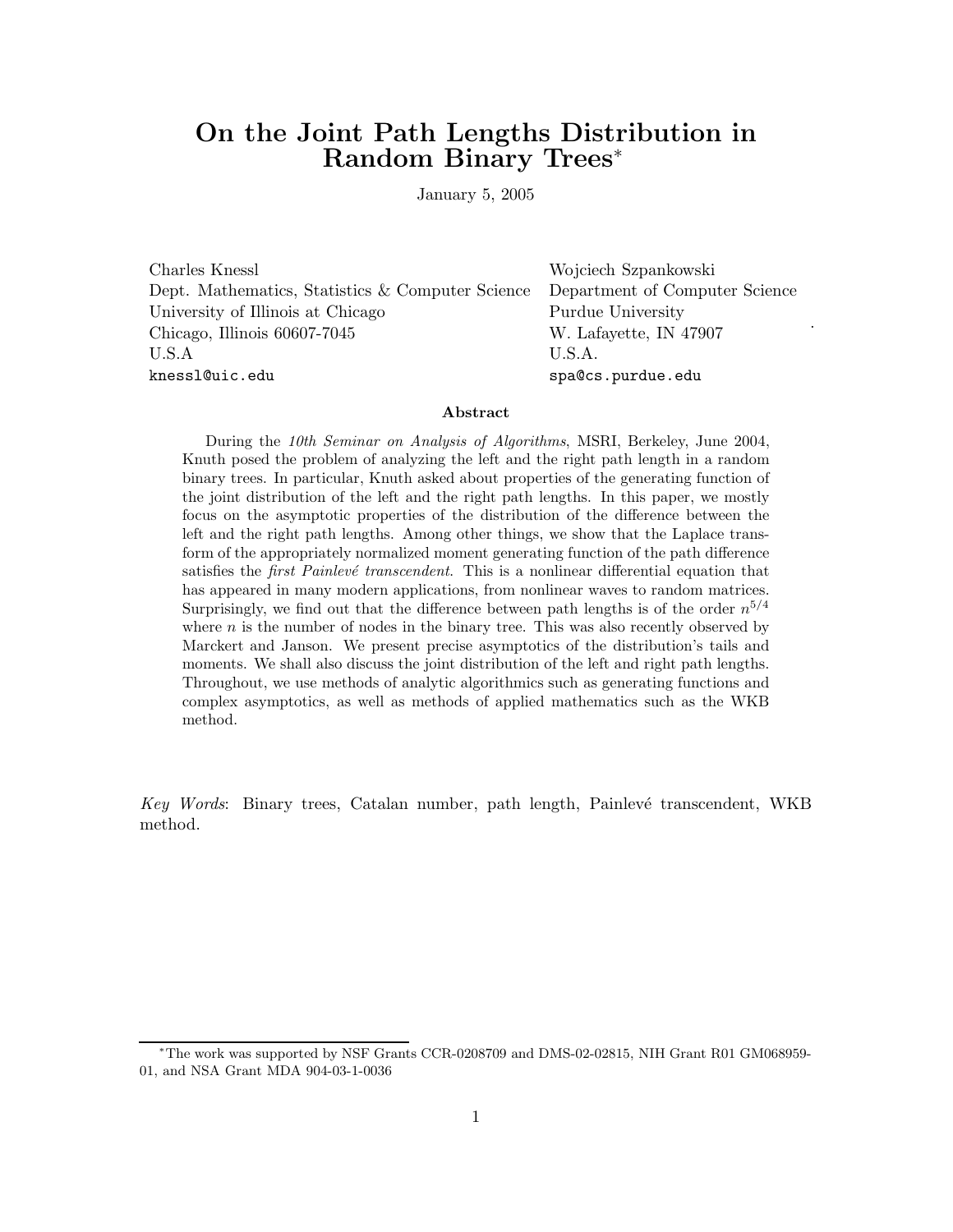#### **1 Introduction**

Trees are the most important nonlinear structures that arise in computer science. Applications are in abundance; here we discuss binary unlabeled ordered trees (further called binary trees) and study their asymptotic properties when the number of nodes, *n*, becomes large. While various interesting questions concerning statistics of randomly generated binary trees were investigated since Euler and Cayley [6, 12, 13, 18, 20, 21], recently novel applications have been surfacing. In 2003 Seroussi [16], when studying universal types for sequences and Lempel-Ziv'78 parsings, asked for the number of binary trees of *given* path length (sum of all paths from the root to all nodes). This was an open problem; partial solutions are reported in [11, 17].

During the *10th Seminar on Analysis of Algorithms*, MSRI, Berkeley, June 2004, Knuth asked to analyze the joint distribution of the left and the right path lengths in random binary trees. This problem received a lot of attention in the community (cf. related papers [8, 15]) and leads to an interesting analysis, that encompasses several other problems studied recently [8, 11, 14, 15, 16, 17, 20]. Here, we mostly focus on the asymptotic properties of the distribution of the difference between the left and the right path lengths. However, we also obtain some results for the joint distribution of the left and the right path lengths in a random binary tree.

In the standard model, that we adopt here, one selects uniformly a tree among all binary unlabeled ordered trees built on *n* nodes,  $\mathcal{T}_n$  (where  $|\mathcal{T}_n| = \binom{2n}{n} \frac{1}{n+1}$  = Catalan number). Many deep and interesting results concerning the behavior of binary trees in the standard model were uncovered. For example, Flajolet and Odlyzko [4] and Takacs [20] established the average and the limiting distribution for the height (longest path), while Louchard [14] and Takacs [19, 20, 21] derive the limiting distribution for the path length. As we indicate below, these limiting distributions are expressible in terms of the Airy's function (cf. [1, 2]). Recently, Seroussi [16, 17], and Knessl and Szpankowski [11] analyzed properties of random binary trees when selected uniformly from the set  $\mathcal{T}_t$  of all binary trees of given path length t. Among other results, they enumerated the number of trees in  $\mathcal{T}_t$  and analyze the number of nodes in a randomly selected tree from T*t*.

We now summarize our main results and put them into a bigger perspective. Let  $N_n(p,q)$ be the number of binary trees built on *n* nodes with the right path length equal to *p* and the left path length equal to *q*. It is easy to see that its generating function  $G_n(w, v)$  satisfies

$$
G_n(w, v) = \sum_{i=0}^{n} w^i v^{n-i} G_i(w, v) G_{n-i}(w, v)
$$
\n(1.1)

with  $G_0(w, v) = 1$ . Summing over *n* we obtain the triple transform  $C(w, v, z)$  (cf. also (2.12) below) that satisfies

$$
C(w, v, z) = 1 + zC(w, v, wz)C(w, v, vz).
$$
\n(1.2)

This is exactly the equation that Knuth asked to analyze.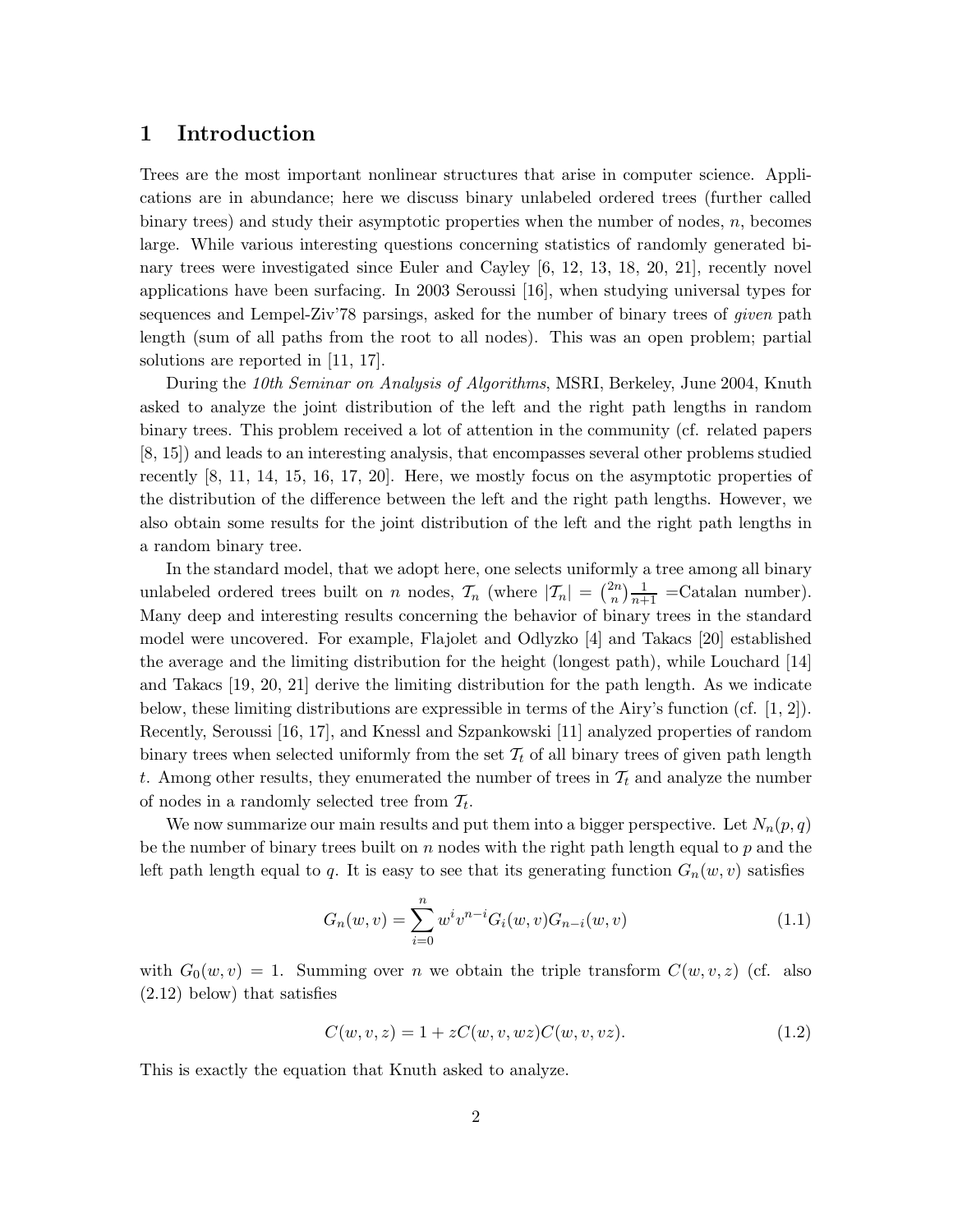The above functional equation encompasses many properties of binary trees. Let us first set  $w = v$  and define  $C(w, z) = C(w, w, z)$ . Recurrence (1.2) then becomes

$$
C(w, z) = 1 + zC^2(w, zw). \tag{1.3}
$$

Observe that this equation is asymmetric with respect to *z* and *w*. When enumerating trees in  $\mathcal{T}_n$ , we set  $w = 1$  to get the well known algebraic equation  $C(1, z) = 1 + zC^2(1, z)$  that can be explicitly solved as  $C(1, z) = \left(1 - \sqrt{1 - 4z}\right)/(2z)$ , leading to the Catalan number. A randomly (uniformly) selected tree from  $\mathcal{T}_n$  has path length  $T_n$  that is asymptotically distributed as Airy's distribution [19, 20], that is,

$$
\Pr\{T_n/\sqrt{2n^3} \le x\} \to W(x)
$$

where  $W(x)$  is the Airy distribution function defined by its moments [5]. The Airy distribution arises in surprisingly many contexts, such as parking allocations, hashing tables, trees, discrete random walks, area under a Brownian bridge, etc. [5, 14, 19, 20, 21].

Setting  $z = 1$  in (1.3) we arrive at

$$
C(w, 1) = 1 + C2(w, w)
$$

which is not *algebraically* solvable. Observe that the coefficient of  $w<sup>t</sup>$  in  $C(w, 1)$  enumerates binary trees with a *given* path length *t*. In [11, 17] it was shown that

$$
[w^t]C(w,1) = |T_t| = \frac{1}{(\log_2 t)\sqrt{\pi t}} 2^{\frac{2t}{\log_2 t}(1+c_1\log^{-2/3}t+c_2\log^{-1}t+O(\log^{-4/3}t))}
$$

for large  $t$ , where  $c_1$  and  $c_2$  are explicitly computable constants.

Let us now set  $v = 1$  in  $(1.2)$ . Then

$$
C(w, 1, z) = 1 + zC(w, 1, wz)C(w, 1, z)
$$

while  $G_n(w, 1) = [z^n]C(w, 1, z)$  satisfies

$$
G_{n+1}(w,1) = \sum_{i=1}^{n} w^{i} G_i(w,1) G_{n-i}(w,1).
$$
 (1.4)

Observe that  $G_n(w, 1)$  is the generating function of the right path length. Actually, recurrence (1.4) was studied by Takacs in [19] when analyzing the area under a Bernoulli random walk. Also, it appears in the Kleitman-Winston conjecture [9, 22].

Finally, we turn attention to results presenting in this paper. We first analyze the limiting distribution of the difference  $\mathcal{D}_n = \mathcal{R}_n - \mathcal{L}_n$  where  $\mathcal{R}_n, \mathcal{L}_n$  are the right and left path lengths, respectively. We observe that the difference  $\mathcal{D}_n$  is of order  $n^{5/4}$ . This was also recently observed by Marckert [15] and Janson [8]. Among other things, we show that the tail of the distribution is thicker than that of the Gaussian distribution. More precisely,

$$
n^{-5/4} \cdot \Pr\{\mathcal{D}_n = \beta n^{5/4}\} \sim \sqrt{\frac{5}{6}} (5\beta)^{1/3} c_0 \exp\left(-\frac{3}{4} 5^{1/3} \beta^{4/3}\right) [1 + O(\beta^{-4/3})]
$$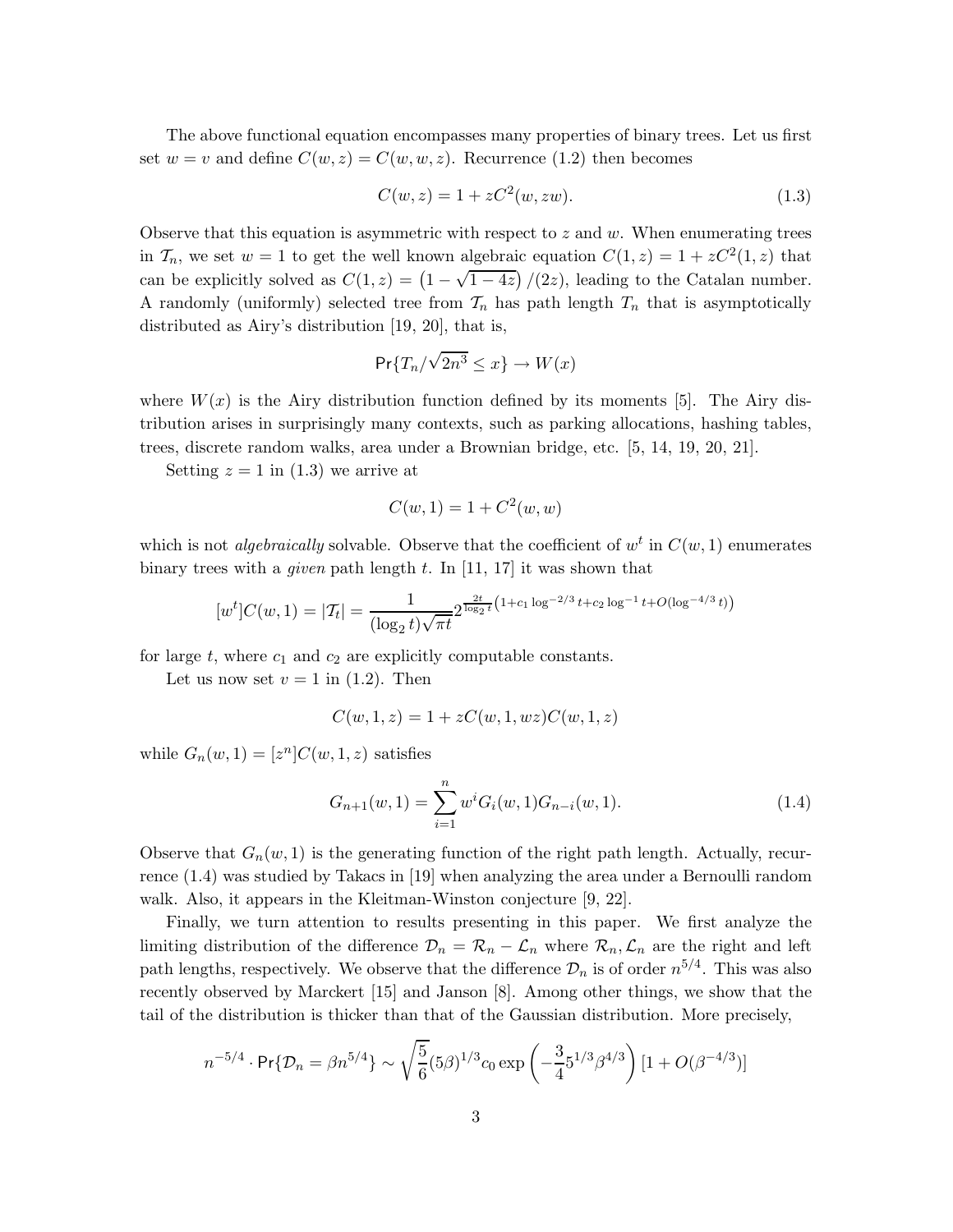as  $\beta \to \infty$ , where  $c_0$  is a constant.

Next, we analyze moments of  $\mathcal{D}_n$ . We first observe that odd moments vanish, while the *normalized* even moments satisfy (asymptotically) a certain *nonlinear* recurrence that occurs in various forms in many other problems, that are described by nonlinear functional equations similar to  $(1.1)$  (e.g., quicksort, linear hashing, enumeration of trees in  $\mathcal{T}_t$ ). In these cases, usually the limiting distribution can be characterized only by moments. We conjecture that these problems constitute a new class of distributions determined by moments. More precisely, let *Z* be a (normalized) limiting distribution of such a process. Then for some  $a_n \to \infty$  we have  $\mathbf{E}[Z^k]/a_k = c_k$  such that in general  $c_k$  satisfies

$$
c_{k+1} = \alpha_k + \beta_k c_k + \gamma_k \sum_{i=0}^k c_i c_{k-i}
$$
 (1.5)

with some initial conditions, and given  $\alpha_k$ ,  $\beta_k$  and  $\gamma_k$ . In our case (cf. also [8]) the even normalized moments of  $\mathcal{D}_n$  converge as  $\mathbf{E}[\mathcal{D}_n^{2m+2}]/n^{5(m+1)/2} \to (2m+2)!\sqrt{\pi}\Delta_m$  for any integer  $m \geq 0$ , where  $\Delta_m$  satisfy the recurrence similar to (1.5) (cf. (2.23) and (2.24) below). Similar recurrences appear in the quicksort [10], linear hashing [5], path length in binary trees [12, 14, 20, 21], area under Bernoulli walk [19], enumeration of trees with given path length [11], and many others [6, 13, 18].

Finally, we analyze the moment generating function of  $\mathcal{D}_n$ . We observe that the Laplace transform of an appropriately normalized moment generating function satisfies the *first Painlevé transcendent* nonlinear differential equation [7]

$$
0 = U_1^2(\phi) + 2U_1''(\phi) - 4\phi.
$$

This also appears in many modern applications, including nonlinear waves and random matrices. We shall also discuss the joint distribution of the left and the right path lengths.

Throughout, we use methods of analytic algorithmics such as generating functions and complex asymptotics, as well as methods of applied mathematics, such as the WKB method. We add that moments of  $\mathcal{D}_n$  were recently analyzed by Janson [8] using a Galton-Watson branching process approach, and the limiting distribution is implicit in Marckert [15], who applied Brownian analysis. As pointed out by Janson [8] "many different methods are useful and valuable, even for the same types of problems, and should be employed without prejudice".

#### **2 Problem Statement and Summary of Results**

Let  $N(p,q;n)$  be the number of binary trees with *n* nodes that have a total right path length *p* and a total left path length *q*. We also set

$$
N(p, q; n) = \bar{N}(p + q, p - q; n)
$$
\n(2.1)

and note the obvious symmetry relation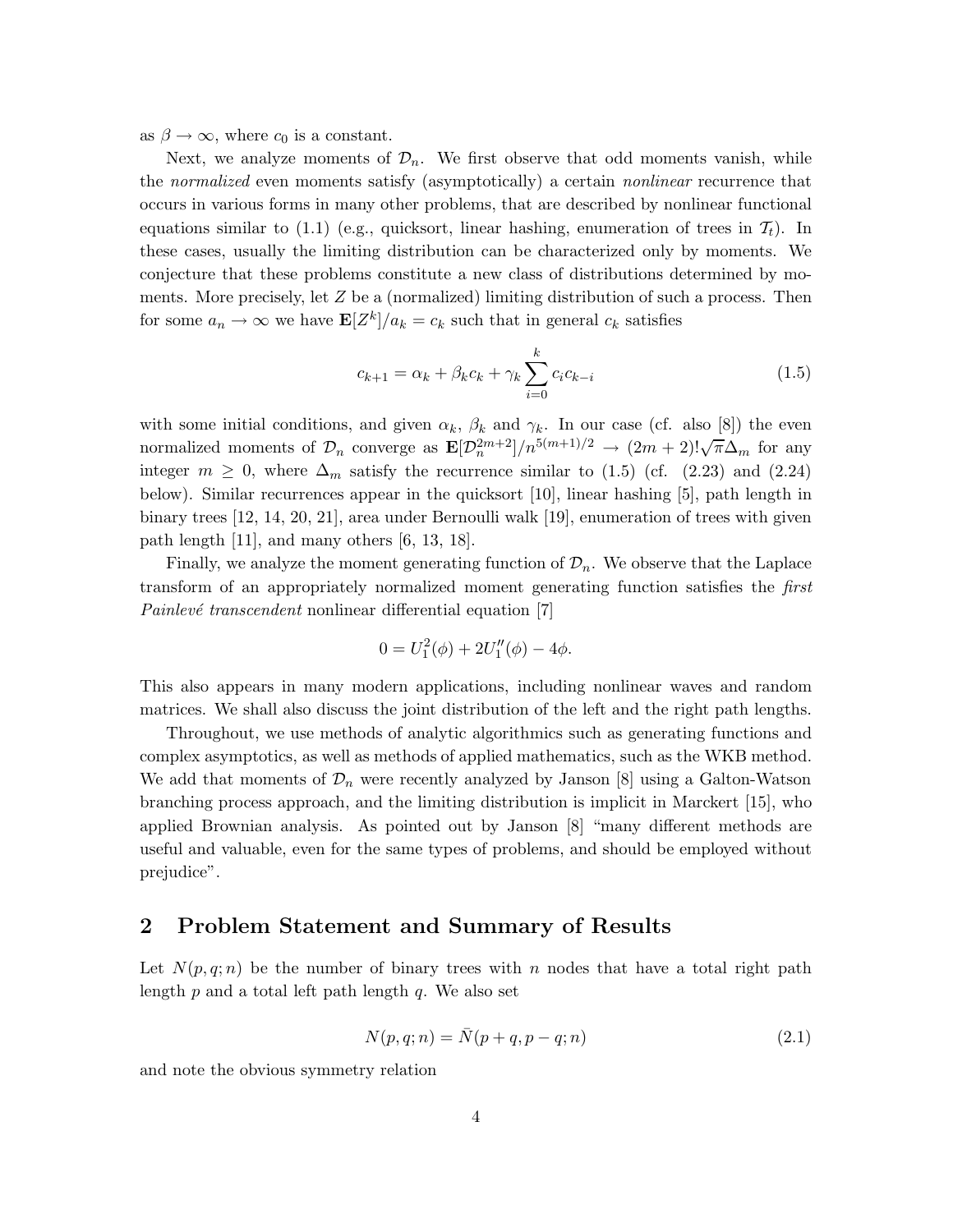$$
N(p,q;n) = N(q,p;n). \tag{2.2}
$$

We shall mostly focus on analyzing the difference between the right and left path length, and this we denote by

$$
J = p - q.\t\t(2.3)
$$

It is well known [6] that the total number of trees with *n* nodes is the Catalan number

$$
C_n = \frac{1}{n+1} \binom{2n}{n}.
$$
\n
$$
(2.4)
$$

Then we define the probability distribution of the path length difference,  $\mathcal{D}_n$ , by

$$
P_{-}(J;n) = \text{Prob}[\mathcal{D}_n = J] = \frac{1}{C_n} \sum_{i=0}^{\binom{n}{2} - |J|} N(i, i + |J|; n), \qquad J \in \left[ -\binom{n}{2}, \binom{n}{2} \right]. \tag{2.5}
$$

Here we used the fact that the left or right path in a tree with *n* nodes can be at most  $\binom{n}{2}$ . We can easily verify that

$$
P_{-}\left(\binom{n}{2} - 1; n\right) = 0,\t\t(2.6)
$$

$$
P_{-}\left(\binom{n}{2};n\right) = P_{-}\left(\binom{n}{2} - 2;n\right) = P_{-}\left(\binom{n}{2} - 3;n\right) = 1/C_n,\tag{2.7}
$$

since there are no trees where the path length difference is one below the maximum, and exactly one tree (out of  $C_n$ ) has this difference either zero or two or three below the maximum value of  $\binom{n}{2}$ . In view of (2.2) we have  $P_-(J; n) = P_-(J; n)$  so it is sufficient to analyze  $(2.5)$  for  $J \geq 0$ .

The generating function of  $N(p, q)$  in  $(2.1)$ 

$$
G_n(w,v) = \sum_p \sum_q N(p,q;n)w^p v^q
$$
\n(2.8)

satisfies the recurrence

$$
G_{n+1}(w,v) = \sum_{i=0}^{n} w^{i} v^{n-i} G_i(w,v) G_{n-i}(w,v), \ n \ge 0,
$$
\n(2.9)

subject to the initial condition

$$
G_0(w, v) = 1. \t\t(2.10)
$$

From (2.9) we also obtain the functional equation

$$
C(w, v, z) = 1 + zC(w, v, wz)C(w, v, vz)
$$
\n(2.11)

for the triple transform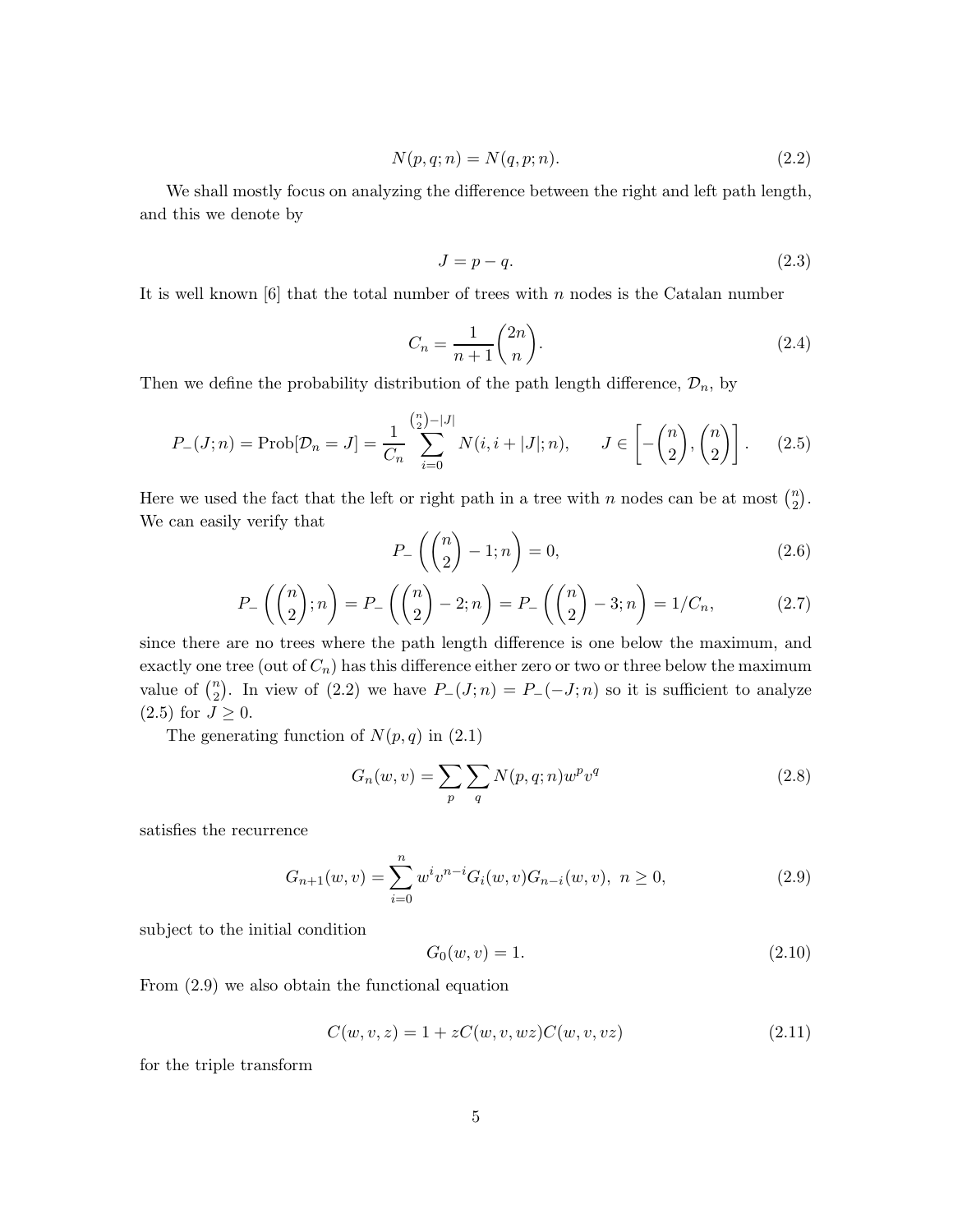$$
C(w, v, z) = \sum_{n=0}^{\infty} G_n(w, v) z^n = \sum_{n} \sum_{p} \sum_{q} N(p, q; n) z^n w^p v^q.
$$
 (2.12)

We note that  $G_n(1,1) = C_n$  and from (2.5) we obtain

$$
P_{-}(J;n) = \frac{1}{C_n} [w^J] G_n \left( w, \frac{1}{w} \right). \tag{2.13}
$$

We study the limit  $n \to \infty$ , with an appropriate scaling of p and q. First we consider the path length difference, with *J* scaled as

$$
J = \beta n^{5/4} = O(n^{5/4}).\tag{2.14}
$$

For a fixed  $\beta$  we shall obtain

$$
P_{-}(J;n) \sim n^{-5/4} p_{-}(\beta) \tag{2.15}
$$

where  $p_-(\beta)$  is a probability density that can be represented as

$$
p_{-}(\beta) = \frac{1}{2\pi i} \int_{-i\infty}^{i\infty} e^{-\beta b} [1 + \sqrt{\pi} \bar{H}(b)] db
$$
  
\n
$$
= \frac{1}{2\pi} \int_{-\infty}^{\infty} e^{-\beta ix} [1 + \sqrt{\pi} \bar{H}(ix)] dx
$$
  
\n
$$
= \frac{1}{\pi} \int_{0}^{\infty} \cos(\beta x) S(x) dx,
$$
\n(2.16)

where  $S(x) = 1 + \sqrt{\pi} \overline{H}(ix)$  and

$$
1 + \sqrt{\pi} \bar{H}(b) = \int_{-\infty}^{\infty} e^{\beta b} p_{-}(\beta) d\beta.
$$
 (2.17)

Thus the left side of  $(2.17)$  is the moment generating function of  $p_-(\beta)$ , which is an *entire* function of *b*.

While we do not have an explicit formula for  $p_-(\beta)$ , we have the following asymptotic and numerical values:

$$
p_{-}(\beta) \sim \sqrt{\frac{5}{6}} (5\beta)^{1/3} c_0 \exp\left(-\frac{3}{4} 5^{1/3} \beta^{4/3}\right) [1 + O(\beta^{-4/3})]
$$
 (2.18)

as  $\beta \to \infty$ , with

$$
c_0 \approx .5513288; \t(2.19)
$$

$$
p_{-}(0) \approx .45727 \; ; \; p_{-}'(0) \approx -.71462. \tag{2.20}
$$

We also find that the density has two inflection points, at  $\beta = \pm \beta_c$ , with

$$
\beta_c \approx .75898. \tag{2.21}
$$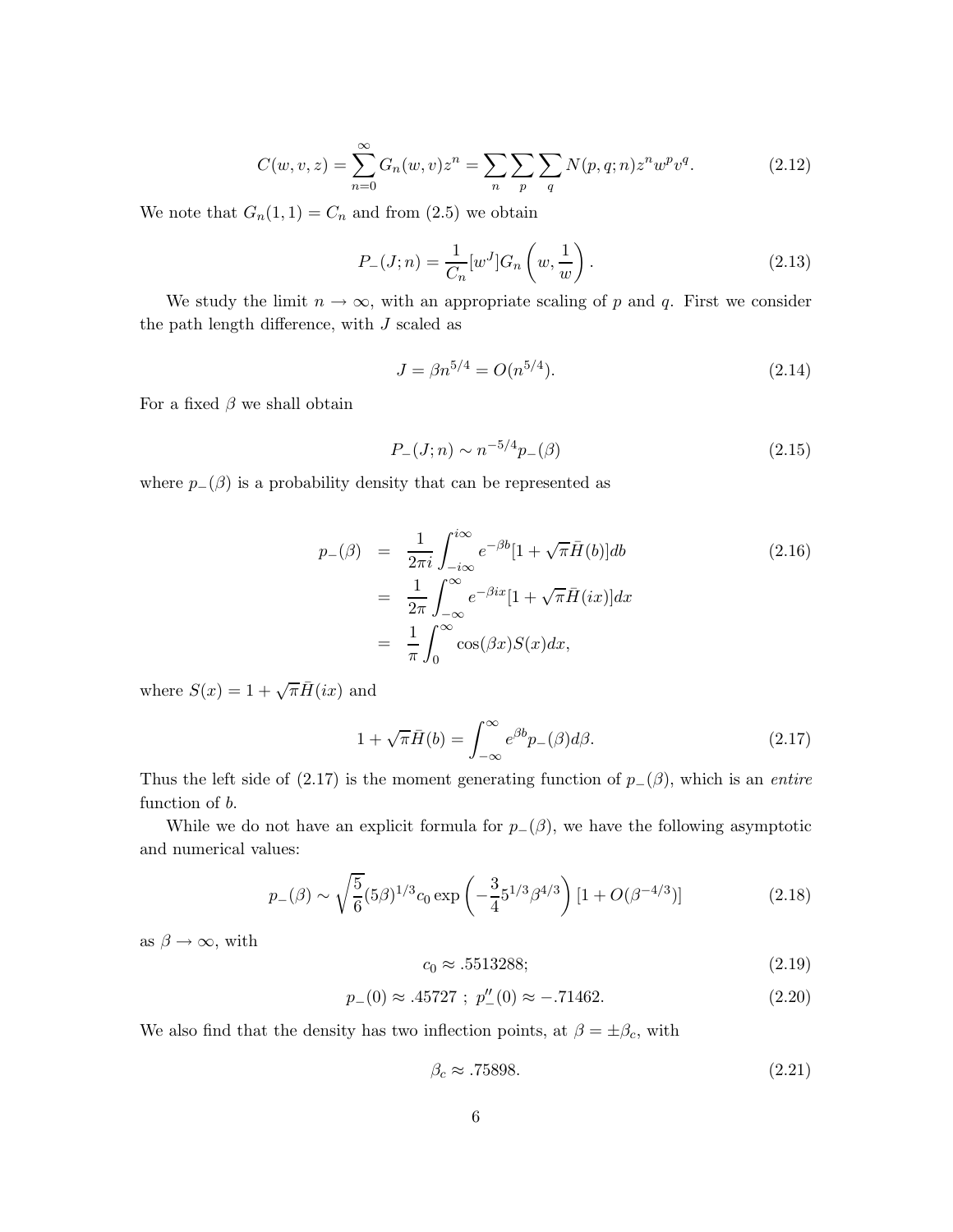

Figure 1: The density  $p_-(\beta)$  for  $\beta \in [0,3]$ .

This is our first main result.

The function  $p_-(\beta)$  is graphed in Figure 1 over the range  $\beta \in [0,3]$ , and the derivatives  $p'_{-}(\beta)$  and  $p''_{-}(\beta)$  are given over the same range in Figure 2. The graph of  $p_{-}(\beta)$  somewhat resembles a Gaussian, but it differs from the Gaussian density in at least three important respects. First, the tail is clearly thicker in view of (2.18). For any Gaussian density, we would have  $\beta_c p_-(0) = 1/\sqrt{2\pi} = .39894...$  while for the present density (2.20) and (2.21) yield the value  $\beta_c p_-(0) \approx .34705$ . Finally, the Gaussian density would be an entire function of  $\beta$ , while we will show that if we view  $p_-(\beta)$  as a function of the complex variable  $\beta$ , this function has an essential singularity at  $\beta = 0$ . While for  $|\beta|$  small and  $\beta$  real,  $p_-(\beta)$  is locally Gaussian, its behavior for  $|\beta|$  small and  $\beta$  imaginary is quite different.

The function  $\bar{H}$  in (2.16) is an entire function satisfying  $\bar{H}(b) = \bar{H}(-b)$  and  $\bar{H}(0) = 0$ . Denoting its Taylor series as

$$
\bar{H}(b) = \sum_{m=0}^{\infty} b^{2m+2} \Delta_m \tag{2.22}
$$

and setting

$$
\Delta_m = \frac{1}{\Gamma(\frac{5}{2}m + 2)} \tilde{\Delta}_m \tag{2.23}
$$

we find that  $\tilde{\Delta}_m$  satisfies the nonlinear recurrence

$$
\tilde{\Delta}_{m+1} = \frac{(5m+6)(5m+4)}{8} \tilde{\Delta}_m + \frac{1}{4} \sum_{\ell=0}^{m} \tilde{\Delta}_{\ell} \tilde{\Delta}_{m-\ell}, \ m \ge 0 \tag{2.24}
$$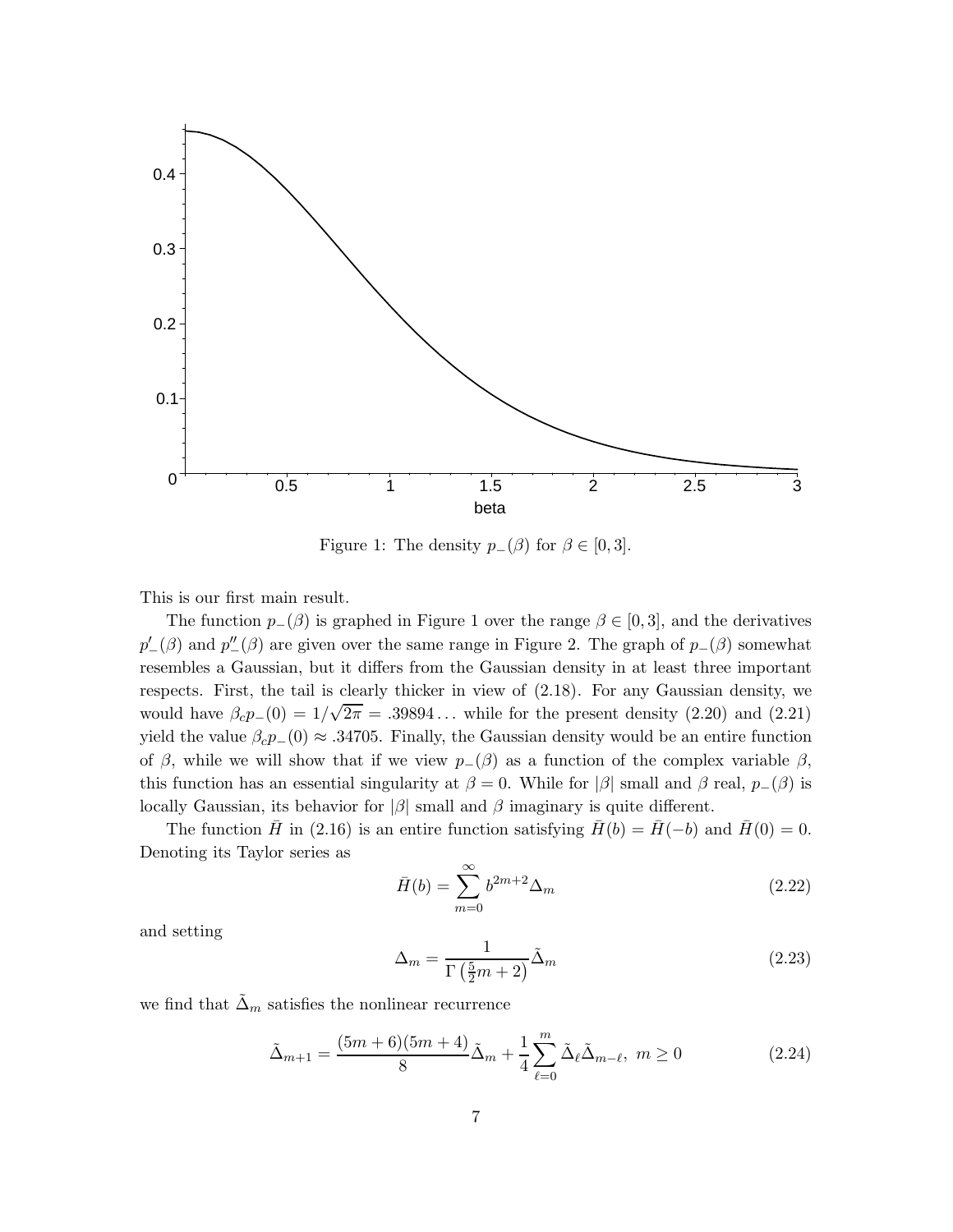

Figure 2: The first derivative  $p'_{-}(\beta)$  and the second derivative  $p''_{-}(\beta)$ .

with

$$
\Delta_0 = \tilde{\Delta}_0 = \frac{1}{4}.\tag{2.25}
$$

In view of (2.22) and (2.17) the variance of the limiting density  $p_-(\beta)$  in (2.15) is

$$
\int_{-\infty}^{\infty} \beta^2 p_{-}(\beta) d\beta = 2\sqrt{\pi} \Delta_0 = \frac{\sqrt{\pi}}{2}.
$$
 (2.26)

We thus observe that the even moments of the difference converge as follows

$$
\frac{\mathbf{E}[\mathcal{D}_{n}^{2m+2}]}{n^{5(m+1)/2}}\rightarrow (2m+2)!\sqrt{\pi}\Delta_{m}.
$$

This should be compared with Janson [8].

Furthermore, setting

$$
\bar{H}(b) = b^{6/5} \Delta(b^{4/5}) = B^{3/2} \Delta(B), \quad b = B^{5/4}
$$
 (2.27)

we shall show that for *b*,  $B > 0$  the function  $\Delta(B)$  satisfies the nonlinear integral equation

$$
0 = \int_0^B \Delta(\xi) \Delta(B - \xi) d\xi + 2B^2 \Delta(B) + 2\frac{\sqrt{B}}{\sqrt{\pi}} - \frac{4}{\sqrt{\pi}} \int_0^B \frac{\Delta'(\xi)}{\sqrt{B - \xi}} d\xi.
$$
 (2.28)

We also have  $\Delta(B) \sim B/4$  as  $B \to 0^+$  and, in view of (2.22),

$$
\Delta(B) = \sum_{m=0}^{\infty} B^{1 + \frac{5}{2}m} \Delta_m.
$$
\n(2.29)

The following asymptotic properties hold:

$$
\Delta_m = k' \frac{e^{m/2}}{\sqrt{m}} m^{-m/2} 10^{-m/2} \left[ 1 - \frac{4}{15m} + O(m^{-2}) \right], \ m \to \infty,
$$
 (2.30)

$$
\Delta(B) = c_0 B e^{B^5/20} [1 - B^{-5} + O(B^{-10})], \ B \to \infty,
$$
\n(2.31)

$$
\bar{H}(b) = c_0 b^2 e^{b^4/20} [1 - b^{-4} + O(b^{-8})], \ b \to \infty.
$$
\n(2.32)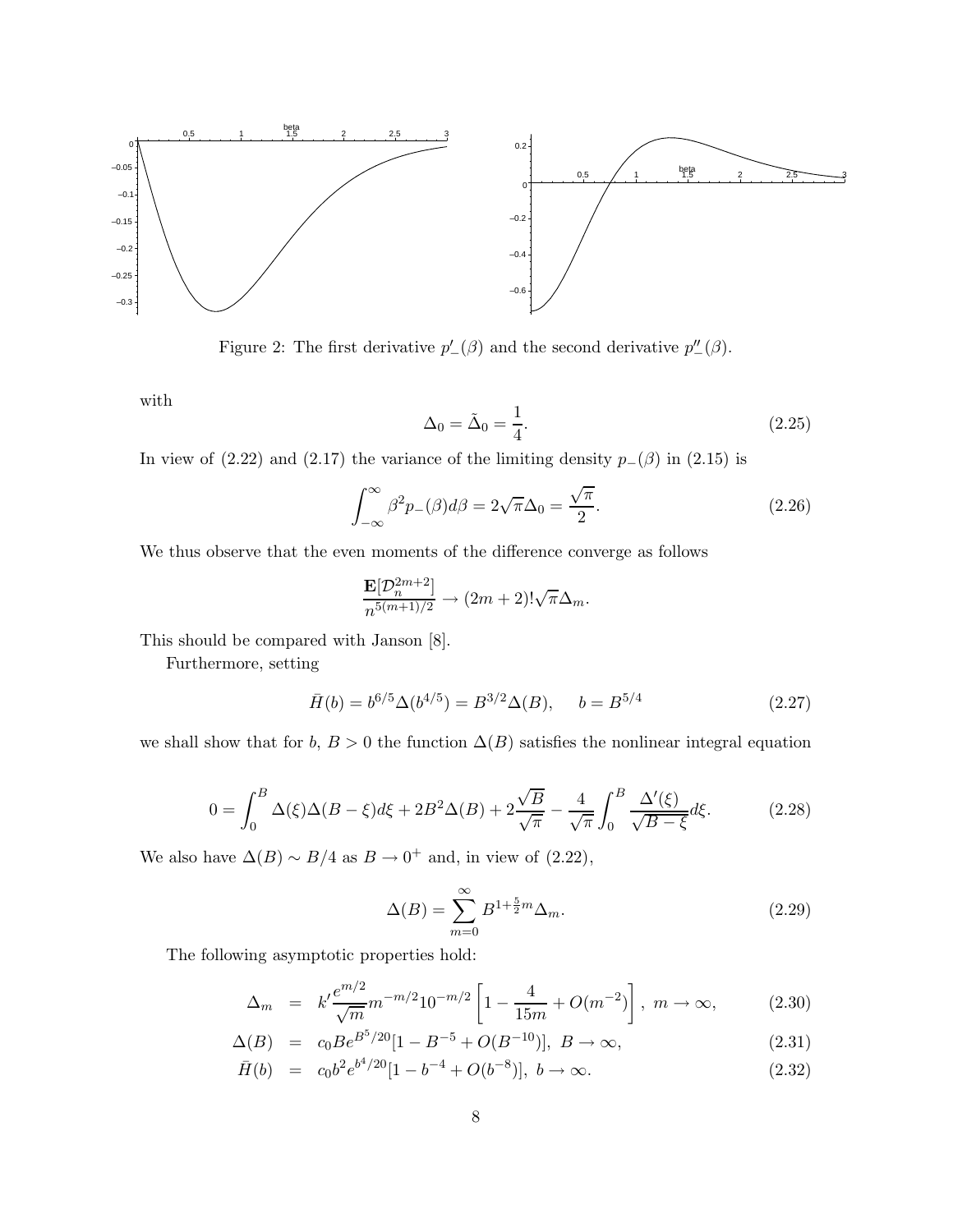Here  $k'$  and  $c_0$  are related by

$$
c_0 = 2\sqrt{\pi}k',\tag{2.33}
$$

so that the numerical value of  $k'$  can be obtained from  $(2.19)$ .

We can also infer the behavior of  $\bar{H}(b)$  for purely imaginary values of *b*. Letting  $b = ix$ with  $x > 0$  and using  $(2.22)$  yields

$$
1 + \sqrt{\pi} \bar{H}(ix) \equiv S(x) = \sum_{m=0}^{\infty} \Delta_{m-1} (-1)^m \sqrt{\pi} x^{2m}
$$
 (2.34)

where

$$
\Delta_{-1} \equiv \frac{1}{\sqrt{\pi}}.\tag{2.35}
$$

Then if

$$
\bar{H}(ix) = -y^{3/2}\Lambda(y) = -x^{6/5}\Lambda(x^{4/5}), \quad y = x^{4/5}
$$
\n(2.36)

we find that  $\Lambda(y)$  satisfies

$$
0 = \int_0^y \Lambda(\xi)\Lambda(y-\xi)d\xi + 2y^2\Lambda(y) - 2\frac{\sqrt{y}}{\sqrt{\pi}} + \frac{4}{\sqrt{\pi}}\int_0^y \frac{\Delta'(\xi)}{\sqrt{y-\xi}}d\xi.
$$
 (2.37)

Note that this equation differs from (2.28) only slightly, by the signs of the last two terms. However, (2.37) can be analyzed by a Laplace transform whereas (2.28) cannot. Indeed, setting

$$
U(\phi) = \int_0^\infty e^{-y\phi} \Lambda(y) dy \tag{2.38}
$$

we obtain from (2.37)

$$
0 = 2U''(\phi) + U^2(\phi) + 4\sqrt{\phi}U(\phi) - \phi^{-3/2}.
$$
\n(2.39)

Also, since we know the behavior of  $\Lambda(y)$  as  $y \to 0^+$  we must have

$$
U(\phi) \sim \frac{1}{4\phi^2}, \ \phi \to +\infty. \tag{2.40}
$$

Setting

$$
U(\phi) = -2\sqrt{\phi} + U_1(\phi)
$$
 (2.41)

we obtain from  $(2.39)$  and  $(2.40)$ 

$$
0 = U_1^2(\phi) + 2U_1''(\phi) - 4\phi,
$$
\n(2.42)

with

$$
U_1(\phi) = 2\sqrt{\phi} + \frac{1}{4}\phi^{-2}[1 + o(1)], \quad \text{for} \quad \phi \to \infty.
$$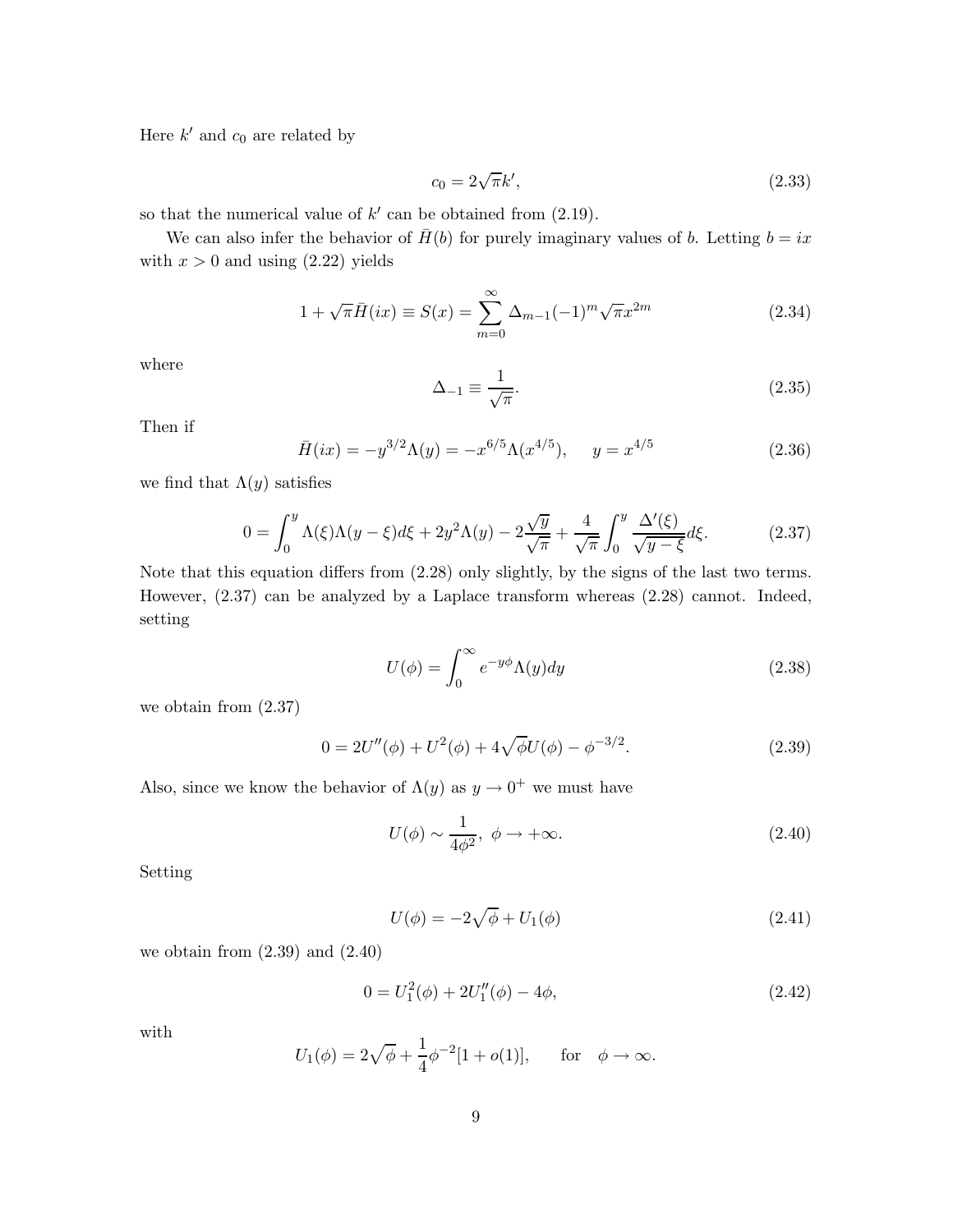The second order nonlinear ODE in  $(2.42)$  is (after a slight rescaling) the *first Painler transcendent* [7]. This classic problem has been studied for over 100 years, and modern applications in nonlinear waves and random matrices have been found in recent years. It is well known that each singularity of  $U_1(\phi)$  is a double pole, and the Laurent expansion near a singularity at  $\phi = -\nu_*$  has the form

$$
U_1(\phi) = \frac{-12}{(\phi + \nu_*)^2} + O(1), \ \phi \to -\nu_*.
$$
 (2.43)

Let us denote by  $\nu_*$  the singularity with the largest real part. Note that to uniquely fix this we need the second term in the expansion of  $U_1(\phi)$  as  $\phi \to \infty$ , as given below (2.42). In view of  $(2.43)$ ,  $(2.38)$ , and  $(2.41)$  we then obtain

$$
\Lambda(y) - \frac{1}{\sqrt{\pi}} y^{-3/2} \sim -12 y e^{-\nu_* y}, \ y \to \infty \tag{2.44}
$$

and (2.36) then yields

$$
\sqrt{\pi}\bar{H}(ix) + 1 = S(x) \sim 12\sqrt{\pi}x^2 \exp(-\nu_* x^{4/5}), \ x \to \infty.
$$
 (2.45)

This yields the behavior of the moment generating function of the density *p*−(*β*) along the imaginary axis. The constant *ν*<sup>∗</sup> is found numerically as

$$
\nu_* = 3.41167\dots \tag{2.46}
$$

Finally, we discuss the joint distribution for the total left and right path lengths. This problem we formulate, but do not analyze. Introducing the scaling

$$
p + q = \alpha n^{3/2}, \ p - q = \beta n^{5/4} \tag{2.47}
$$

we obtain

$$
P(p,q;n) = \text{Prob [right path length} = p, \text{ left path length} = q \mid \text{number of nodes} = n]
$$
  
=  $N(p,q;n)/C_n$   
 $\sim 2n^{-11/4} \frac{1}{(2\pi i)^2} \int_{-i\infty}^{i\infty} \int_{-i\infty}^{i\infty} e^{-a\alpha} e^{-b\beta} [1 + \sqrt{\pi} H(a,b)] da db$   
 $\equiv 2n^{-11/4} p(\alpha, \beta).$  (2.48)

Thus

$$
1 + \sqrt{\pi}H(a, b) = \int_0^\infty e^{a\alpha} \int_{-\infty}^\infty e^{b\beta} p(\alpha, \beta) d\beta d\alpha \qquad (2.49)
$$

is the moment generating function of the two-dimensional density, which has support over the range  $\alpha \geq 0$  and  $\beta \in \mathbb{R}$ . We have  $H(0,0) = 0$  and  $p(\alpha, -\beta) = p(\alpha, \beta)$ .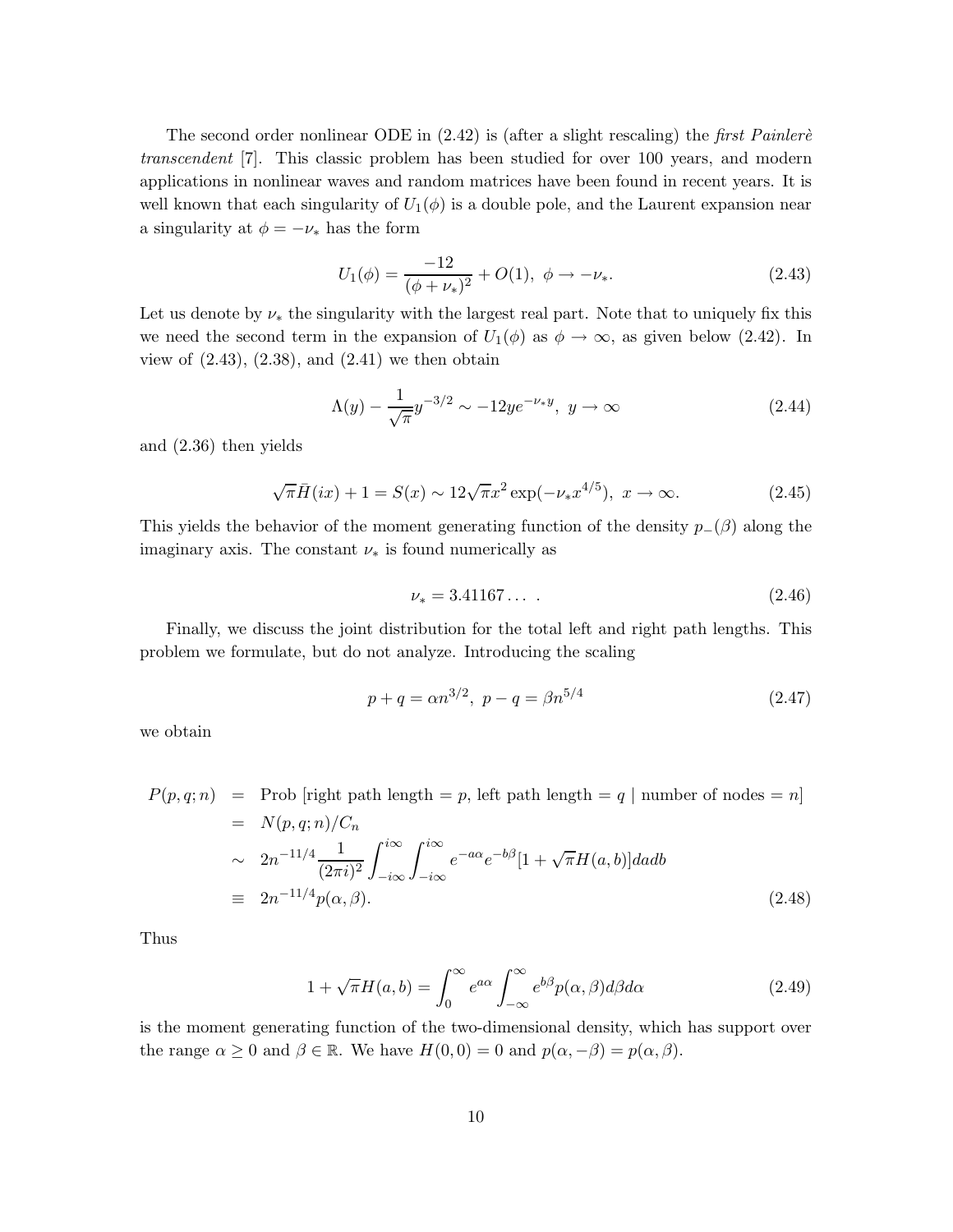Setting  $\alpha = 0$  with  $\bar{H}(b) = H(0, b)$  we obtain the marginal distribution of the path length difference, with

$$
p_{-}(\beta) = \int_0^{\infty} p(\alpha, \beta) d\alpha.
$$

The marginal distribution of the total path length (without distinguishing between right and left paths) is given by

$$
p_{+}(\alpha) = \frac{1}{2\pi i} \int_{-i\infty}^{i\infty} [1 + \sqrt{\pi} H(a, 0)] e^{-a\alpha} da
$$

so that

$$
1 + \sqrt{\pi}H(a,0) = \int_0^\infty e^{a\alpha} p_+(\alpha)d\alpha.
$$

This has been previously shown to follow an Airy distribution [11].

The function  $H(a, b)$  satisfies the integral integration

$$
0 = \int_0^1 \frac{H(x^{3/2}a, x^{5/4}b)H((1-x)^{3/2}a, (1-x)^{5/4}b)}{[x(1-x)]^{3/2}} dx
$$
\n
$$
+ \frac{2}{\sqrt{\pi}} \int_0^1 \left\{ \frac{H((1-x)^{3/2}a, (1-x)^{5/4}b)}{(1-x)^{3/2}} - H(a, b) \right\} \frac{dx}{x^{3/2}}
$$
\n
$$
- \frac{4}{\sqrt{\pi}} H(a, b) + (4a + 2b^2) \left[ \frac{1}{\sqrt{\pi}} + H(a, b) \right].
$$
\n(2.50)

In terms of the generating function in  $(2.8)$  the scaling  $(2.47)$  translates to

$$
w = 1 + \frac{b}{n^{5/4}} + \frac{a}{n^{3/2}}, \ v = 1 - \frac{b}{n^{5/4}} + \frac{a}{n^{3/2}}
$$
 (2.51)

and then, for fixed *a* and *b* and  $n \to \infty$ ,

$$
G_n(w, v) \sim \frac{4^n}{n^{3/2}\sqrt{\pi}} [1 + \sqrt{\pi}H(a, b)].
$$
\n(2.52)

Here we used the asymptotic behavior of the Catalan numbers  $C_n$ . We have thus identified the scaling (2.47) and the problem (2.50) that must be analyzed to obtain the joint distribution of left and right paths in binary trees with large numbers of nodes *n*. While it does not seem feasible to solve (2.50) exactly, we believe that an asymptotic analysis for *a* and/or *b* large should be possible, and from this one can obtain asymptotic properties of the joint density  $p(\alpha, \beta)$  for  $\alpha$  and/or  $|\beta|$  large.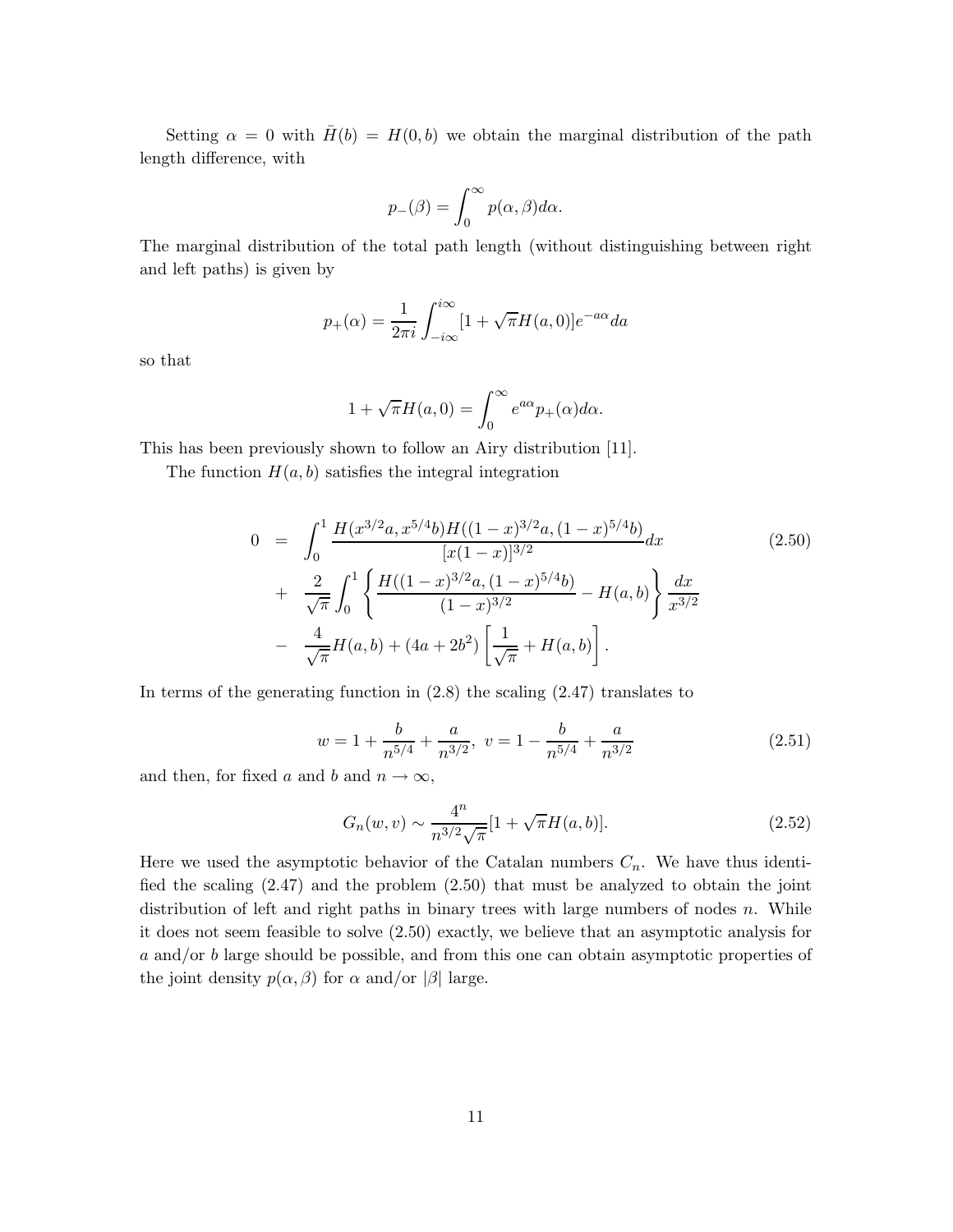### **3 The Basic Integral Equation**

We shall derive (2.50) with the scaling in (2.51) and (2.52). In [11], we previously analyzed  $G_n(w, w)$  for  $n \to \infty$  and various ranges of *w*. This corresponds to computing the total path length in a tree with *n* nodes. The distribution of the path length is  $P_+(I; n) =$  $\sum_{p+q=I} N(p,q;n)/C_n$  and this is known to follow an Airy distribution in the limit  $n \to \infty$ , with the scaling  $I = p + q = O(n^{3/2})$ .

We begin by computing "moments" of  $N(p, q)$ , by expanding (2.9) about  $(w, v) = (1, 1)$ . Since  $G_n(1, 1) = C_n$  and  $G_n(w, v) = G_n(v, w)$ , we write

$$
G_n(w, v) = C_n + A_n(w - 1) + A_n(v - 1)
$$
  
+ 
$$
E_n(w - 1)^2 + D_n(w - 1)(v - 1) + E_n(v - 1)^2 + \cdots
$$
 (3.1)

where

$$
A_n = \frac{\partial}{\partial w} G_n(w, v)|_{(1,1)}, \quad E_n = \frac{1}{2} \frac{\partial^2}{\partial w^2} G_n(w, v)|_{(1,1)}, \quad D_n = \frac{\partial^2}{\partial w \partial v} G_n(w, v)|_{(1,1)}.
$$
 (3.2)

By iterating (2.9) for the first few values on *n*, we find that

$$
G_1(w, v) = 1, \quad G_2(w, v) = w + v \tag{3.3}
$$

$$
G_3(w, v) = w^3 + w^2v + wv^2 + v^3 + wv \tag{3.4}
$$

$$
G_4(w,v) = (w^3 + v^3)(w^3 + w^2v + wv^2 + v^3 + wv) + (w^2v + wv^2)(w+v). \quad (3.5)
$$

In general,  $G_n(w, v)$  is a polynomial in *w* and *v* of degree  $\binom{n}{2}$ .

By using  $(3.1)$  in  $(2.9)$ , we are led to the recurrences

$$
A_{n+1} = \sum_{i=0}^{n} iC_i C_{n-i} + 2\sum_{i=0}^{n} C_i A_{n-i},
$$
\n(3.6)

$$
D_{n+1} = \sum_{i=0}^{n} i(n-i)C_iC_{n-i} + 2\sum_{i=0}^{n} D_iC_{n-i} + 2\sum_{i=0}^{n} A_iA_{n-i} + 2n\sum_{i=0}^{n} C_{n-i}A_i, \qquad (3.7)
$$

and

$$
E_{n+1} = \sum_{i=0}^{n} {i \choose 2} C_i C_{n-i} + 2 \sum_{i=0}^{n} E_i C_{n-i} + \sum_{i=0}^{n} A_i A_{n-i} + n \sum_{i=0}^{n} C_{n-i} A_i.
$$
 (3.8)

By using

$$
\sum_{i=0}^{n} {i \choose 2} C_i C_{n-i} = \sum_{i=0}^{n} \frac{(n-i)^2 + i^2 - n}{4} C_i C_{n-i}
$$

we can symmetrize (3.8). Then defining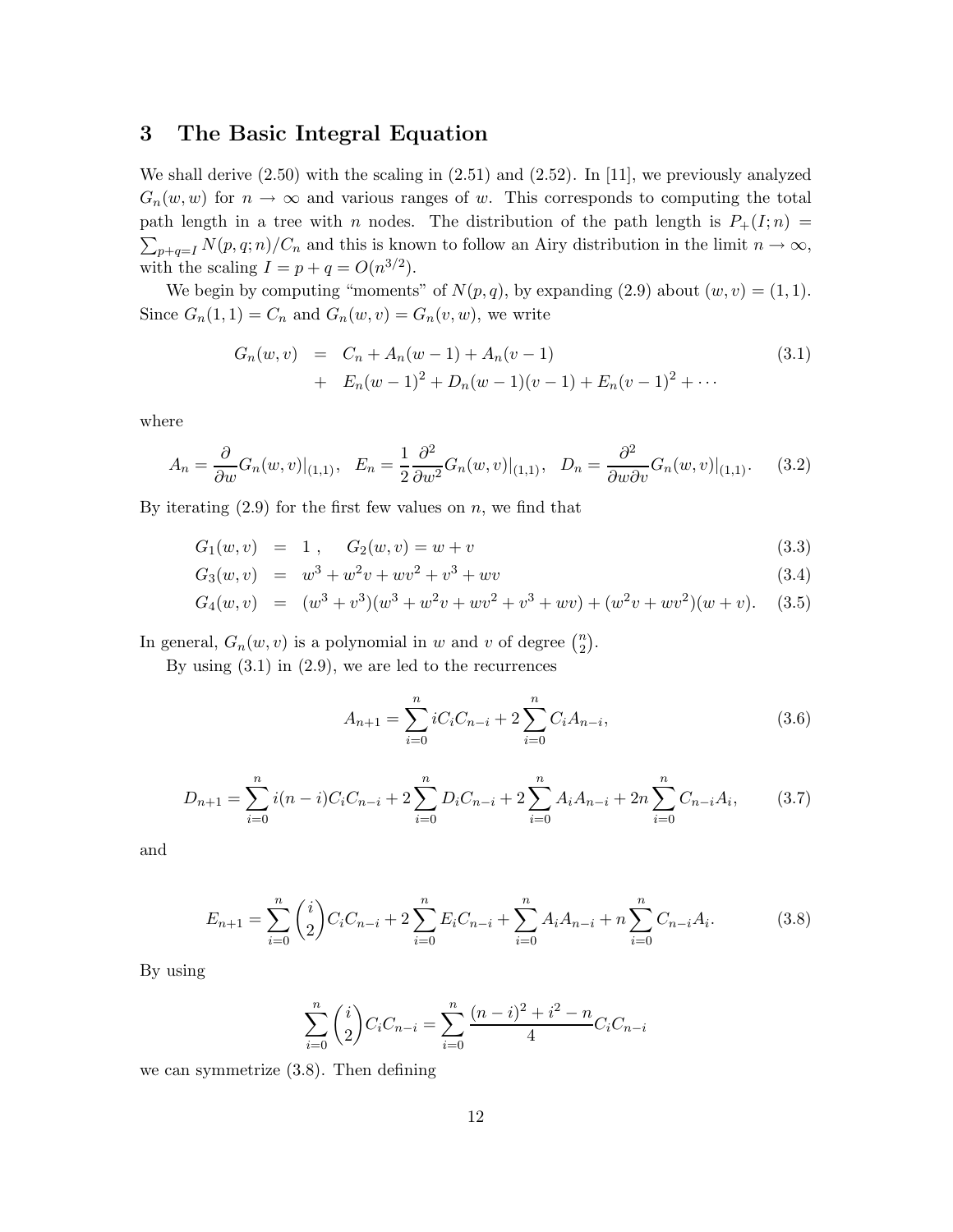$$
F_n = D_n - 2E_n \tag{3.9}
$$

we obtain from  $(3.7)$  and  $(3.8)$ 

$$
F_{n+1} = \sum_{i=0}^{n} \left[ i(n-i) - \frac{(n-i)^2}{2} - \frac{i^2}{2} + \frac{n}{2} \right] C_i C_{n-i} + 2 \sum_{i=0}^{n} C_{n-i} F_i.
$$
 (3.10)

We can solve  $(3.6) - (3.10)$ , e.g., by using generating functions and the fact that  $\sum_{n=0}^{\infty} C_n z^n = \frac{1}{1 - \sqrt{1 - 4z}}$ .  $\frac{1}{2z}(1-\sqrt{1-4z})$ . A lengthy but straightforward analysis yields

$$
A_n = \frac{1}{2}4^n - \frac{3n+1}{2n+2} \binom{2n}{n} = \frac{1}{2}4^n - \frac{3n+1}{2}C_n,
$$
\n(3.11)

$$
F_n = -n4^{n-1} + \frac{n^2}{n+1} \binom{2n}{n} = -n4^{n-1} + n^2 C_n \tag{3.12}
$$

and

$$
D_n = \frac{1}{6} \frac{1}{n+1} {2n \choose n} (5n^3 + 30n^2 + 25n + 6) - (7n+4)4^{n-1}.
$$
 (3.13)

Then from (3.9), (3.12) and (3.13), we get

$$
E_n = \frac{1}{12}C_n(5n^3 + 24n^2 + 25n + 6) - \frac{3n+2}{n}4^n.
$$
 (3.14)

Using Stirling's formula and the fact that

$$
C_n = \frac{4^n}{n^{3/2}} \left[ \frac{1}{\sqrt{\pi}} + O(n^{-1}) \right], \ n \to \infty
$$

we obtain the large *n* estimates

$$
A_n = \frac{1}{2}4^n - \frac{3}{2}\frac{1}{\sqrt{\pi n}}4^n + O(4^n n^{-3/2}), \qquad (3.15)
$$

$$
E_n = \left[\frac{5}{12} \frac{n^{3/2}}{\sqrt{\pi}} - \frac{3}{4}n + O(\sqrt{n})\right] 4^n, \tag{3.16}
$$

$$
D_n = \left[\frac{5}{6} \frac{n^{3/2}}{\sqrt{\pi}} - \frac{7}{4}n + O(\sqrt{n})\right] 4^n, \tag{3.17}
$$

$$
F_n = D_n - 2E_n \sim -\frac{1}{4} n 4^n. \tag{3.18}
$$

In view of  $(3.1)$  and  $(3.15) - (3.18)$ , it would seem that a natural scaling would have *p* and *q* both  $O(n^{3/2})$ , say with

$$
p = \alpha_1 n^{3/2}, \ q = \beta_1 n^{3/2}, \tag{3.19}
$$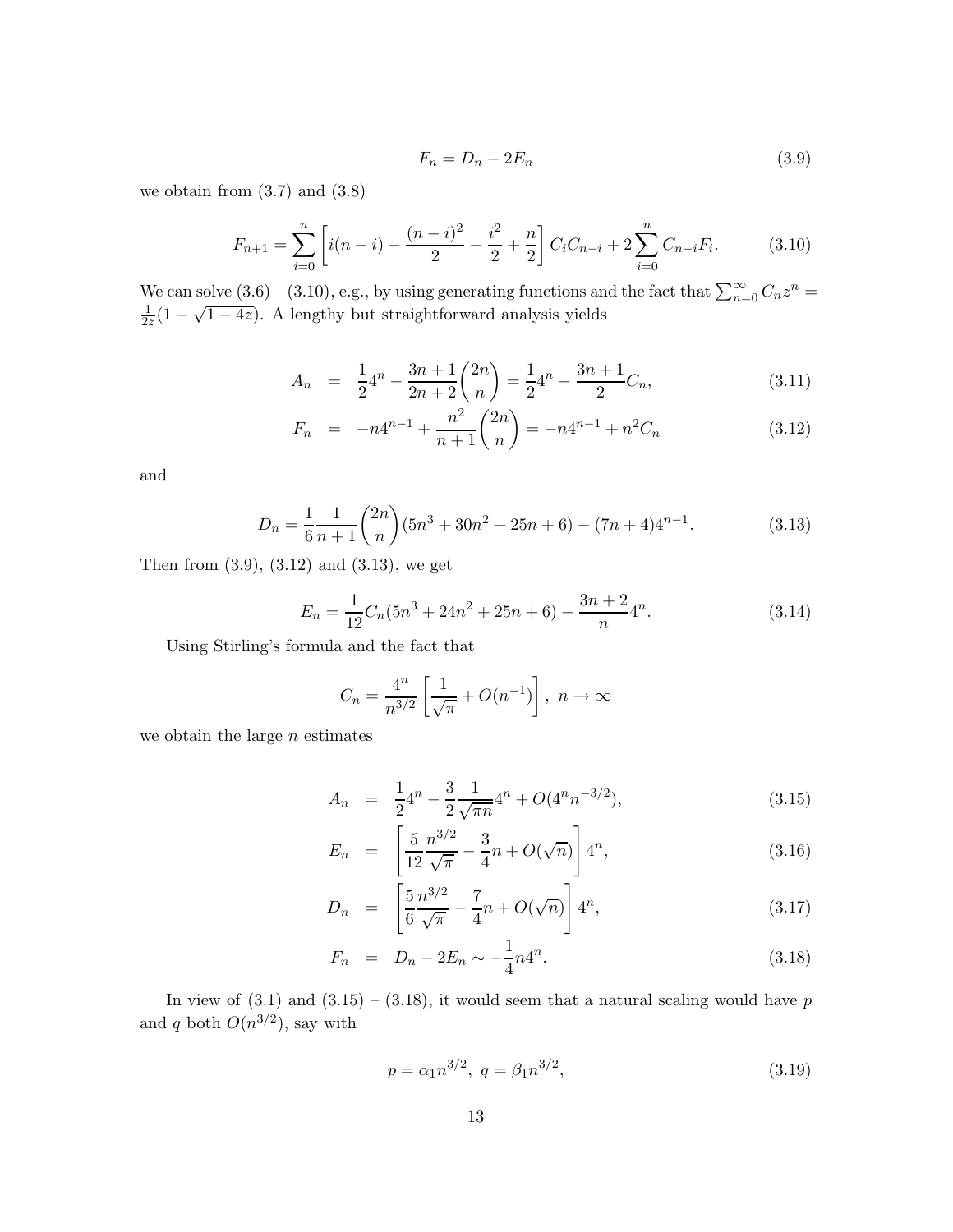and then scale the generating function variables *w* and *v* as

$$
w - 1 = a_1 n^{-3/2}, \ v - 1 = b_1 n^{-3/2}.
$$
\n(3.20)

This is certainly correct if  $w = v$ , and then all the terms in (3.1), as well as the cubic and higher order terms, become of the same order  $(O(4^n n^{-3/2}))$  as  $n \to \infty$ . However, we show in Appendix A that with the scaling (3.19) and (3.20), we ultimately obtain an integral equation for the leading term in the expansion of  $G_n(w, v)$ , as follows

$$
G_n(w,v) = C_n + \frac{4^n}{n^{3/2}} F(a_1, b_1; n) \sim \frac{4^n}{n^{3/2}} \left[ \frac{1}{\sqrt{\pi}} + F(a_1, b_1) \right].
$$
 (3.21)

The solution of the equation has the form  $F(a_1, b_1) = F_0(a_1 + b_1)$ , which depends on  $a_1$  and *b*<sup>1</sup> only through their sum. This leads to a limiting joint density for the distribution of the left and right paths of the form  $P(p,q;n) \sim n^{-3}p_0(\alpha_1,\beta_1)$ , where  $p_0(\alpha_1,\beta_1) = \delta(\alpha_1 - \beta_1) \times$ [function of  $(\alpha_1 + \beta_1)$ ]. Here  $\delta$  is the Dirac delta function, and in  $p_0$  the latter function corresponds to the Airy density. But this suggests that the scaling (3.19) is too "thick" in the difference  $p - q$ , and that the correct scaling must have  $p - q = o(n^{3/2})$ .

To infer the right scaling needed to obtain a genuine two-dimensional density, we rewrite the quadratic terms in (3.1) as

$$
E_n(w+v-2)^2 + F_n(w-1)(v-1). \tag{3.22}
$$

In view of (3.16) and (3.18) the two terms in (3.22) balance each other, and also the constant and linear terms in  $(3.1)$ , if we scale  $w$  and  $v$  as

$$
w + v - 2 = O(n^{-3/2}), \ (w - 1)(v - 1) = O(n^{-5/2}). \tag{3.23}
$$

This is accomplished by setting

$$
w = 1 + \frac{b}{n^{5/4}} + \frac{a}{n^{3/2}}, \ v = 1 - \frac{b}{n^{5/4}} + \frac{a}{n^{3/2}}.
$$
 (3.24)

Note that when  $w = v$ ,  $b = 0$  and (3.24) is consistent with the scaling  $w - 1 = O(n^{-3/2})$ required for the limiting Airy distribution of the total pathlength. The cubic terms in (3.1) would take the form

$$
H_n[(w-1)^3 + (v-1)^3] + K_n(w-1)(v-1)(w+v-2)
$$
\n
$$
= H_n(w+v-2)^3 + (K_n - 3H_n)(w-1)(v-1)(w+v-2).
$$
\n(3.25)

We can show that  $H_n = O(n^3 4^n)$  as  $n \to \infty$ , and  $K_n \sim 3H_n$  with  $K_n - 3H_n = O(n^{5/2} 4^n)$ . Hence the scaling (3.24) also leads to the cubic terms being  $O(n^{-3/2}4^n)$ . It should be possible to show by induction that *all* terms in the Taylor expansion (3.1) balance. Instead we show that the scaling (3.24) leads to a non-trivial integral equation, whose solution leads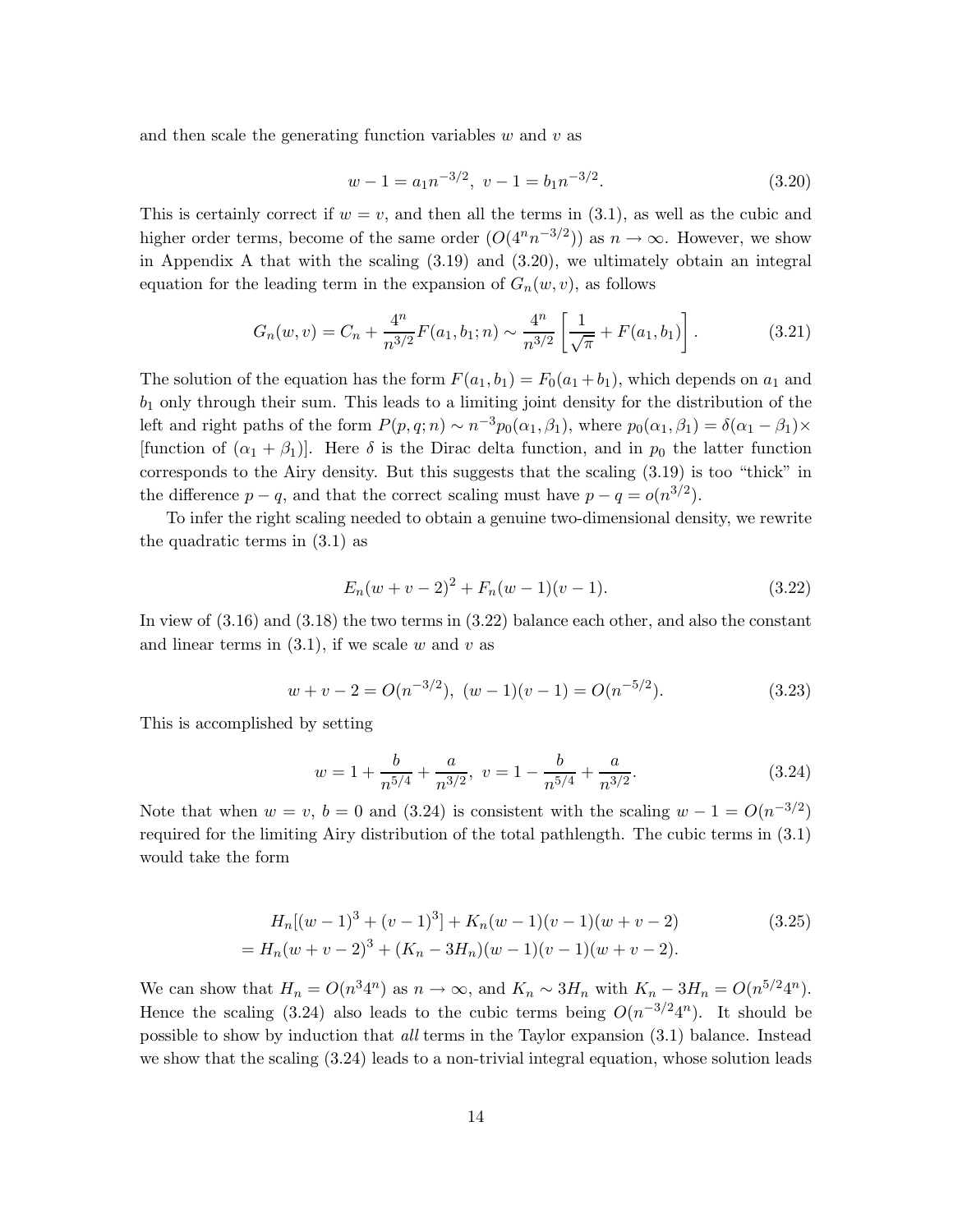to a two-dimensional density for the distribution of left and right paths in the tree, without the collapse that we see with (3.19) and (3.20).

We use  $(3.24)$  in  $(2.9)$  and get

$$
G_n(w, v) = C_n + \frac{4^n}{n^{3/2}} H(a, b; n).
$$
\n(3.26)

From (3.24) we have  $a = \frac{1}{2}n^{3/2}(w+v-2)$  and  $b = \frac{1}{2}n^{5/4}(w-v)$ , so that

$$
G_i(w, v) = C_i + \frac{4^i}{i^{3/2}} H\left(\left(\frac{i}{n}\right)^{3/2} a, \left(\frac{i}{n}\right)^{5/4} b; i\right),\tag{3.27}
$$

with a similar expression for  $G_{n-i}(w, v)$ . Thus (2.9) becomes

$$
C_{n+1} + \frac{4^{n+1}}{(n+1)^{3/2}} H\left(\left(1+\frac{1}{n}\right)^{3/2} a, \left(1+\frac{1}{n}\right)^{5/4} b; n+1\right) = \tilde{T}_1 + \tilde{T}_2 + \tilde{T}_3 + \tilde{T}_4 \quad (3.28)
$$

where

$$
\tilde{T}_1 = \sum_{i=0}^n \left( 1 + \frac{b}{n^{5/4}} + \frac{a}{n^{3/2}} \right)^i \left( 1 - \frac{b}{n^{5/4}} + \frac{a}{n^{3/2}} \right)^{n-i} C_i C_{n-i}
$$
\n(3.29)

$$
\tilde{T}_2 = \sum_{i=0}^n \left( 1 + \frac{b}{n^{5/4}} + \frac{a}{n^{3/2}} \right)^i \left( 1 - \frac{b}{n^{5/4}} + \frac{a}{n^{3/2}} \right)^{n-i} C_i \frac{4^{n-i}}{(n-i)^{3/2}} \qquad (3.30)
$$
\n
$$
\times H \left( \left( 1 - \frac{i}{n} \right)^{3/2} a, \left( 1 - \frac{i}{n} \right)^{5/4} b; n-i \right)
$$

and

$$
\tilde{T}_3 = \sum_{i=0}^n \left( 1 + \frac{b}{n^{5/4}} + \frac{a}{n^{3/2}} \right)^i \left( 1 - \frac{b}{n^{5/4}} + \frac{a}{n^{3/2}} \right)^{n-i} C_{n-i} \frac{4^i}{i^{3/2}} \qquad (3.31)
$$
\n
$$
\times H\left( \left(\frac{i}{n}\right)^{3/2} a, \left(\frac{i}{n}\right)^{5/4} b; n-i \right).
$$

$$
\tilde{T}_4 = \sum_{i=0}^n \left( 1 + \frac{b}{n^{5/4}} + \frac{a}{n^{3/2}} \right)^i \left( 1 - \frac{b}{n^{5/4}} + \frac{a}{n^{3/2}} \right)^{n-i} \times \frac{4^n}{i^{3/2} (n-i)^{3/2}} H\left( \left( \frac{i}{n} \right)^{3/2} a, \left( \frac{i}{n} \right)^{5/4} b; i \right) H\left( \left( 1 - \frac{i}{n} \right)^{3/2} a, \left( 1 - \frac{i}{n} \right)^{5/4} b; n-i \right).
$$
\n(3.32)

We estimate individually the terms  $\tilde{T}_j$  for  $j = 1, 2, 3, 4$ . We assume that  $H(a, b; n)$  tends to the limit  $H(a, b)$  as  $n \to \infty$  so that (3.26) becomes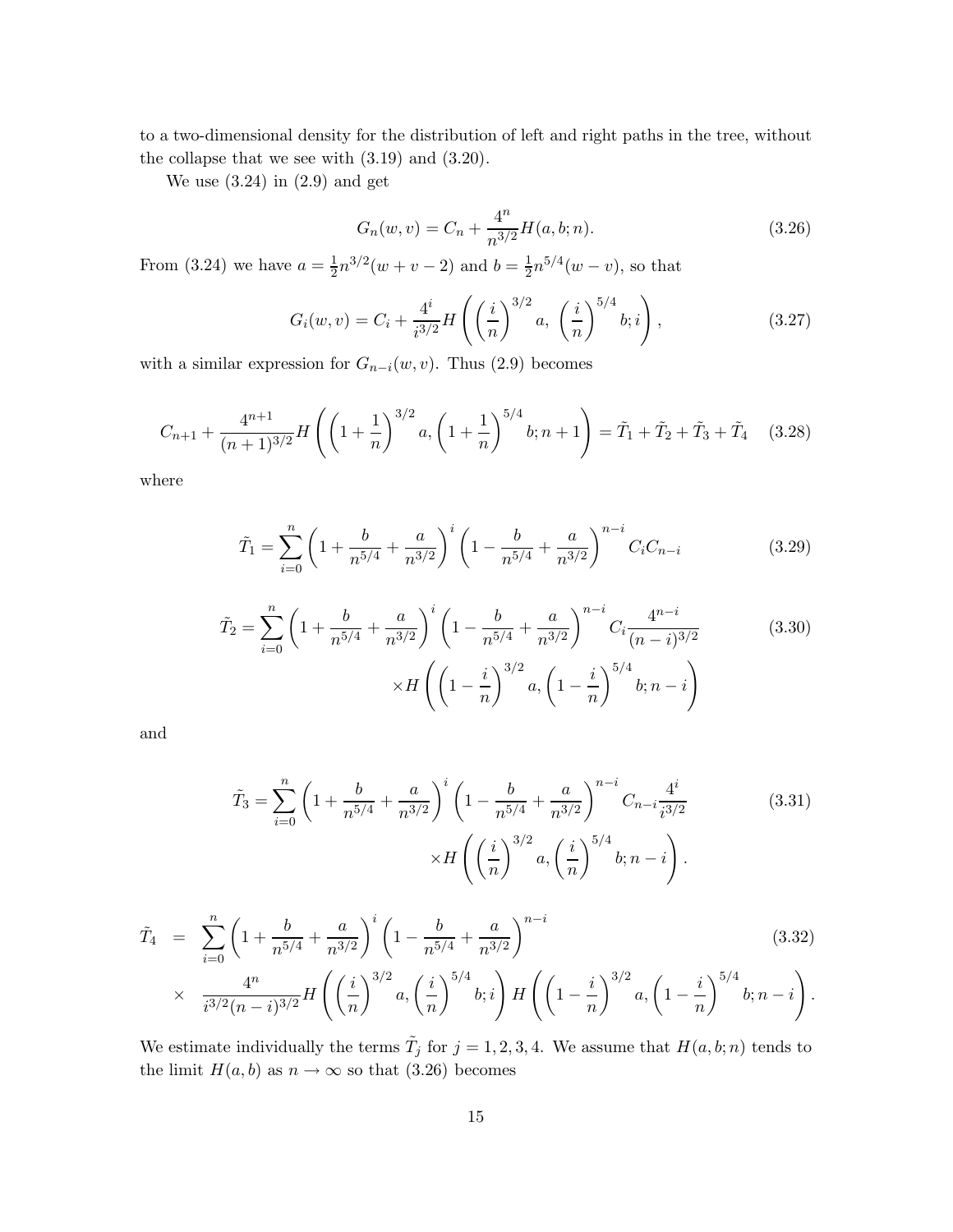$$
G_n(w,v) \sim \frac{4^n}{n^{3/2}} \left[ \frac{1}{\sqrt{\pi}} + H(a,b) \right], \ n \to \infty.
$$
 (3.33)

Note also that  $G_n(1,1) = C_n$  implies that  $H(0,0) = 0$ .

First, by using the Euler MacLaurin formula we approximate the sum in (3.32) by an integral and obtain

$$
\tilde{T}_4 \sim \frac{4^n}{n^2} \int_0^1 \frac{H(x^{3/2}a, x^{5/4}b)H((1-x)^{3/2}a, (1-x)^{5/4}b)}{[x(1-x)]^{3/2}} dx.
$$
\n(3.34)

The fact that  $H(a, b)$  is analytic in  $(a, b)$  with  $H(0, 0) = 0$  insures that the integral in (3.34) is finite, in spite of the singularities at  $x = 0$  and  $x = 1$ .

Next we estimate the difference between  $\tilde{T}_1$  and  $C_{n+1}$ , using the fact that the Catalan numbers satisfy the recurrence relation  $C_{n+1} = \sum_{i=0}^{n} C_i C_{n-i}$ . We thus have

$$
\tilde{T}_1 - C_{n+1} = \sum_{i=0}^n \left[ \left( 1 + \frac{b}{n^{5/4}} + \frac{a}{n^{3/2}} \right)^i \left( 1 - \frac{b}{n^{5/4}} + \frac{a}{n^{3/2}} \right)^{n-i} - 1 \right] C_i C_{n-i} \tag{3.35}
$$
\n
$$
= \sum_{i=0}^n \left\{ (2i - n) \frac{b}{n^{5/4}} + \frac{na}{n^{3/2}} + \frac{b^2}{n^{5/2}} \left[ \binom{i}{2} + \binom{n-i}{2} - i(n-i) \right] + \dots \right\} C_i C_{n-i}.
$$

Now we use the asymptotic relations

$$
\sum_{i=0}^{n} i(n-i)C_i C_{n-i} \sim \frac{4^n}{\sqrt{\pi}} \int_0^1 \frac{dx}{\sqrt{x}\sqrt{1-x}} = O(4^n)
$$

$$
\sum_{i=0}^{n} {i \choose 2} C_i C_{n-i} \sim \frac{n^2}{2} \sum_{i=0}^{n} C_i \frac{4^n}{\sqrt{\pi} n^{3/2}} \sim \frac{4^n}{\sqrt{\pi}} \sqrt{n}
$$

$$
\sum_{i=0}^{n} C_i C_{n-i} = C_{n+1} \sim \frac{4^{n+1}}{\sqrt{\pi}} n^{-3/2}.
$$

Using the above in (3.35) yields

$$
\tilde{T}_1 - C_{n+1} = \frac{4^n}{\sqrt{\pi}} \frac{4a + 2b^2}{n^2} + O(4^n n^{-5/2}).
$$
\n(3.36)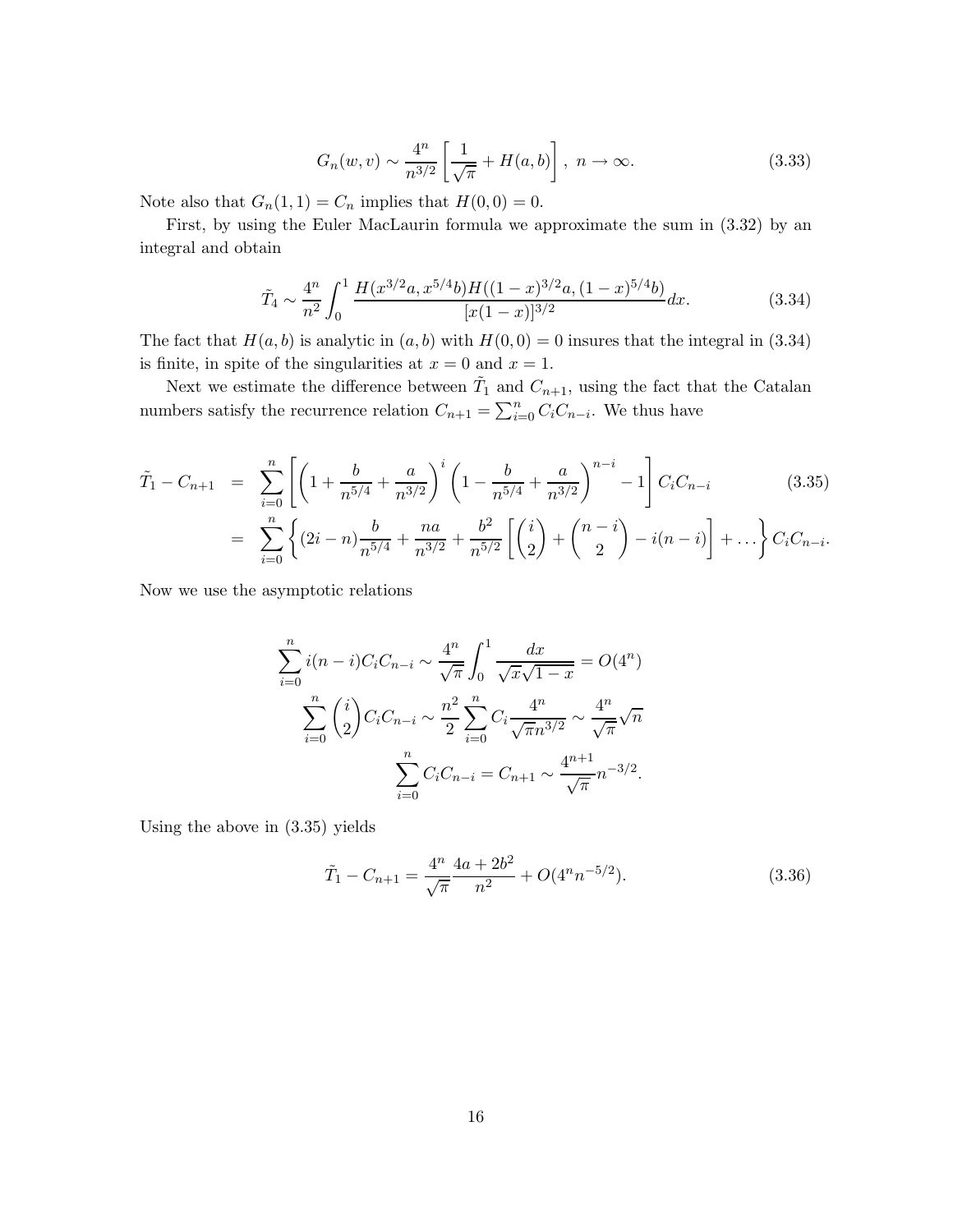We next write  $\tilde{T}_2$  in (3.30) as

$$
\tilde{T}_2 = \sum_{i=0}^n C_i 4^{-i} \left( 1 + \frac{b}{n^{5/4}} + \frac{a}{n^{3/2}} \right)^i \left( 1 - \frac{b}{n^{5/4}} + \frac{a}{n^{3/2}} \right)^{n-i} \times \left[ \frac{4^n}{(n-i)^{3/2}} H \left( \left( 1 - \frac{i}{n} \right)^{3/2} a, \left( 1 - \frac{i}{n} \right)^{5/4} b; n - i \right) - \frac{4^n}{n^{3/2}} H(a, b; n) \right] + \frac{4^n}{n^{3/2}} H(a, b; n) \sum_{i=0}^n C_i 4^{-i} \left[ \left( 1 + \frac{b}{n^{5/4}} + \frac{a}{n^{3/2}} \right)^i \left( 1 - \frac{b}{n^{5/4}} + \frac{a}{n^{3/2}} \right)^{n-i} - 1 \right] + \frac{4^n}{n^{3/2}} H(a, b; n) \sum_{i=0}^n C_i 4^{-i}.
$$
\n(3.37)

Using the generating function for the  ${\cal C}_n$  we can easily show that

$$
\sum_{i=0}^{n} C_i 4^{-i} = 2 - \frac{2}{\sqrt{\pi n}} + O(n^{-3/2}), \ n \to \infty.
$$
 (3.38)

Expanding the next to last term in (3.37) as in (3.35) and using

$$
\sum_{i=0}^{n} \frac{2i - n}{n^{5/4}} bC_i 4^{-i} = -\frac{2b}{n^{1/4}} + O(n^{-3/4}),
$$
  

$$
\sum_{i=0}^{n} {i \choose 2} C_i 4^{-i} n^{-5/2} \sim \sum_{i=0}^{n} \frac{\sqrt{i}}{2\sqrt{\pi}} n^{-5/2} = O(n^{-1}),
$$
  

$$
\sum_{i=0}^{n} {n-i \choose 2} C_i 4^{-i} n^{-5/2} = \sum_{i=0}^{n} \frac{(n-i)(n-i-1)}{2} C_i 4^{-i} n^{-5/2}
$$
  

$$
= \frac{1}{2\sqrt{n}} \sum_{i=0}^{\infty} C_i 4^{-i} + O\left(\frac{1}{n}\right) \sim \frac{1}{\sqrt{n}},
$$
  

$$
\sum_{i=0}^{n} i(n-i) C_i 4^{-i} n^{-5/2} = O(n^{-1})
$$

we obtain

$$
\sum_{i=0}^{n} C_i 4^{-i} \left[ \left( 1 + \frac{b}{n^{5/4}} + \frac{a}{n^{3/2}} \right)^i \left( 1 - \frac{b}{n^{5/4}} + \frac{a}{n^{3/2}} \right)^{n-i} - 1 \right] \tag{3.39}
$$

$$
= -\frac{2b}{n^{1/4}} + \frac{2a + b^2}{\sqrt{n}} + O(n^{-3/4}).
$$

The first sum in the right side of (3.37) we approximate by the Euler-MacLaurin formula and use  $H(a, b; n) \to H(a, b)$  as  $n \to \infty$ ; thus we obtain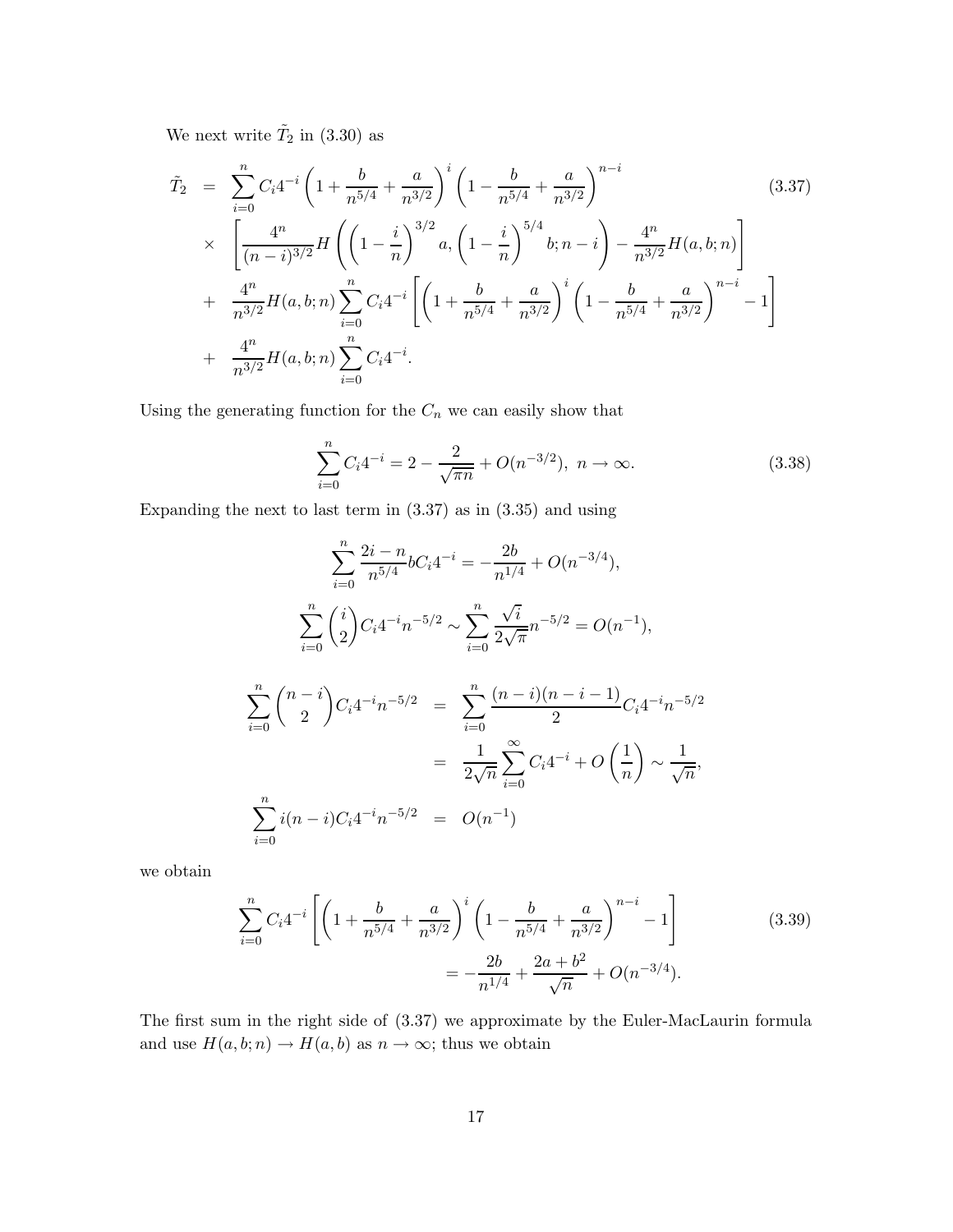$$
\frac{4^n}{n^2\sqrt{\pi}} \int_0^1 \frac{1}{x^{3/2}} \left[ \frac{H(1-x)^{3/2} a, (1-x)^{5/4} b}{(1-x)^{3/2}} - H(a, b) \right] dx.
$$
 (3.40)

Here we also used  $C_i 4^{-i} \sim i^{-3/2}/\sqrt{\pi}$  for  $i \to \infty$ . By combining  $(3.38) - (3.40)$ , we see that (3.37) becomes

$$
\tilde{T}_2 = \frac{4^n}{n^{3/2}} H(a, b; n) \left[ 2 - \frac{2}{\sqrt{\pi n}} + O(n^{-3/2}) \right] \n+ \frac{4^n}{n^{3/2}} H(a, b; n) \left[ -\frac{2b}{n^{1/4}} + \frac{2a + b^2}{\sqrt{n}} + O(n^{-3/4}) \right] \n+ \frac{4^n}{n^2} \frac{1}{\sqrt{\pi}} \int_0^1 \frac{1}{x^{3/2}} \left[ \frac{H((1-x)^{3/2}a, (1-x)^{5/4}b)}{(1-x)^{3/2}} - H(a, b) \right] dx.
$$
\n(3.41)

Finally, we consider  $\tilde{T}_3$  in (3.31). By changing the index on the sum from *i* to *n*−*i* and using the symmetry  $H(a, b; n) = H(a, -b; n)$  we see that  $\tilde{T}_3$  is the same as  $\tilde{T}_2$  with *b* replaced by *−b*. Then adding  $\tilde{T}_3$  to  $\tilde{T}_2$  it follows that the terms of order  $O(4^n n^{-7/4})$  cancel and hence

$$
\tilde{T}_2 + \tilde{T}_3 = \frac{4^{n+1}}{n^{3/2}} H(a, b; n) \left[ 1 - \frac{1}{\sqrt{\pi n}} + O(n^{-3/2}) \right] + \frac{4^n}{n^2} \left\{ (4a + 2b^2) H(a, b; n) \right\} \tag{3.42}
$$
\n
$$
+ \frac{2}{\sqrt{\pi}} \int_0^1 \frac{1}{x^{3/2}} \left[ \frac{H((1-x)^{3/2}a, (1-x)^{5/4}b)}{(1-x)^{3/2}} - H(a, b) \right] dx \bigg\} + O(4^n n^{-5/2}).
$$

We use (3.42), (3.36) and (3.34) in (3.28) and note that

$$
\frac{4^{n+1}}{(n+1)^{3/2}}H\left(\left(1+\frac{1}{n}\right)^{3/2}a,\left(1+\frac{1}{n}\right)^{5/4}b;n+1\right)-\frac{4^{n+1}}{n^{3/2}}H(a,b;n)=O(4^nn^{-5/2}).\tag{3.43}
$$

Thus at order  $O(4^n n^{-2})$  we obtain from (2.9) and (3.33) the integral equation in (2.50). Using the above procedure we can refine (3.33) to an expansion of the form

$$
G_n(w,v) = \frac{4^n}{n^{3/2}} \left[ \frac{1}{\sqrt{\pi}} + H(a,b) + \frac{1}{\sqrt{n}} H^{(1)}(a,b) + O(n^{-1}) \right]
$$
(3.44)

where  $H^{(1)}$  can be characterized as the solution of a *linear* integral equation, whose kernel involves the solution  $H(a, b)$  to  $(2.50)$ .

We can recast  $(2.50)$  as follows. We assume first that  $a < 0$  and  $b > 0$ , and set

$$
H(a,b) = (-a)T((-a)^{2/3}, (-a)^{2/3}b^{-4/5}) = (-a)T(A, \theta)
$$
\n(3.45)

where

$$
A = (-a)^{2/3}, \quad \theta = (-a)^{2/3} b^{-4/5}.
$$
 (3.46)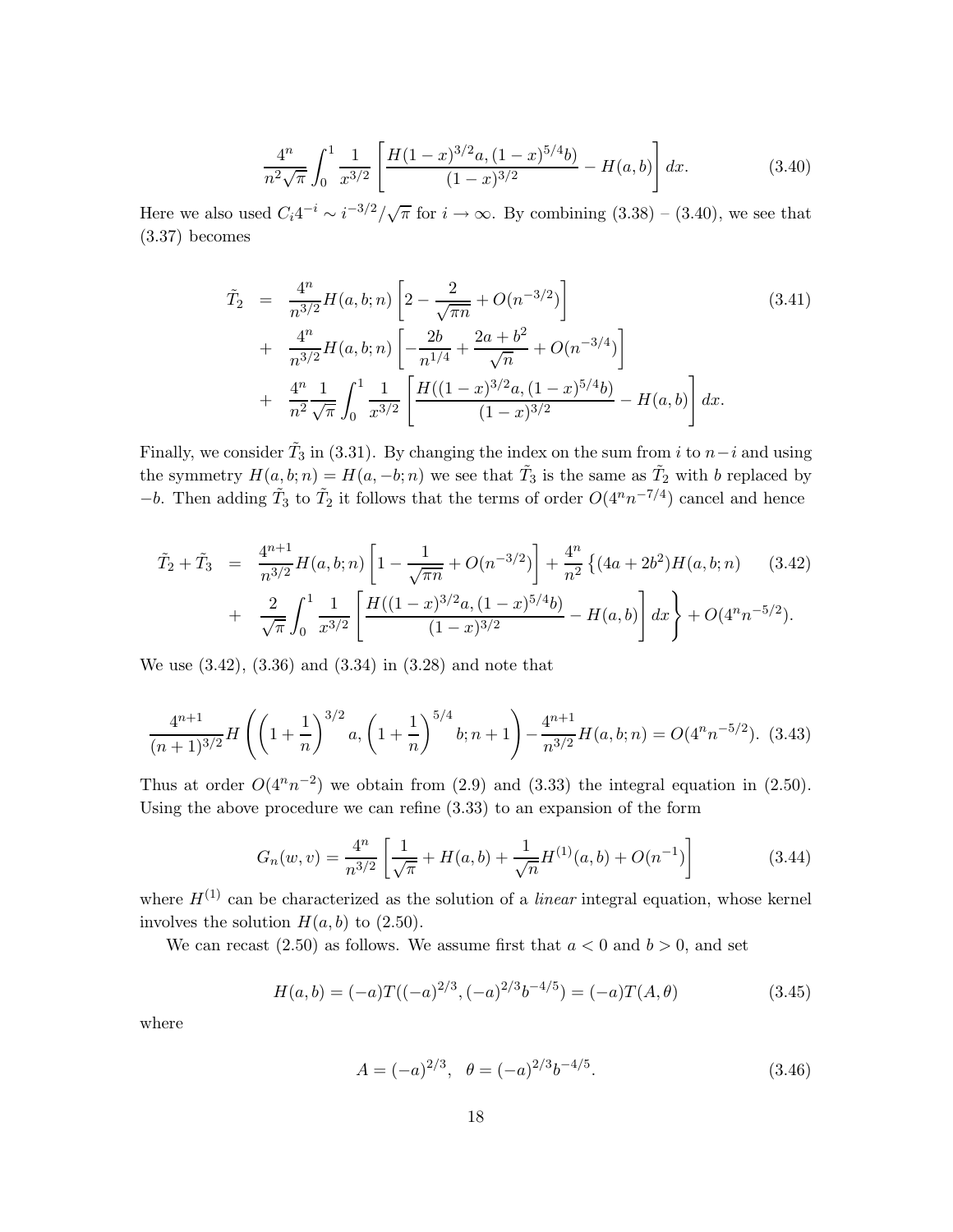Using  $(3.45)$  and  $(3.46)$  in  $(2.50)$ , dividing by  $a^2/A$ , and integrating by parts, with

$$
\int_0^1 [T(A - Ax, \theta) - T(A, \theta)] \frac{1}{x^{3/2}} dx = 2T(A, \theta) - 2T(0, \theta) + \int_0^1 \frac{2}{\sqrt{x}} \frac{d}{dx} T(A - Ax, \theta) dx,
$$

we see that (2.50) becomes

$$
0 = \int_0^A T(\xi, \theta) T(A - \xi, \theta) d\xi + \frac{2A^{1/2}}{\sqrt{\pi}} \theta^{-5/2}
$$
(3.47)  
- 
$$
\frac{4}{\sqrt{\pi}} \int_0^A \frac{1}{\sqrt{A - \xi}} \frac{d}{d\xi} T(\xi, \theta) d\xi + (2A^2 \theta^{-5/2} - 4A) T(A, \theta).
$$

Here we also used  $T(0, \theta) = -1$ , since (3.15) shows that  $G_n(w, v) - C_n \sim A_n(w + v - 2) =$  $2an^{-3/2}A_n \sim a4^n n^{-3/2}$ , for  $a \to 0$  and  $n \to \infty$ , and hence  $H(a, b) \sim a$  as  $a \to 0$ . From (3.45) it then follows that  $T(A, \theta) \rightarrow -1$  as  $A \rightarrow 0$ .

The integral operator in (3.47) involves only the *A* variable, and  $\theta$  appears only as a parameter. Introducing the Laplace transform

$$
\hat{T}(S,\theta) = \int_0^\infty T(A,\theta)e^{-AS}dA\tag{3.48}
$$

in (3.47) leads to

$$
0 = \hat{T}^2 - 4\sqrt{S}\hat{T} + 4\hat{T}_S + 2\theta^{-5/2}\hat{T}_{SS} + \frac{1}{S^{3/2}}\theta^{-5/2} - \frac{4}{\sqrt{S}}.\tag{3.49}
$$

Furthermore, letting

$$
\hat{T}(S,\theta) = 2\sqrt{S} + T_1(S,\theta)
$$
\n(3.50)

we obtain from (3.49)

$$
0 = T_1^2 + 4T_{1,S} + 2\theta^{-5/2}T_{1,SS} - 4S.
$$
 (3.51)

We will show in Appendix B that an asymptotic analysis of the functional equation in  $(2.11)$ , with the scaling  $(3.24)$ , leads to a limiting nonlinear ODE that is equivalent to  $(3.51)$ .

In the sections that follow, we shall analyze  $(2.50)$  when  $a = 0$ . We conclude this section by expressing the distribution in (2.48), in the limit  $n \to \infty$ , in terms of the solution  $H(a, b)$ to  $(2.50)$ . We have, inverting  $(2.8)$ ,

$$
P(p,q;n) = \frac{1}{C_n} \frac{1}{(2\pi i)^2} \oint \oint w^{-p-1} v^{-q-1} G_n(w,v) dw dv \qquad (3.52)
$$

where the integrals are closed loops about the origins in the *w*- and *v*- planes. In view of the scaling  $(3.24)$  and  $(2.47)$ , we have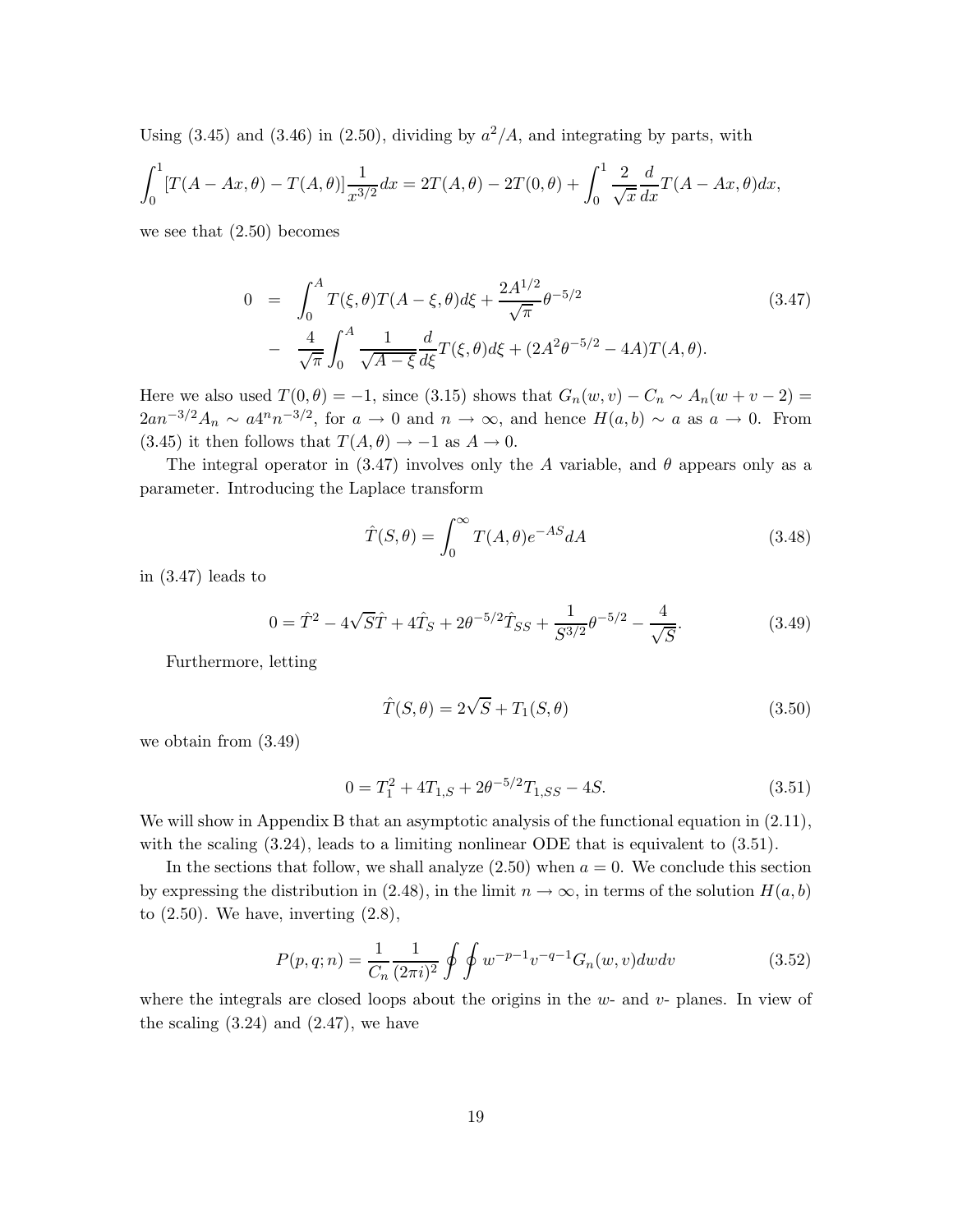$$
w^{-p-1}v^{-q-1} = (wv)^{-1}(wv)^{-\frac{p+q}{2}} \left(\frac{w}{v}\right)^{-\frac{p-q}{2}}
$$
\n
$$
= \left[1 + \frac{2a}{n^{3/2}} + O(n^{-2})\right]^{-\alpha n^{3/2}/2} \left[1 + \frac{2b}{n^{5/4}} + O(n^{-3/2})\right]^{-\beta n^{5/4}/2} \sim e^{-a\alpha}e^{-b\beta}.
$$
\n(3.53)

Using (3.53), (3.33), and  $C_n \sim 4^n n^{-3/2}/\sqrt{\pi}$  in (3.52), and approximating the loop integrals by ones over Bromwich contours, we obtain precisely (2.48). This shows that  $n^{11/4}P(p,q;n)$ tends to a limit when  $p$  and  $q$  are scaled as in  $(2.47)$ . We note that the factor of  $2$  in  $(2.48)$ arises from the Jacobian  $dwdv = |\partial(w, v)/\partial(a, b)|dadb$ .

#### **4 Analysis of the Difference Between Right and Left Paths**

We get  $a = 0$  in  $(2.50)$  with

$$
\bar{H}(b) = H(0, b),
$$
\n(4.1)

which yields

$$
0 = \int_0^1 \frac{\bar{H}(x^{5/4}b)\bar{H}((1-x)^{5/4}b)}{[x(1-x)]^{3/2}} dx + \frac{2b^2}{\sqrt{\pi}} + \frac{2}{\sqrt{\pi}} \int_0^1 \left[ \frac{\bar{H}((1-x)^{5/4}b)}{(1-x)^{3/2}} - \bar{H}(b) \right] \frac{dx}{x^{3/2}} + \left( 2b^2 - \frac{4}{\sqrt{\pi}} \right) \bar{H}(b).
$$
 (4.2)

We first take *b* real and, since  $\bar{H}(b) = \bar{H}(-b)$ , we may take  $b > 0$ . Introducing  $B = b^{4/5}$ and  $\Delta(B) = \bar{H}(b)b^{-6/5}$  as in (2.27) we see that (4.2) becomes

$$
0 = \int_0^1 b^{12/5} \Delta(Bx) \Delta(B - Bx) dx + \frac{2}{\sqrt{\pi}} B^{5/2}
$$
  
+ 
$$
\frac{2}{\sqrt{\pi}} b^{6/5} \int_0^1 [\Delta(B - Bx) - \Delta(B)] \frac{dx}{x^{3/2}} + (2b^2 - \frac{4}{\sqrt{\pi}}) b^{6/5} \Delta(B).
$$
 (4.3)

After dividing by  $b^{8/5} = B^2$  and integrating by parts in the second integral, (4.3) becomes (2.28). By examining (2.28) as  $B \to 0$  we see that  $\Delta(B) \sim \Delta_0 B$  and the first two terms in the right side of (2.28) are  $O(B^3)$ , while the last two terms balance to give  $\Delta_0 = 1/4$ . Thus

$$
\bar{H}(b) \sim \frac{1}{4}b^2, \ b \to 0 \tag{4.4}
$$

and this gives the variance of the limiting density  $p_-(\beta)$  in (2.26), as the variance is  $\sqrt{\pi} \bar{H}''(0)$ .

While it seems difficult to solve (2.28) exactly, we can infer the behavior of  $\Delta(B)$  as  $B \to \infty$ . Let us write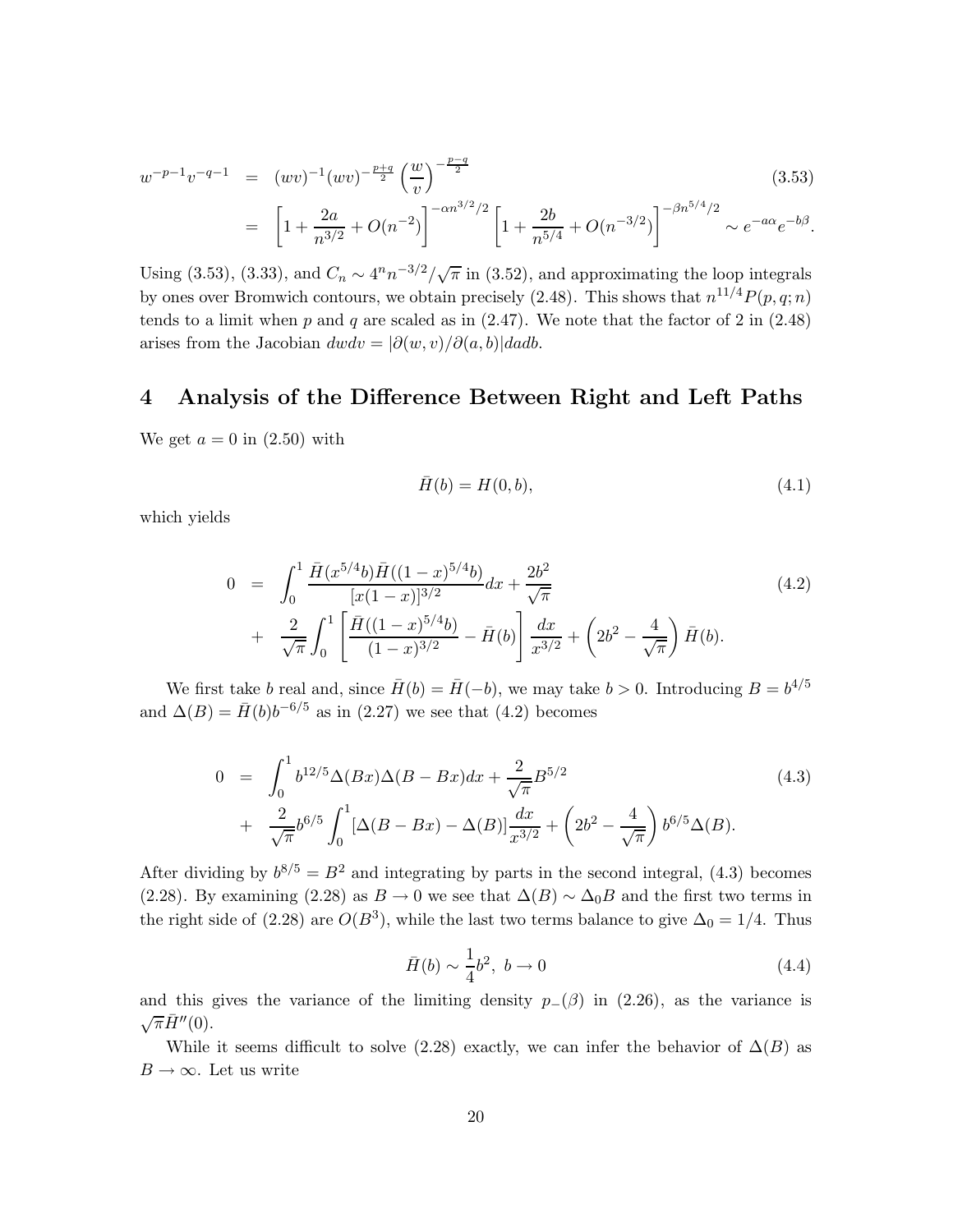$$
\Delta(B) = \exp[\Phi(B)]\tag{4.5}
$$

and rewrite (2.28) as

$$
0 = 2\int_0^{B/2} e^{\Phi(B-\xi)} \Delta(\xi) d\xi + 2B^2 e^{\Phi(B)} + O(\sqrt{B}) - \frac{4}{\sqrt{\pi}} \int_0^B \frac{1}{\sqrt{\xi}} \Phi'(B-\xi) e^{\Phi(B-\xi)} d\xi.
$$
 (4.6)

Now we assume that  $\Phi \gg \Phi' \gg \Phi''$  as  $B \to \infty$  and we view (4.5) as a WKB type expansion. Since  $\Delta(B)$  will grow exponentially, the  $O(\sqrt{B})$  term in (4.6) will not affect the asymptotic series. The first integral in (4.6) we treat as an implicit Laplace integral, where the factor  $e^{\Phi(B-\xi)}$  will concentrate the integrand for  $\xi$  small (more precisely for  $\xi = O(1/\Phi'(B))$ . We thus write

$$
2\int_0^{B/2} e^{\Phi(B-\xi)}\Delta(\xi)d\xi \sim 2\int_0^{\infty} e^{\Phi(B)}e^{-\xi\Phi'(B)}[1+O(\xi^2\Phi''(B))] \Delta'(0)\xi d\xi \quad (4.7)
$$

$$
= \frac{1}{2}e^{\Phi(B)}\left(\frac{1}{\Phi'(B)}\right)^2 \left[1+O\left(\frac{\Phi''(B)}{(\Phi'(B))^2}\right)\right].
$$

We shall see that the leading term in (4.7) suffices to obtain the first three terms in the expansion of  $\Phi(B)$  and the first two terms in that of  $\Delta(B)$ .

The second integral in (4.6) we expand as

$$
\int_{0}^{B} \frac{1}{\sqrt{\xi}} \Phi'(B - \xi) e^{\Phi(B - \xi)} d\xi = \int_{0}^{\infty} \frac{1}{\sqrt{\xi}} \left[ \Phi' - \xi \Phi'' + \frac{\xi^{2}}{2} \Phi''' + O(\xi^{3} \Phi^{(iv)}) \right] e^{\Phi} e^{-\xi \Phi'}
$$
  
 
$$
\times e^{\frac{1}{2}\xi^{2} \Phi''} e^{-\frac{1}{6}\xi^{3} \Phi'''} \left[ 1 + O(\xi^{4} \Phi^{(iv)}) \right] d\xi, \tag{4.8}
$$

where Φ and all its derivatives are understood to be evaluated at *B*, in the right side of (4.8). Again the integral becomes concentrated where *ξ* is small. In (4.8) we introduce the scaling

$$
\xi = \frac{\zeta}{\Phi'(B)}\tag{4.9}
$$

to obtain

$$
e^{\Phi} \int_0^{\infty} \frac{e^{-\zeta}}{\sqrt{\zeta}} \sqrt{\Phi'} \left[ 1 - \zeta \frac{\Phi''}{(\Phi')^2} + \frac{\zeta^2}{2} \frac{\Phi'''}{(\Phi')^3} + \cdots \right] \times \left[ 1 + \frac{\zeta^2}{2} \frac{\Phi''}{(\Phi')^2} + \frac{\zeta^4}{8} \frac{(\Phi'')^2}{(\Phi')^4} + \cdots \right] \left[ 1 - \frac{\zeta^3}{6} \frac{\Phi'''}{(\Phi')^3} + \cdots \right] d\zeta,
$$
\n(4.10)

where again  $\Phi = \Phi(B), \, \Phi' = \Phi'(B)$ , etc. Evaluating the integrals in (4.10) in terms of the Gamma function, using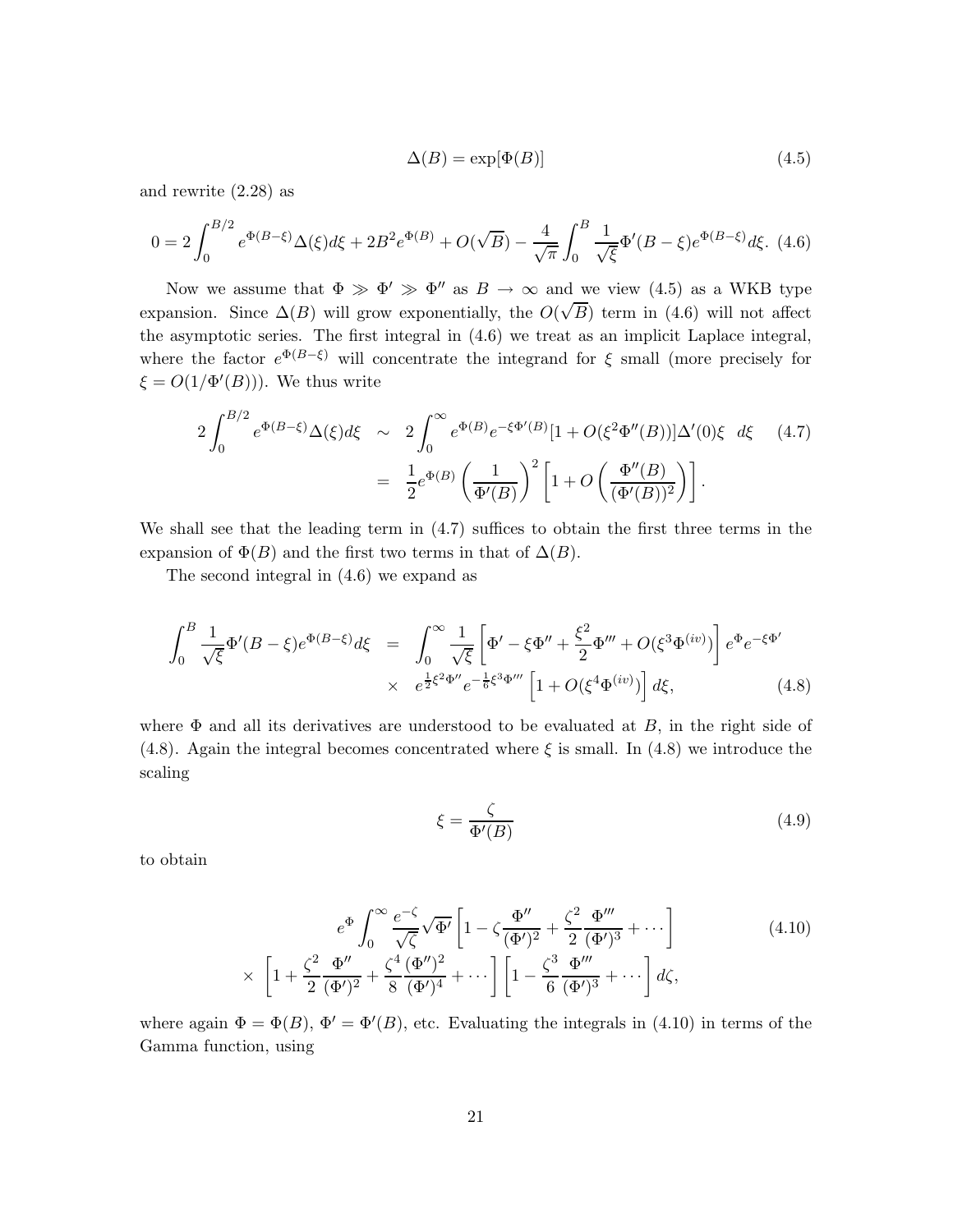$$
\Gamma\left(\frac{1}{2}\right) = \sqrt{\pi}, \quad \frac{1}{2}\Gamma\left(\frac{1}{2}\right) - \Gamma\left(\frac{3}{2}\right) = -\frac{1}{8}\sqrt{\pi},
$$

$$
\frac{1}{2}\Gamma\left(\frac{5}{2}\right) - \frac{1}{6}\Gamma\left(\frac{7}{2}\right) = \frac{1}{16}\sqrt{\pi}, \quad \frac{1}{8}\Gamma\left(\frac{9}{2}\right) - \frac{1}{2}\Gamma\left(\frac{7}{2}\right) = -\frac{15}{128}\sqrt{\pi}
$$

and then using (4.10) and (4.7) in (4.6) we obtain, after cancelling the common factor  $e^{\Phi(\beta)}$ ,

$$
\frac{1}{2(\Phi')^2} + 2B^2 = 4\sqrt{\Phi'} \left[ 1 - \frac{1}{8} \frac{\Phi''}{(\Phi')^2} + \frac{1}{16} \frac{\Phi'''}{(\Phi')^3} - \frac{15}{128} \frac{(\Phi'')^2}{(\Phi')^4} + O(B^{-15}) \right].
$$
 (4.11)

Here we wrote the error term as  $O(B^{-15})$ , anticipating that  $\sqrt{\Phi'} \sim B^2/2$  so that  $\Phi' \sim B^4/4$ and  $\Phi \sim B^5/20$  as  $B \to \infty$ .

From  $(4.11)$  it follows that  $\Phi'(B)$  has an expansion of the form

$$
\Phi'(B) = \nu_0 B^4 + \nu_1 B^{-1} + \nu_2 B^{-6} + O(B^{-11}).
$$
\n(4.12)

Using (4.12) yields

$$
\frac{\Phi'''}{(\Phi')^3} \sim \frac{12}{\nu_0^2} B^{-10}, \qquad \frac{(\Phi'')^2}{(\Phi')^4} \sim \frac{16}{\nu_0^2} B^{-10}
$$

and

$$
\frac{\Phi''}{(\Phi')^2} = \frac{4}{\nu_0} B^{-5} \left[ 1 - \frac{9}{4} \frac{\nu_1}{\nu_0} B^{-5} + O(B^{-10}) \right].
$$

Using the above in (4.11) and equating coefficients of  $B^2$ ,  $B^{-3}$  and  $B^{-8}$  leads to the relations

$$
2 = 4\sqrt{\nu_0}, \qquad 0 = \frac{\nu_1}{2\nu_0} - \frac{1}{2\nu_0},
$$
  

$$
\frac{1}{2\nu_0^2} = 4\sqrt{\nu_0} \left[ \frac{9}{8} \frac{\nu_1}{\nu_0^2} - \frac{9}{8} \frac{1}{\nu_0^2} + \frac{\nu_2}{2\nu_0} - \frac{1}{8} \left( \frac{\nu_1}{\nu_0} \right)^2 - \frac{\nu_1}{4\nu_0^2} \right]
$$

so that  $\nu_0 = 1/4$ ,  $\nu_1 = 1$  and  $\nu_2 = 5$ . It follows that

$$
\Phi'(B) = \frac{1}{4}B^4 + B^{-1} + 5B^{-6} + O(B^{-11})
$$

and hence

$$
\Phi(B) = \frac{1}{20}B^5 + \log B + \text{constant} - B^{-5} + O(B^{-10})
$$

and (4.5) yields

$$
\Delta(B) = c_0 B e^{B^5/20} [1 - B^{-5} + O(B^{-10})]
$$
\n(4.13)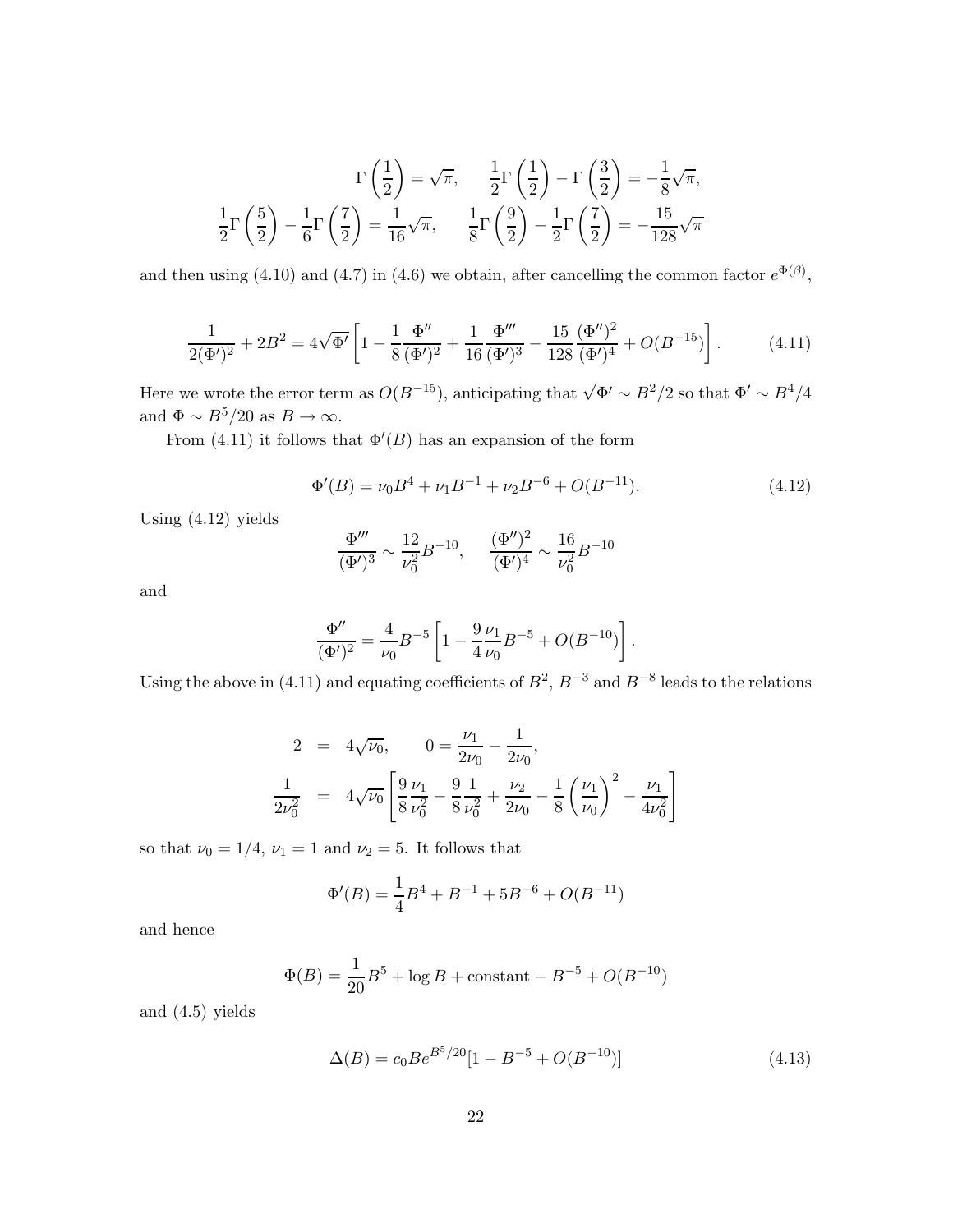for  $B \to \infty$  and some constant  $c_0$ . We shall later determine  $c_0$  numerically. We have thus obtained (2.31) using a formal WKB expansion. Then (2.32) follows immediately from (2.27) and the fact that  $B^5 = b^4$ .

An alternate approach to analyzing (4.2) is via a Taylor expansion in powers of *b*. Expanding  $H(b)$  as in (2.22) corresponds to expanding  $\Delta(B)$  in the form in (2.29). Using (2.29) in (2.28) leads to

$$
0 = \sum_{m=0}^{\infty} \sum_{\ell=0}^{m} \Delta_{\ell} \Delta_{m-\ell} \mathcal{B} \left( \frac{5}{2} \ell + 2, \frac{5}{2} (m - \ell) + 2 \right) B^{\frac{5}{2}m+3} + 2 \sum_{m=0}^{\infty} B^{\frac{5}{2}m+3} \Delta_m + \frac{2}{\sqrt{\pi}} \sqrt{B}
$$

$$
- \frac{4}{\sqrt{\pi}} \sum_{m=0}^{\infty} B^{\frac{5}{2}m+1} \left( 1 + \frac{5}{2} m \right) \Delta_m \mathcal{B} \left( \frac{5}{2} m + 1, \frac{1}{2} \right). \tag{4.14}
$$

Here

$$
\mathcal{B}(x,y) = \frac{\Gamma(x)\Gamma(y)}{\Gamma(x+y)}
$$

is the Beta function. Since  $\mathcal{B}(1, \frac{1}{2}) = 2$  we obtain  $\Delta_0 = 1/4$  and then for  $m \geq 0$  we compare coefficients of  $B^{\frac{5}{2}m+3}$  in (4.14), which leads to the recurrence

$$
\frac{4}{\sqrt{\pi}}\Delta_{m+1}\frac{\Gamma\left(\frac{5}{2}m+\frac{7}{2}\right)\Gamma\left(\frac{1}{2}\right)}{\Gamma\left(\frac{5}{2}m+4\right)}\frac{5m+7}{2} = 2\Delta_m + \sum_{\ell=0}^{m} \frac{\Gamma\left(\frac{5}{2}\ell+2\right)\Gamma\left(\frac{5}{2}(m-\ell)+2\right)}{\Gamma\left(\frac{5}{2}m+4\right)}\Delta_{\ell}\Delta_{m-\ell}4.15
$$

We can somewhat simplify this equation by getting

$$
\tilde{\Delta}_m = \Gamma \left( \frac{5}{2} m + 2 \right) \Delta_m \tag{4.16}
$$

which leads to

$$
\tilde{\Delta}_{m+1} = \frac{(5m+6)(5m+4)}{8}\tilde{\Delta}_m + \frac{1}{4}\sum_{\ell=0}^m \tilde{\Delta}_\ell \tilde{\Delta}_{m-\ell}.
$$
\n(4.17)

We have thus derived (2.24). Despite the nonlinearity in (4.17) being in the form of a convolution sum, we cannot solve (4.17) by using generating functions, due to the rapid growth of  $\tilde{\Delta}_m$  as  $m \to \infty$ . Note that since  $\tilde{\Delta}_m > 0$  for all m we immediately obtain the lower bound

$$
\tilde{\Delta}_m \ge k_0 \left(\frac{25}{8}\right)^m \Gamma\left(m + \frac{6}{5}\right) \Gamma\left(m + \frac{4}{5}\right),\tag{4.18}
$$

where  $k_0$  is a positive constant. The right side of  $(4.18)$  follows by dropping the nonlinear term in (4.17) and replacing = by  $\geq$ . We can take  $k_0 = 1/\left[4\Gamma\left(\frac{6}{5}\right)\Gamma\left(\frac{4}{5}\right)\right]$ , since  $\tilde{\Delta}_0 = 1/4$ .

We next analyze (4.17) for  $m \to \infty$  by using a discrete WKB-type expansion. Anticipating that the nonlinear part of (4.17) becomes negligible compared to  $\tilde{\Delta}_{m+1}$  as  $m \to \infty$ , we write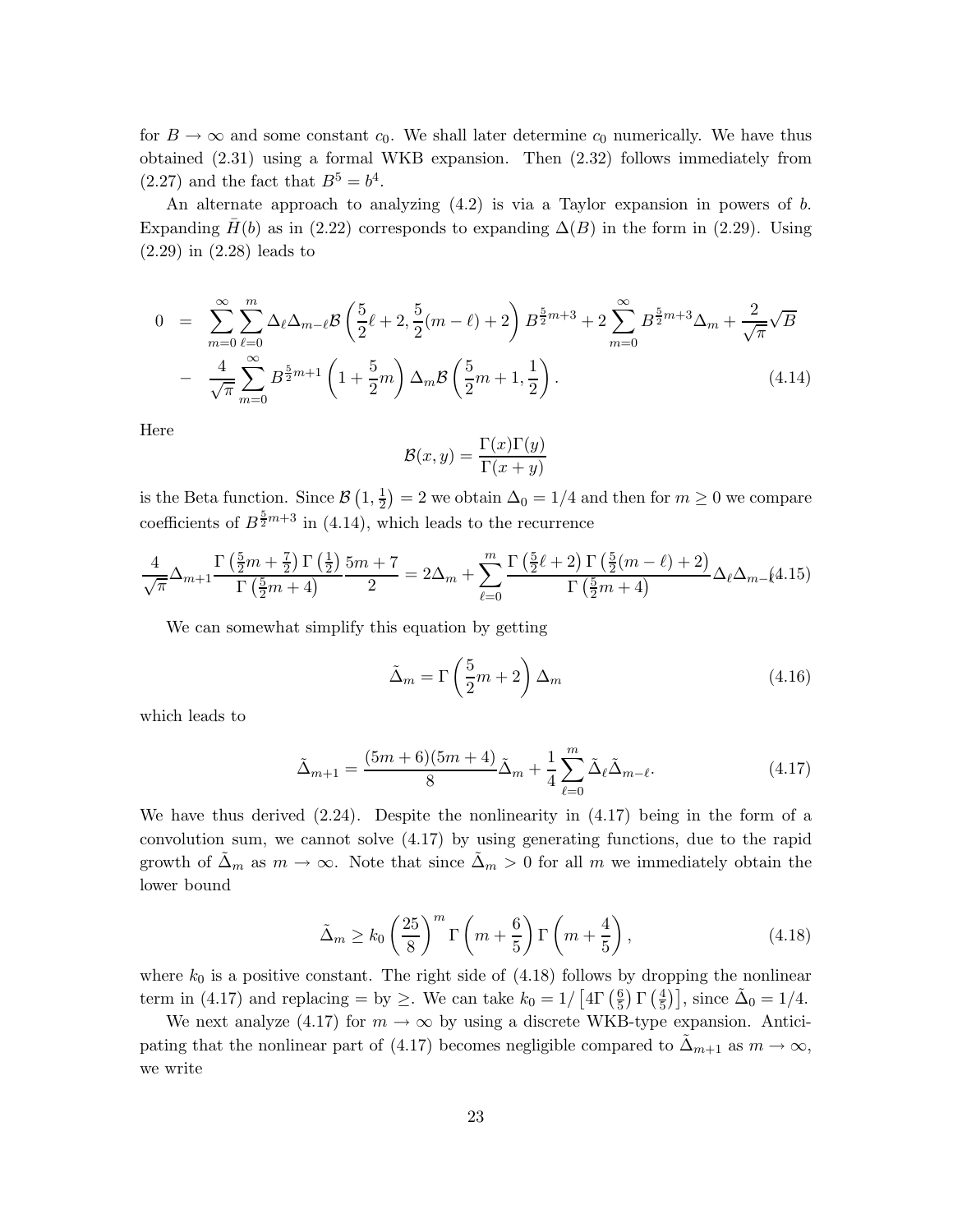$$
\tilde{\Delta}_m = k \left(\frac{25}{8}\right)^m \Gamma\left(m + \frac{6}{5}\right) \Gamma\left(m + \frac{4}{5}\right) [1 + \varepsilon(m)] \tag{4.19}
$$

where  $\varepsilon(m) \to 0$  as  $m \to \infty$ .

Using (4.19) in (4.17) and retaining only the boundary terms in the sum (corresponding to  $\ell = 0, 1$  and  $\ell = m - 1, m$ ) we obtain

$$
k\left(\frac{25}{8}\right)^{m+1}\Gamma\left(m+1+\frac{6}{5}\right)\Gamma\left(m+1+\frac{4}{5}\right)\left[1+\varepsilon(m+1)\right]+\cdots
$$
\n
$$
= \frac{k}{8}(5m+6)(5m+4)\left(\frac{25}{8}\right)^m\Gamma\left(m+\frac{6}{5}\right)\Gamma\left(m+\frac{4}{5}\right)\left[1+\varepsilon(m)\right]
$$
\n
$$
+ \frac{1}{2}\tilde{\Delta}_0k\left(\frac{25}{8}\right)^m\Gamma\left(m+\frac{6}{5}\right)\Gamma\left(m+\frac{4}{5}\right)\left[1+\varepsilon(m)\right]
$$
\n
$$
+ \frac{1}{2}\tilde{\Delta}_1k\left(\frac{25}{8}\right)^{m-1}\Gamma\left(m+\frac{1}{5}\right)\Gamma\left(m-\frac{1}{5}\right)\left[1+\varepsilon(m-1)\right]+\cdots
$$
\n(4.20)

From  $(4.15)$  and  $(4.17)$  we have

$$
\tilde{\Delta}_1 = \frac{49}{64} = \left(\frac{7}{8}\right)^2, \quad \Delta_1 = \frac{7}{60} \frac{1}{\sqrt{\pi}}
$$
\n(4.21)

and thus the fourth moment of  $p_-(\beta)$  is

$$
\int_{-\infty}^{\infty} \beta^4 p_{-}(\beta) d\beta = 24\sqrt{\pi} \Delta_1 = \frac{14}{5},\tag{4.22}
$$

where we used (2.17) and (2.27). Using  $\Gamma(z+1) = z\Gamma(z)$  to simplify the left side of (4.20) we see that as  $m\to\infty$  this equation becomes

$$
\varepsilon(m+1) - \varepsilon(m) \sim \varepsilon'(m) = \frac{1 + \varepsilon(m)}{(5m+6)(5m+4)} + O(m^{-4})
$$

so that  $\varepsilon'(m) \sim \frac{1}{25}m^{-2}$  and hence

$$
\varepsilon(m) \sim -\frac{1}{25} \frac{1}{m}, \ m \to \infty.
$$
 (4.23)

From (4.23), (4.19) and (4.16) we obtain

$$
\Delta_m = k \left(\frac{25}{8}\right)^m \frac{\Gamma\left(m + \frac{6}{5}\right) \Gamma\left(m + \frac{4}{5}\right)}{\Gamma\left(\frac{5}{2}m + 2\right)} \left[1 - \frac{1}{25m} + O(m^{-2})\right] \tag{4.24}
$$
\n
$$
= k \sqrt{2\pi} \frac{2\sqrt{2}}{5\sqrt{5}} \frac{e^{m/2}}{\sqrt{m}} m^{-m/2} 10^{-m/2} \left[1 - \frac{4}{15m} + O(m^{-2})\right],
$$

where the last equality follow from Stirling's approximation, in the form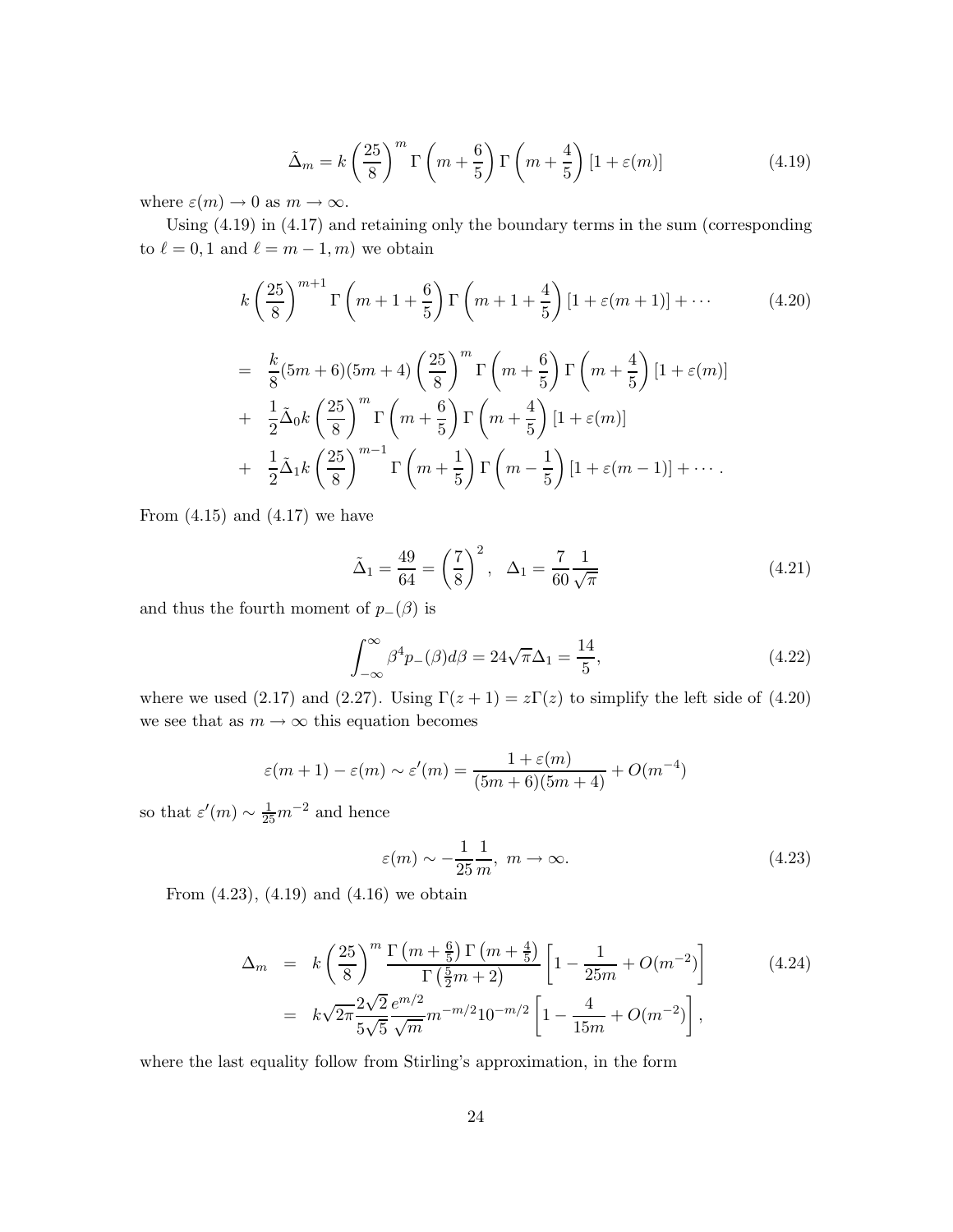| m    | $\Delta_m$      | $\Delta_m(10m)^{m/2}\sqrt{m}e^{-m/2}$ | $\Delta_m (10m)^{m/2} \sqrt{m} e^{-m/2}$ |
|------|-----------------|---------------------------------------|------------------------------------------|
| 10   | $.71125(-9)$    | .15154                                | .15570                                   |
| 20   | $.73829(-20)$   | .15349                                | .15557                                   |
| 30   | $.64124(-32)$   | .15416                                | .15554                                   |
| 40   | $.10779(-44)$   | .15450                                | .15553                                   |
| 50   | $.52860(-58)$   | .15470                                | .1555341                                 |
| 60   | $.96628(-72)$   | .15484                                | .1555319                                 |
| 70   | $.77532(-86)$   | .15493                                | .1555306                                 |
| 80   | $.30690(-100)$  | .15501                                | .1555298                                 |
| 90   | $.65424(-115)$  | .15506                                | .1555292                                 |
| 100  | $.80422(-130)$  | .15511                                | .1555288                                 |
| 1000 | $.69013(-1785)$ | .15548                                | .1555270                                 |
| 2000 | $.63932(-3869)$ | .15550                                | .1555270                                 |

Table 1:

$$
\Gamma(m+\alpha) = m^m e^{-m} \sqrt{\frac{2\pi}{m}} m^{\alpha} \left[ 1 + \left( \frac{\alpha^2}{2} - \frac{\alpha}{2} + \frac{1}{12} \right) \frac{1}{m} + O(m^{-2}) \right]
$$

This analysis suggests that the lower bound (4.18) is correct asymptotically to leading order, albeit with a different constant replacing  $k_0$ . Note that  $(4.24)$  agrees with  $(2.30)$  if

$$
k' = k\sqrt{2\pi} \frac{2\sqrt{2}}{5\sqrt{5}}.
$$
\n(4.25)

*.*

Also, the terms retained in going from  $(4.17)$  to  $(4.20)$  are sufficient to obtain the  $O(m^{-2})$ error term in (4.24), though we shall not calculate it.

The constant *k* cannot be determined from (4.20), and must be obtained numerically. In Table 4 we compute  $\Delta_m$  by iterating (4.15).

For *m* in the range [10, 2000] we then give  $\Delta_m(10m)^{m/2}\sqrt{m}e^{-m/2}$  and  $\Delta_m(10m)^{m/2}\sqrt{m}e^{-m/2}$ */* (1 −  $\frac{4}{15m}$ ). Both of these sequences should converge to *k'* as  $m \to \infty$ , with the latter converging more rapidly, as our analysis suggests it behaves as  $k'[1 + O(m^{-2})]$ . The data in Table 1 confirm precisely our formal asymptotic analysis, and show that

$$
k' \approx .1555270.\tag{4.26}
$$

In Table 1 the notation  $.71125(-9)$  means  $.71125 \times 10^{-9}$ , etc.

We next show that the asymptotic relations in  $(2.30)$  and  $(2.31)$  are consistent with (2.29). We argue that for  $B \to \infty$  the dominant contribution to the sum in (2.29) comes from large values of *m*, where (4.24) applies. Thus we write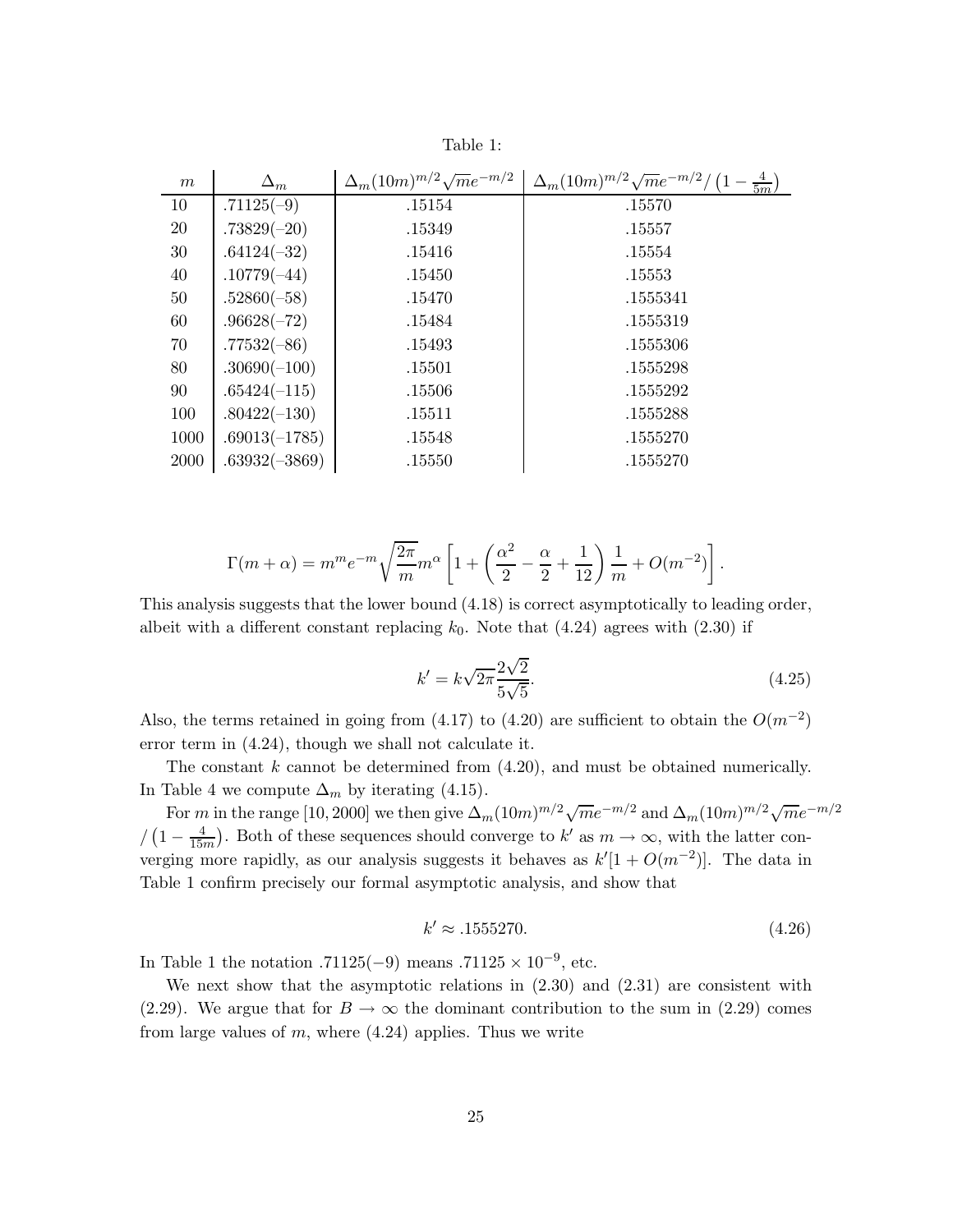$$
\Delta(B) = \sum_{m=0}^{\infty} B^{1+\frac{5}{2}m} \Delta_m
$$
\n
$$
= \int_{1}^{\infty} B^{1+\frac{5}{2}x} k' \left(\frac{e}{10x}\right)^{x/2} \frac{1}{\sqrt{x}} \left[1 + \frac{4}{15x} + O(x^{-2})\right] dx.
$$
\n(4.27)

Here we approximated the sum by an integral. The correction terms from the Euler Maclaurin formula in this approximation are smaller than any term in the asymptotic series in  $(4.24).$ 

Getting

$$
\phi = \phi(x, B) = -\frac{x}{2}\log x + \frac{5}{2}x\log B + \frac{x}{2}\log\left(\frac{e}{10}\right)
$$
 (4.28)

we view the integral in (4.27) as a Laplace type integral. Then the major contribution will come from where  $\phi_x = 0$ , and this occurs at

$$
x = x_0 = \frac{1}{10}B^5.
$$
\n(4.29)

Noting that

$$
\phi(x_0, B) = \frac{x_0}{2} \log \left( \frac{B^5}{x_0} \right) + \frac{x_0}{2} \log \left( \frac{e}{10} \right) = \frac{1}{20} B^5 \tag{4.30}
$$

we expand  $\phi$  in Taylor series about  $x = x_0$ . Hence (4.27) becomes

$$
\Delta(B) = k' Be^{B^5/20} \int_{-\infty}^{\infty} \exp\left[-\frac{1}{4x_0}(x-x_0)^2 + \frac{1}{12x_0^2}(x-x_0)^3 - \frac{1}{24x_0^3}(x-x_0)^4 + \cdots\right] (4.31)
$$

$$
\times \frac{1}{\sqrt{x_0}} \left[1 - \frac{x-x_0}{2x_0} + \frac{3(x-x_0)^2}{8x_0^2} + \cdots\right] \left[1 - \frac{4}{15x_0} + \cdots\right] dx.
$$

Scaling  $x = x_0 + 2\sqrt{x_0}$ ξ leads to

$$
\Delta(B) = 2k'Be^{B^5/20} \int_{-\infty}^{\infty} e^{-\xi^2} \left[ 1 + \frac{2}{3\sqrt{x_0}} \xi^3 + \frac{2}{9x_0} \xi^6 + O(x_0^{-3/2}) \right]
$$
(4.32)  
\n
$$
\times \left[ 1 - \frac{1}{\sqrt{x_0}} \xi + \frac{3}{2x_0} \xi^2 \right] \left[ 1 - \frac{4}{15x_0} + O(x_0^{-3/2}) \right] dx
$$
  
\n
$$
= 2k'Be^{B^5/20} \sqrt{\pi} \left[ 1 + \frac{1}{6x_0} \right] \left[ 1 - \frac{4}{15x_0} + O(x_0^{-2}) \right].
$$

In view of (4.29) we see that (4.32) agrees with the WKB expansion (4.13), provided that  $c_0 = 2\sqrt{\pi}k'$ , as in (2.33).

In Table 2, we calculate  $\Delta(B)$  numerically for *B* in the range [1,7], and compare this to  $\Delta(B)B^{-1}e^{-B^5/20}$  and also to  $\Delta(B)B^{-1}e^{-B^5/20}/(1-B^{-5})$ . Both of these functions should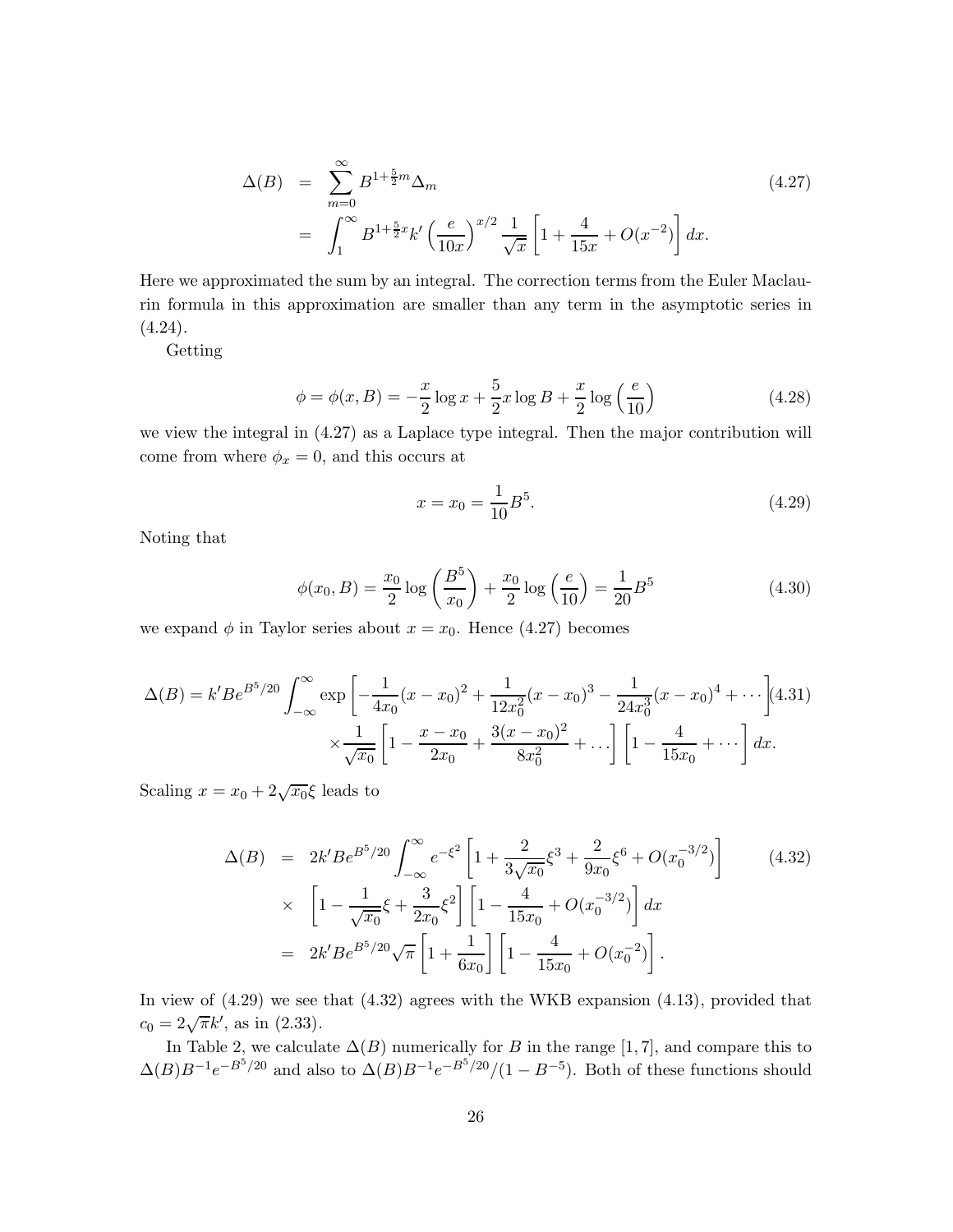| В              | $\Delta(B)$ | $\Delta(B)B^{-1}e^{-B^5/20}$ | $\Delta(B)B^{-1}e^{-B^5/20}/(1-B^{-5})$ |
|----------------|-------------|------------------------------|-----------------------------------------|
| 1              | .33176      | .31558                       |                                         |
| $\overline{2}$ | 5.0774      | .51256                       | .5290967                                |
| 3              | .31140(6)   | .54893                       | .5512023                                |
| $\overline{4}$ | .37924(23)  | .55078                       | .5513226                                |
| $\overline{5}$ | .19895(69)  | .55115                       | .5513282                                |
| 6              | .23615(170) | .55125                       | .5513287                                |
| $\overline{7}$ | .35143(366) | .55129                       | .5513288                                |
| 8              | .15579(713) | .55131                       | .5513288                                |

Table 2:

| anie |  |
|------|--|
|------|--|

| $\eta = x^2$ | $\sqrt{\pi}H(ix)$ |
|--------------|-------------------|
| 5            | .84204            |
| 10           | .95962            |
| 15           | .98659            |
| 20           | .99477            |
| 25           | .99772            |

converge to  $c_0$ , with the latter converging much more rapidly, as our analysis predicts that it behaves as  $c_0[1 + O(B^{-10})]$  for  $B \to \infty$ . The numerics validate our asymptotic analysis, give the value in  $(2.19)$  for  $c_0$ , and also confirm  $(2.33)$  (with  $(4.26)$ ).

We next consider  $\bar{H}(b)$  and (2.22) for *b* purely imaginary. This analysis will facilitate the numerical calculation of  $p_-(\beta)$ , which we expressed in (2.16) as a Fourier integral involving  $S(x)=1+\sqrt{\pi}\bar{H}(ix)$ . We get

$$
b = ix, \quad x > 0. \tag{4.33}
$$

From (2.32) we see that as  $b \to +\infty$ , corresponding to  $x \to -i\infty$ , we have  $1 + \sqrt{\pi} \overline{H}(b) \sim \sqrt{\pi} \overline{H}(b)$ , with an exponentially small error. However, this ceases to be true for some complex ranges of *b*, i.e., there is a Stoke's phenomenon in the asymptotic behavior of  $H(b)$ .

With  $(4.33)$  and  $(2.22)$  we have

$$
\bar{H}(ix) = -x^2 \sum_{m=0}^{\infty} (-1)^m \Delta_m x^{2m},
$$
\n(4.34)

and we note that the estimate in  $(2.30)$  shows that  $H(\cdot)$  is an entire function. From  $(2.16)$ we would expect  $S(x)$  to decay as  $x \to \infty$  and thus  $\bar{H}(ix) \to -1/\sqrt{\pi}$  as  $x \to \infty$ .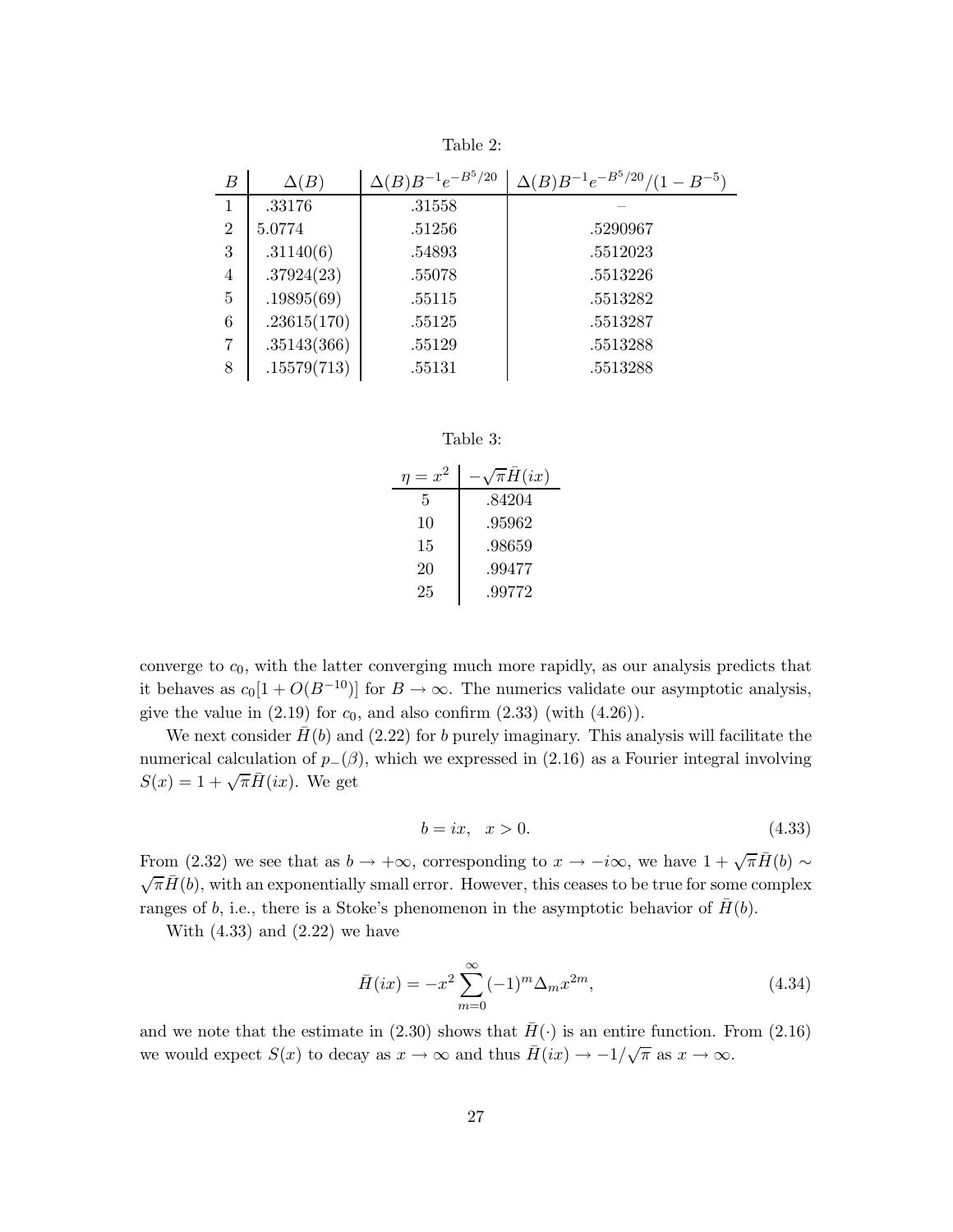In Table 3 we give numerical values of  $-\bar{H}(ix)\sqrt{\pi}$  with  $\eta = x^2$ , for  $\eta$  in the range [5*,* 25]. The data indeed indicates that the quantity approaches the value 1 quite rapidly, as  $\eta, x \to \infty$ . To obtain the rate of approach it becomes convenient to define  $\Delta_{-1} = 1/\sqrt{\pi}$ and then

$$
S(x) \equiv \sum_{m=-1}^{\infty} (-1)^{m+1} x^{2m+2} \sqrt{\pi} \Delta_m = 1 + \sqrt{\pi} \bar{H}(ix).
$$
 (4.35)

Setting

$$
\bar{H}(b) = \tilde{H}(x) = \tilde{H}(-ib)
$$
\n(4.36)

we see that  $(4.2)$  becomes

$$
0 = \int_0^1 \frac{\tilde{H}(xu^{5/4})\tilde{H}(x(1-u)^{5/4})}{[u(1-u)]^{3/2}} du - \frac{2x^2}{\sqrt{\pi}} + \frac{2}{\sqrt{\pi}} \int_0^1 \left[ \frac{\tilde{H}((1-u)^{5/4}x)}{(1-u)^{3/2}} - \tilde{H}(x) \right] \frac{du}{u^{3/2}} - \left(2x^2 + \frac{4}{\sqrt{\pi}}\right) \tilde{H}(x).
$$
 (4.37)

Then letting

$$
\tilde{H}(x) = -x^{6/5} \Lambda(x^{4/5}), \quad y = x^{4/5}
$$

we obtain from (4.37) the equation (2.37). Its analysis, using a Laplace transform, we already indicated in  $(2.38) - (2.43)$ . Inverting the Laplace transform in  $(2.38)$  and using  $(2.41)$  leads to

$$
\Lambda(y) = \frac{1}{2\pi i} \int_{-i\infty}^{i\infty} e^{y\phi} [-2\sqrt{\phi} + U_1(\phi)] d\phi
$$
\n
$$
= \frac{1}{2\pi i} \frac{d}{dy} \int_{-i\infty + \varepsilon}^{i\infty + \varepsilon} e^{y\phi} \left[ -\frac{2}{\sqrt{\phi}} + \frac{U_1(\phi)}{\phi} \right] d\phi
$$
\n
$$
= -\frac{2}{\sqrt{\pi}} \frac{d}{dy} (y^{-1/2}) + \frac{1}{2\pi i} \frac{d}{dy} \int_{-i\infty + \varepsilon}^{i\infty + \varepsilon} e^{y\phi} \frac{U_1(\phi)}{\phi} d\phi.
$$
\n(4.38)

The asymptotic behavior of the last integral as  $y \to +\infty$  is obtained by shifting the contour to the left, until we encounter the first singularity of  $U_1(\phi)$ , which is the double pole at  $\phi = -\nu_*$ . Thus (4.38) becomes

$$
\Lambda(y) - \frac{1}{\sqrt{\pi}} y^{-3/2} \sim -\frac{12}{2\pi i} \int_{-i\infty}^{i\infty} \frac{e^{y\zeta}}{\zeta^2} e^{-y\nu_*} d\zeta
$$
\n(4.39)

which leads to (2.44). Then, since  $y = x^{4/5}$ , we have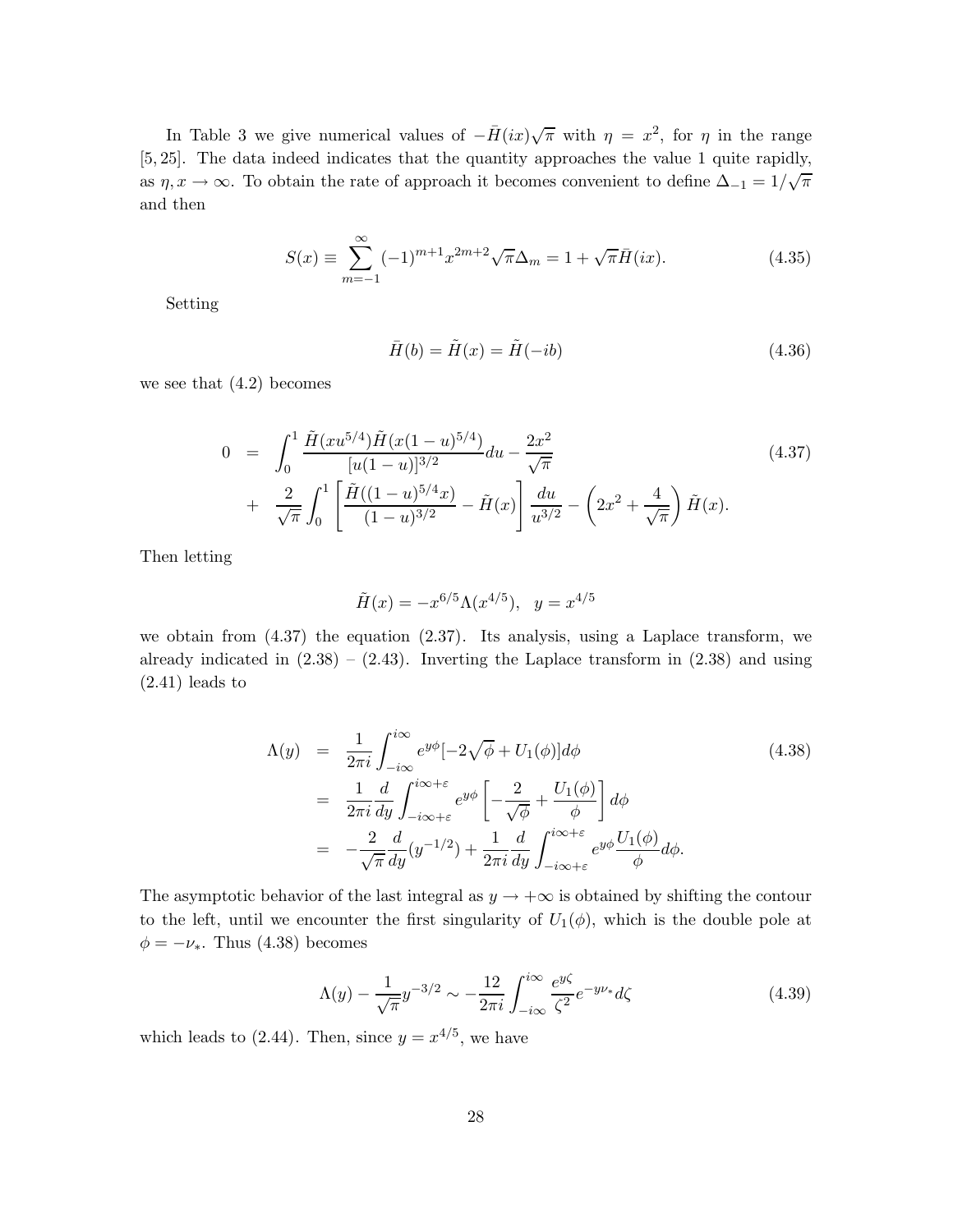$$
S(x) = 1 + \sqrt{\pi} \bar{H}(ix) = 1 + \sqrt{\pi} \tilde{H}(x)
$$
  
= 1 - \sqrt{\pi} x^{6/5} \Lambda(x^{4/5})  
= (\Lambda(y) - \frac{1}{\sqrt{\pi}} y^{-3/2}) (-\sqrt{\pi} y^{3/2})  
\sim -12y^{5/2} e^{-\nu\_\* y} \sqrt{\pi}

and this is the result in (2.45).

To determine  $\nu_*$  numerically, we can solve the Painlevè equation (2.42) numerically and see where it blows up. However, it is somewhat difficult to impose accurately the condition as  $\phi \to \infty$ . Thus we instead calculate  $\Delta_m$  from (2.23) and (2.24) for *m* sufficiently large so we can precisely estimate

$$
R(x) \equiv -\frac{1}{x^{4/5}} \log \left\{ \frac{1}{12} \sum_{m=0}^{\infty} (-1)^m x^{2m-2} \Delta_{m-1} \right\}.
$$
 (4.40)

Our analysis suggests that

$$
R(x) \to \nu_* \text{ as } x \to \infty. \tag{4.41}
$$

Note that the right side of (4.40) corresponds to solving the asymptotic relation (2.45) for  $\nu_{*}$ , in terms of the sum in (4.35). In doing this we divided the sum by  $12x^{2}$ , which should improve the convergence, since it adds to  $R(x)$  the terms of order  $O(x^{-4/5} \log x)$  and  $O(x^{-4/5})$ , which correspond to the first two correction terms to the limit in (4.41).

In Table 4 we consider *x* in the range [1,8] and compute the sum  $\sum_{m=0}^{\infty}(-1)^{m}x^{2m}\Delta_{m-1}$ as well as  $R(x)$ . The data again confirm our asymptotic analysis and lead to the value of  $\nu_*$ in (2.46). We note that there is a lot of cancelation in the alternating sum. To obtain the result for  $x = 8$  we needed to truncate the sum at about  $m = 2,500$  and do the calculation with 175 digits of precision !

In the next section we use our results for the function  $\bar{H}(b)$  to study the limiting density  $p_-(\beta)$ , both asymptotically and numerically.

## **5 Asymptotic and Numerical Studies of** p−(β)

We study  $p_-(\beta)$  in (2.16) which is a proper density which satisfies  $p_-(-\beta) = p_-(\beta)$ ,

$$
\int_{-\infty}^{\infty} p_{-}(\beta)d\beta = 1, \ \int_{-\infty}^{\infty} \beta^{2} p_{-}(\beta)d\beta = \frac{1}{2}\sqrt{\pi} \ \text{and} \ \int_{-\infty}^{\infty} \beta^{4} p_{-}(\beta)d\beta = \frac{14}{5}.
$$

Higher order moments follow easily from  $(2.17)$  and  $(2.22) - (2.24)$ .

We obtain the tail behavior as  $\beta \to \infty$ . We argue that since  $\bar{H}(b)$  is entire, there must be a saddle point in the integral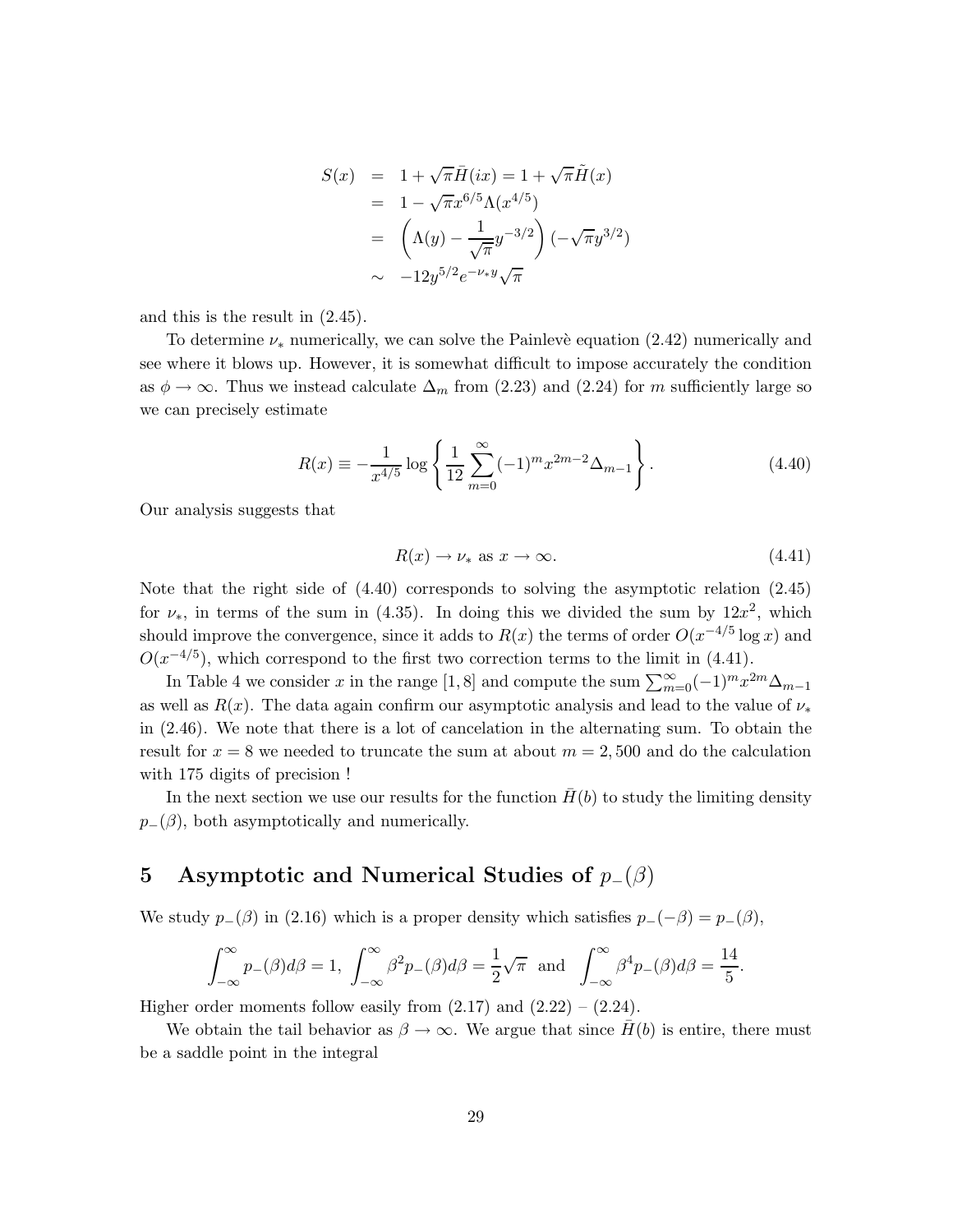Table 4:

| $\boldsymbol{x}$ | $\sum_{m=0}^{\infty}(-1)^{m}x^{2m}\Delta_{m-1}$ | R(x)     |
|------------------|-------------------------------------------------|----------|
| 1                | .36868                                          | 3.482732 |
| $\overline{2}$   | .12273                                          | 3.428240 |
| 3                | $.29170(-1)$                                    | 3.411948 |
| $\overline{4}$   | $.61976(-2)$                                    | 3.411285 |
| 5                | $.12817(-2)$                                    | 3.411601 |
| 6                | $.26478(-3)$                                    | 3.411674 |
| 7                | $.55131(-4)$                                    | 3.411675 |
| 8                | $.11616(-4)$                                    | 3.411672 |

$$
\frac{1}{2\pi i} \int_{-i\infty}^{i\infty} e^{-\beta b} [1 + \sqrt{\pi} \bar{H}(b)] db \tag{5.1}
$$

along the positive real *b*-axis, far from the origin. Then we shift the integration contour in (5.1) far to the right and use the estimate in (2.32), thus obtaining for  $\beta \to \infty$ 

$$
p_{-}(\beta) \sim \frac{1}{2\pi i} \int_{Br} \sqrt{\pi} c_0 e^{b^4/20} e^{-b\beta} b^2 [1 + O(b^{-4})] db.
$$
 (5.2)

The integrand in (5.2) has a saddle point where

$$
\frac{d}{db}\left(-b\beta + \frac{b^4}{20}\right) = 0 \Rightarrow b = b_0(\beta) = (5\beta)^{1/3}.
$$
\n(5.3)

The directions of steepest descent are  $\arg(b - b_0) = \pm \pi/2$  and the standard saddle point estimate gives

$$
p_{-}(\beta) \sim \frac{1}{2\pi i} \sqrt{\pi} c_0 b_0^2 \exp\left(\frac{b_0^4}{20} - b_0 \beta\right) \int_{-i\infty}^{i\infty} \exp\left(\frac{3b_0^2}{10}\zeta^2\right) d\zeta
$$
\n
$$
= c_0 \sqrt{\frac{5}{6}} b_0(\beta) \exp\left[-\frac{3}{4}\beta b_0(\beta)\right]
$$
\n(5.4)

which is precisely the result in  $(2.18)$ . Note that using the  $O(b^{-4})$  correction term in  $(2.32)$ will allow us to compute an  $O(\beta^{-4/3})$  correction to (2.18). It appears that the asymptotic series for  $\bar{H}$ (*b*) involves powers of *b*<sup>−4</sup>, and that in *p*−( $\beta$ ) involves powers of  $\beta$ <sup>−4/3</sup>.

Next we discuss the analyticity of  $p_-(\beta)$  about  $\beta = 0$ . If the density were analytic we could write the last equation in (2.16) as

$$
p_{-}(\beta) = \frac{1}{\pi} \sum_{m=0}^{\infty} d_{m} \beta^{2m} \frac{(-1)^{m}}{(2m)!}
$$
\n(5.5)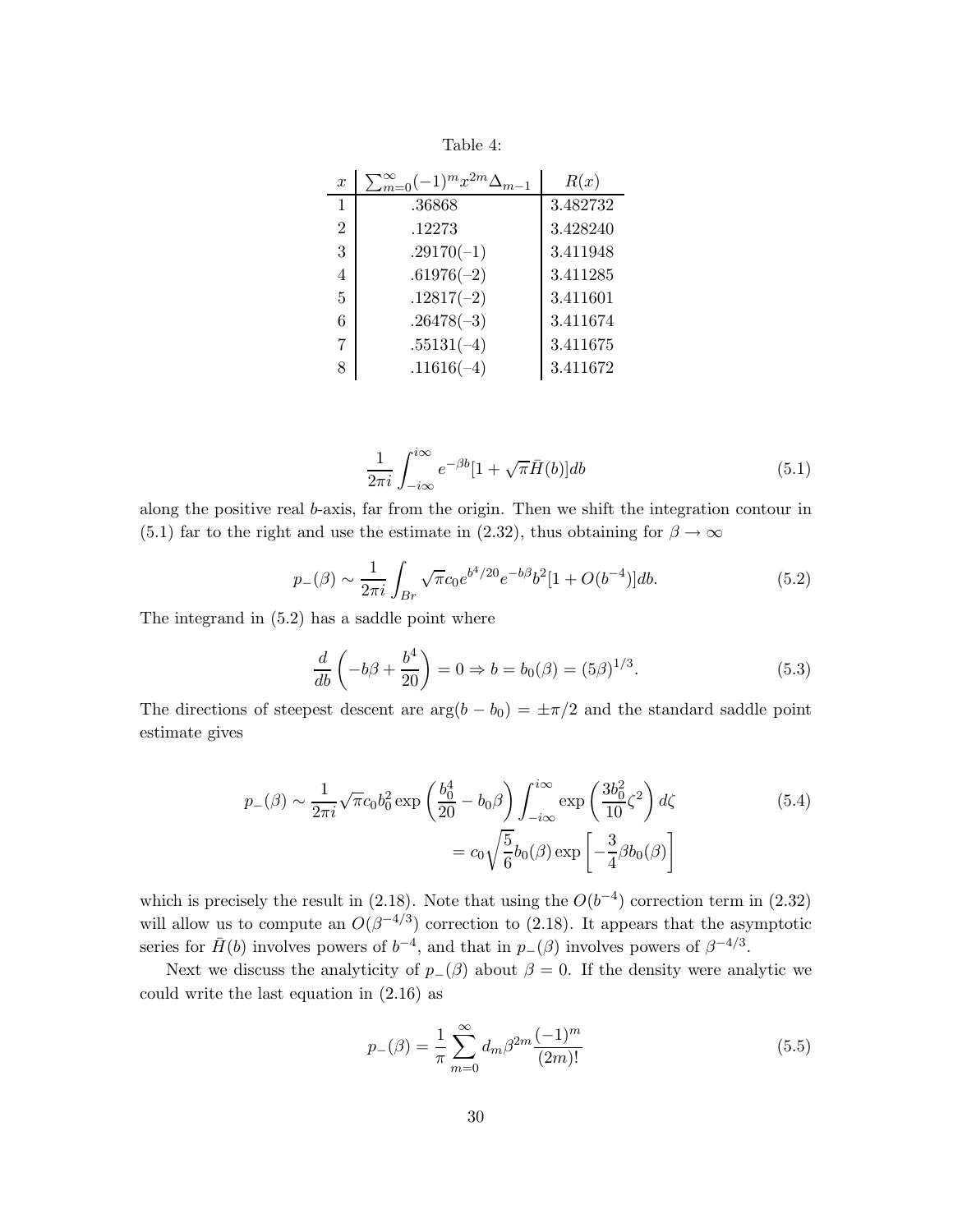where

$$
d_m = \int_0^\infty x^{2m} S(x) dx.
$$
\n(5.6)

Using the estimate (2.45) for *S*(*x*) we can use (5.6) to infer the behavior of  $d_m$  for  $n \to \infty$ :

$$
d_m \sim \int_0^\infty x^{2m} 12\sqrt{\pi} x^2 \exp(-\nu_* x^{4/5}) dx
$$
\n
$$
= \int_0^\infty y^{\frac{5}{2}(m+1)} e^{-\nu_* y} 12\sqrt{\pi} \frac{5}{4} y^{\frac{1}{4}} dy
$$
\n
$$
= 12\sqrt{\pi} \frac{5}{4} \nu_*^{-\frac{5}{2}m - \frac{15}{4}} \Gamma\left(\frac{5}{2}m + \frac{15}{4}\right).
$$
\n(5.7)

It follows that  $d_m/(2m)!$  grows faster than exponentially (roughly like  $m^{m/2}$ ) and thus the series (5.5) cannot define an analytic function. By appropriate contour rotation in (2.16) we believe that we can show that  $p_-(\beta)$  has an essential singularity at  $\beta = 0$ , and infer its behavior as  $\beta \to 0$  for all values of  $\arg(\beta) \in [0, 2\pi)$ . However, this would require knowing the behavior of  $H(b)$  for  $b \to \infty$  and arbitrary arg(*b*), which we did not analyze. Note that this would lead also to a better understanding of how the relation (2.32) (presumably valid also in some sector (range of  $arg(b)$ ) containing the real axis) transitions to the relation  $\bar{H}(b) \sim -1/\sqrt{\pi}$ , which is certainly true for arg $(b) = \pm \pi/2$ .

We next calculate numerically  $p_-(\beta)$  for moderate values of  $\beta \geq 0$ . First we discretize the integral(s) in  $(2.16)$  using a step size h, which yields the approximation

$$
p_{-}(\beta) \doteq \frac{h}{2\pi} \sum_{J=-\infty}^{\infty} e^{-J\beta h i} [1 + \sqrt{\pi} \bar{H}(Jhi)]
$$
(5.8)  

$$
= \frac{h}{2\pi} \sum_{J=-\infty}^{\infty} e^{-J\beta h i} \sum_{m=0}^{\infty} (-1)^m \sqrt{\pi} \Delta_{m-1} (Jh)^{2m}
$$
  

$$
= \frac{h}{2\pi} \left[ 1 + \sum_{J=1}^{\infty} 2 \cos(J\beta h) \sum_{m=0}^{\infty} (-1)^m \sqrt{\pi} \Delta_{m-1} (Jh)^{2m} \right].
$$

Our basic procedure is as follows: choose some  $\beta_{\text{max}}$  (say  $\beta_{\text{max}} = 3$ ), choose a small step size *h*, truncate the limit on the outer sum at  $J = N_{\text{max}}$  (with  $h_{\text{max}} \gg 1$ ), calculate the inner sum to some specified precision (to hold uniformly in the range  $Jh \in [0, hN_{\text{max}}]$ ), and plot the right side of (5.8) as a function of  $\beta$  over the range  $[0, \beta_{\text{max}}]$ .

Our numerical studies show that it is desirable to estimate the truncated tail in the *J*-sum in (5.8) analytically. More precisely, we write (2.16) as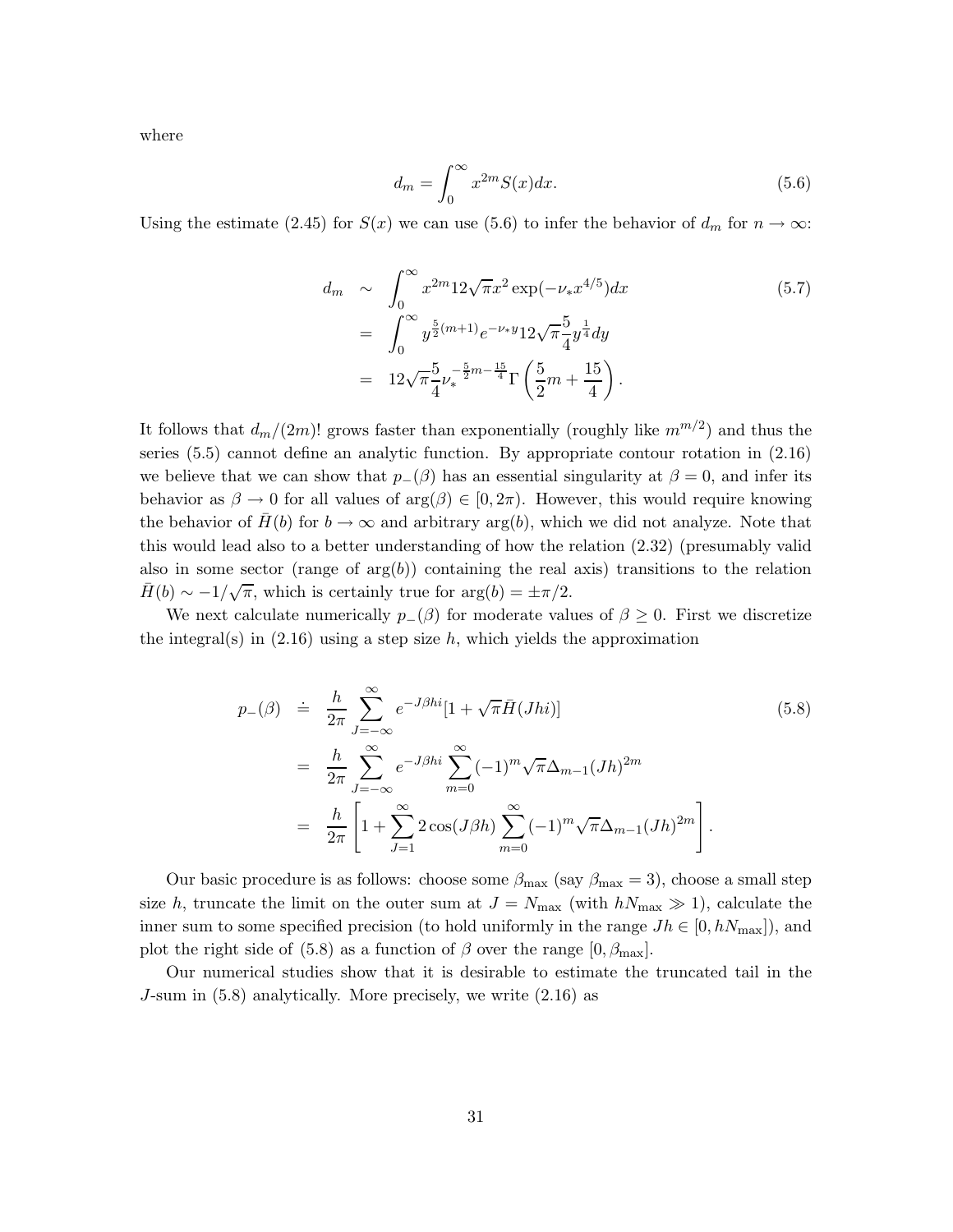$$
p_{-}(\beta) = \frac{1}{2\pi} \left[ \int_{0}^{hN_{\text{max}}} 2\cos(\beta x)S(x)dx + \int_{hN_{\text{max}}}^{\infty} 2\cos(\beta x)S(x)dx \right]
$$
(5.9)  

$$
\doteq \frac{h}{2\pi} \left[ 1 + \sum_{J=1}^{N_{\text{max}}} 2\cos(J\beta h)S(Jh) - \cos(\beta N_{\text{max}}h)S(N_{\text{max}}h) \right]
$$

$$
+ \frac{1}{\pi} \int_{hN_{\text{max}}}^{\infty} \cos(\beta x)S(x)dx.
$$

Here the term involving  $S(N_{\text{max}}h)$  comes from the Euler MacLaurin approximation to the first integral in  $(5.9)$ . The last integral in  $(5.9)$  we approximate using  $(2.45)$ , thus defining

$$
\text{TAIL} \ (\beta; hN_{\text{max}}) \equiv \frac{12}{\sqrt{\pi}} \int_{hN_{\text{max}}}^{\infty} x^2 \cos(\beta x) \exp(-\nu_* x^{4/5}) dx. \tag{5.10}
$$

For  $h_{{\rm max}} \to \infty$  we can further approximate the integral in (5.10) using

$$
\int_{z}^{\infty} \cos(\beta x) S(x) dx \sim -\frac{12\sqrt{\pi}}{\beta} \sin(\beta z) z^{2} \exp(-\nu_{*} z^{4/5}), \ z \to \infty.
$$
 (5.11)

However, this approximation is not valid for small *β* and it is not hard to evaluate (5.10) numerically. We thus follow the procedure outlined below (5.8) by using the refined approximation in (5.9), with (5.10). Note that approximations for the derivatives of  $p_-(\beta)$ can then be obtained by *analytically* differentiating (5.9). This method was used to obtain the graphs in Figure 1 and Figure 2. Here we used  $h = .025$  and  $h_{\text{max}} = 7.5$ , so that  $N_{\text{max}} = 300$ . Without the tail estimate in (5.10), much smaller values of *h* and  $1/N_{\text{max}}$ would be needed.

We illustrate our approach in Table 5. Here we compute  $p_-(\beta)$  at the values  $\beta = 0, 1, 2, 3$ and also give  $p''_{-}(0)$  and the inflection point  $\beta_c$ . The table illustrates the convergence as  $h \to 0$  and  $hN_{\text{max}} \to \infty$ , and leads to the values in (2.20) and (2.21). We comment that in obtaining Table 5, care must be taken to accurately calculate  $S(x)$  in the range  $x \in [0, N_{\text{max}}h]$ . For example, for  $N_{\text{max}}h = 8$  we needed to truncate the *m*-sum in (5.8) (which defines  $S(Jh)$ ) at  $m = 1500$  and use 100 digits of precision. We can estimate the number of terms we need to retain in the sum, in terms of *x*, analytically. For example, take  $x = 10$ . Then if we truncate the sum at  $m = M = 3000$  we have  $x^{2M} = 10^{6000}$ , while  $\Delta_{3000}$  is of the order of 10<sup>-6066</sup>. Thus this truncation should give *S*(10) correctly to about 60 digits. We find that  $S(10) \approx .95290(-6)$ , and this required doing the calculation in 250 digits of precision.

### **Appendix A**

Here we briefly discuss the scalings  $(3.19)$  and  $(3.20)$ . By using  $(3.20)$  and  $(3.21)$  in  $(2.9)$ we obtain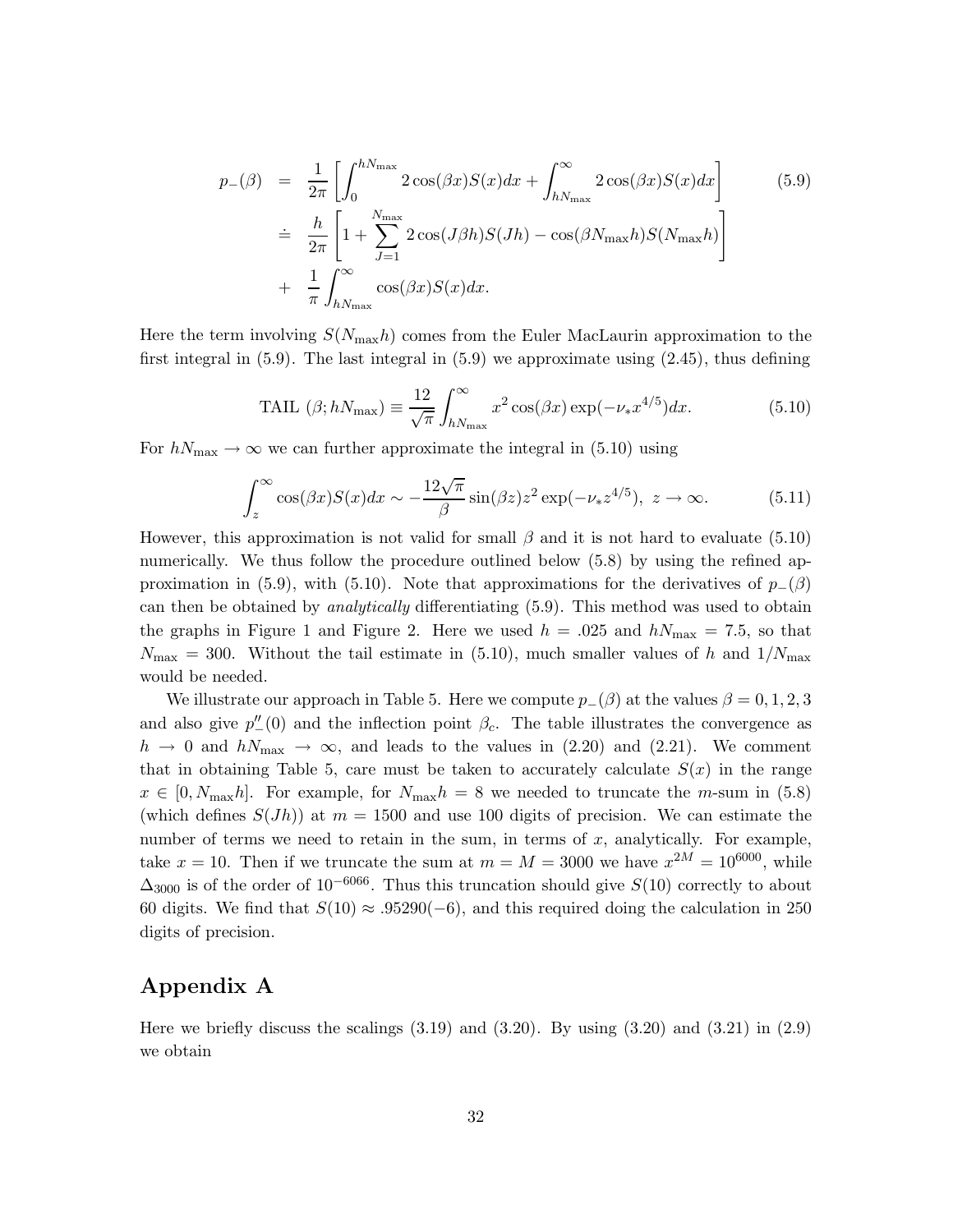| Table |  |
|-------|--|
|       |  |

| $\boldsymbol{h}$ | $hN_{\rm max}$ | $p_{-}(0)$ | $p_{-}(1)$ | $p_{-}(2)$ | $p_{-}(3)$ | $p_{-}^{"}(0)$ | $\beta_c$ |
|------------------|----------------|------------|------------|------------|------------|----------------|-----------|
| 0.1              | $\overline{5}$ | .45727     | .22450     | .041958    | .0047815   | $-.71460$      | .75901    |
| 0.05             | 5              | .45727     | .22450     | .041957    | .0047818   | $-.71461$      | .75899    |
| 0.025            | $\overline{5}$ | .45727     | .22450     | .041957    | .0047819   | $-.71462$      | .75899    |
| 0.01             | $\overline{5}$ | .45727     | .22450     | .041957    | .0047820   | $-.71462$      | .75898    |
|                  |                |            |            |            |            |                |           |
| 0.1              | 7.5            | .45727     | .22450     | .041957    | .0047820   | $-.71462$      | .75898    |
| 0.05             | 7.5            | .45727     | .22450     | .041957    | .0047819   | $-.71462$      | .75898    |
| 0.025            | 7.5            | .45727     | .22450     | .041957    | .0047819   | $-.71462$      | .75898    |

$$
C_{n+1} + \frac{4^{n+1}}{(n+1)^{3/2}} F\left(\left(1 + \frac{1}{n}\right)^{3/2} a_1, \left(1 + \frac{1}{n}\right)^{3/2} b_1; n+1\right) = T_1 + T_2 + T_3 + T_4 \quad (A.1)
$$

where

$$
T_1 = \sum_{i=0}^n \left(1 + \frac{a_1}{n^{3/2}}\right)^i \left(1 + \frac{b_1}{n^{3/2}}\right)^{n-i} C_i C_{n-i},
$$
  
\n
$$
T_2 = \sum_{i=0}^n \left(1 + \frac{a_1}{n^{3/2}}\right)^i \left(1 + \frac{b_1}{n^{3/2}}\right)^{n-i} C_i \frac{4^{n-i}}{(n-i)^{3/2}} F\left(\left(1 - \frac{i}{n}\right)^{3/2} a_1 \left(1 - \frac{i}{n}\right)^{3/2} b_1; n-i\right),
$$
  
\n
$$
T_3 = \sum_{i=0}^n \left(1 + \frac{a_1}{n^{3/2}}\right)^i \left(1 + \frac{b_1}{n^{3/2}}\right)^{n-i} C_{n-i} \frac{4^i}{i^{3/2}} F\left(\left(\frac{i}{n}\right)^{3/2} a_1, \left(\frac{i}{n}\right)^{3/2} b_1; i\right),
$$

and

$$
T_4 = \sum_{i=0}^n \left(1 + \frac{a_1}{n^{3/2}}\right)^i \left(1 + \frac{b_1}{n^{3/2}}\right)^{n-i} \frac{4^n}{[i(n-i)]^{3/2}} F\left(\left(\frac{i}{n}\right)^{3/2} a_1, \left(\frac{i}{n}\right)^{3/2} b_1; i\right)
$$
  
 
$$
\times F\left(\left(1 - \frac{i}{n}\right)^{3/2} a_1, \left(1 - \frac{i}{n}\right)^{3/2} b_1; n-i\right).
$$

This is analogous to  $(3.28)$  -  $(3.32)$ .

Omitting details we expand the terms in (A.1) as  $n \to \infty$ , assuming that  $F(a_1, b_1; n) \to$  $F(a_1, b_1)$  as  $n \to \infty$ . By Euler MacLaurin we have

$$
T_4 \sim \frac{4^n}{n^2} \int_0^1 \frac{F(a_1 x^{3/2}, b_1 x^{3/2}) F(a_1 (1-x)^{3/2}, b_1 (1-x)^{3/2})}{[x(1-x)]^{3/2}} dx.
$$
 (A.2)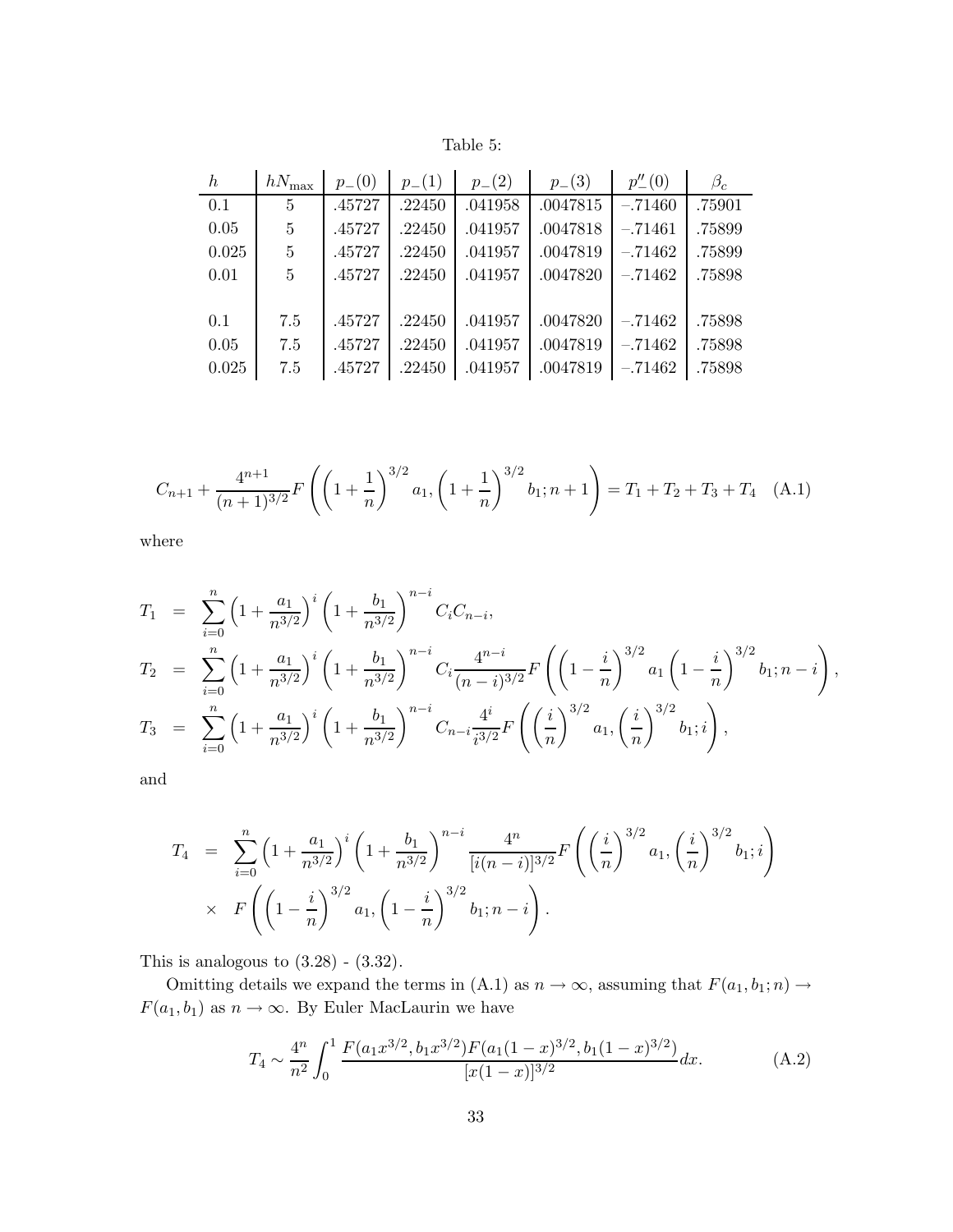Then for *T*<sup>1</sup> we obtain

$$
T_1 - C_{n+1} \sim \sum_{i=0}^n \frac{ia_1 + (n-i)b_1}{n^{3/2}} C_i C_{n-i}
$$
\n
$$
= \frac{a_1 + b_1}{n^{3/2}} \sum_{i=0}^n i C_i C_{n-i}
$$
\n
$$
= \frac{a_1 + b_1}{n^{3/2}} \sum_{i=0}^n (n-i) C_{n-i} C_i
$$
\n
$$
\sim \frac{a_1 + b_1}{\sqrt{n}} \sum_{i=0}^\infty \frac{4^n}{n^{3/2}} \frac{1}{\sqrt{\pi}} 4^{-i} C_i
$$
\n
$$
= \frac{4^n}{n^2} \frac{2(a_1 + b_1)}{\sqrt{\pi}}.
$$
\n(A.3)

We next use  $T_2(b_1, a_1) = T_3(a_1, b_1)$  and write the former as

$$
T_2 = \frac{4^n}{n^{3/2}} \sum_{i=0}^n 4^{-i} C_i \left( 1 + \frac{a_1}{n^{3/2}} \right)^i \left( 1 + \frac{b_1}{n^{3/2}} \right)^{n-i} F(a_1, b_1)
$$
\n
$$
+ \sum_{i=0}^n \left( 1 + \frac{a_1}{n^{3/2}} \right)^i \left( 1 + \frac{b_1}{n^{3/2}} \right)^{n-i} C_i \frac{4^{n-i}}{n^{3/2}} \left[ \frac{F \left( \left( 1 - \frac{i}{n} \right)^{3/2} a_1, \left( 1 - \frac{i}{n} \right)^{3/2} b_1; n - i \right)}{\left( 1 - \frac{i}{n} \right)^{3/2}} - F(a_1, b_1) \right].
$$
\n(B)

The second term in  $(A.4)$  can be approximated for  $i = O(n)$  by an integral, which leads to

$$
\frac{4^n}{n^2} \int_0^1 \frac{1}{\sqrt{\pi} x^{3/2}} \left[ \frac{F((1-x)^{3/2} a_1, (1-x)^{3/2} b_1)}{(1-x)^{3/2}} - F(a_1, b_1) \right] dx.
$$
 (A.5)

Using  $(3.38)$  we write the first part of  $(A.4)$  as

$$
\frac{4^n}{n^{3/2}} \sum_{i=0}^n 4^{-i} C_i \left[ \left( 1 + \frac{a_1}{n^{3/2}} \right)^i \left( 1 + \frac{b_1}{n^{3/2}} \right)^{n-i} - 1 \right] F(a_1, b_1) + F(a_1, b_1) \frac{4^n}{n^{3/2}} \left[ 2 - \frac{2}{\sqrt{\pi n}} + O(n^{-3/2}) \right] \tag{A.6}
$$
  

$$
\sim \frac{4^n}{n^{3/2}} \left[ \sum_{i=0}^n 4^{-i} C_i \frac{i a_1 + (n-i) b_1}{n^{3/2}} + 2 - \frac{2}{\sqrt{\pi n}} \right] F(a_1, b_1) = \frac{4^n}{n^{3/2}} \left[ 2 + \frac{2b_1}{\sqrt{n}} - \frac{2}{\sqrt{\pi n}} + O(n^{-1}) \right] F(a_1, b_1).
$$

Using  $(A.2) - (A.6)$  in  $(A.1)$  we obtain in the limit  $n \to \infty$  the nonlinear integral equation

$$
0 = \int_0^1 \frac{F(x^{3/2}a_1, x^{3/2}b_1)F((1-x)^{3/2}a_1, (1-x)^{3/2}b_1)}{[x(1-x)]^{3/2}} dx
$$
\n
$$
+ \frac{2}{\sqrt{\pi}} \int_0^1 \left\{ \frac{F((1-x)^{3/2}a_1, (1-x)^{3/2}b_1)}{(1-x)^{3/2}} - F(a_1, b_1) \right\} \frac{dx}{x^{3/2}}
$$
\n
$$
- \frac{4}{\sqrt{\pi}} F(a_1, b_1) + 2(a_1 + b_1) \left[ \frac{1}{\sqrt{\pi}} + F(a_1, b_1) \right].
$$
\n(A.7)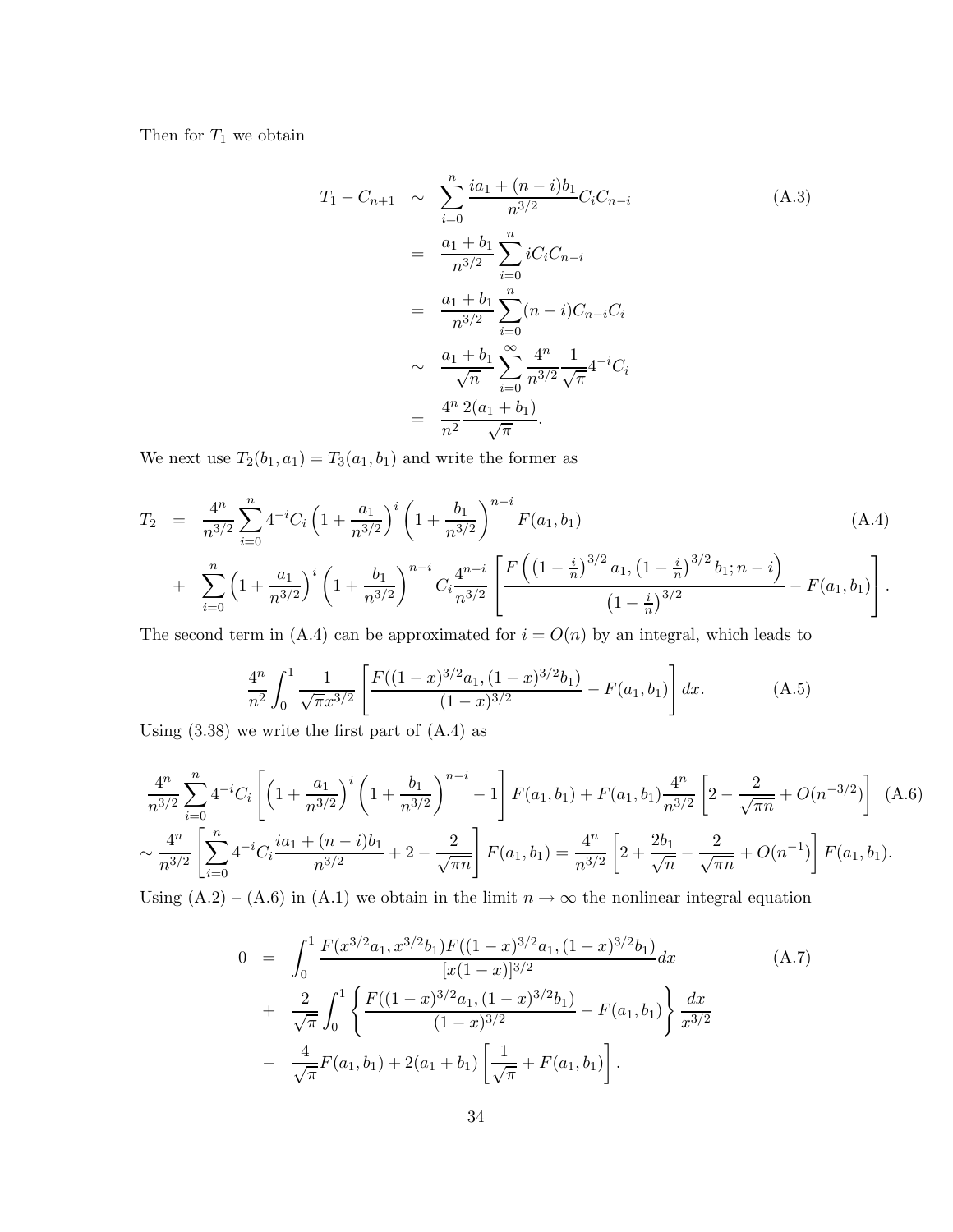To analyze  $(A.7)$  we take  $a_1, b_1 < 0$  and set

$$
F(a_1, b_1) = (-a_1 - b_1)\bar{F}(A_1, B_1); \ A_1 = (-a_1)^{2/3}, B_1 = (-b_1)^{2/3}.
$$
 (A.8)

After some simplification (A.7) then becomes

$$
2\bar{F}(A_1, B_1) = \int_0^1 \bar{F}(A_1(1-x), B_1(1-x))\bar{F}(A_1x, B_1x)dx
$$
\n
$$
- \frac{4}{\sqrt{\pi}} \frac{1}{A_1^{3/2} + B_1^{3/2}} \int_0^1 \frac{1}{\sqrt{1-x}} \frac{d}{dx} [\bar{F}(A_1x, B_1x)]dx.
$$
\n(A.9)

Now let  $C = (A_1^{3/2} + B_1^{3/2})^{2/3} = (-a_1 - b_1)^{2/3}$  with

$$
\bar{F}(A_1, B_1) = F_*(C),\tag{A.10}
$$

so that (A.9) becomes

$$
2CF_*(C) = \int_0^C F_*(y)F_*(C-y)dy - \frac{4}{\sqrt{\pi}} \int_0^C \frac{1}{\sqrt{C-y}} F'_*(y)dx.
$$
 (A.11)

Note that this integral equation, upon getting  $F_*(C) = \frac{1}{2}\overline{D}(2^{-2/3}C)$ , is that obtained in [11] for the Airy distribution of total path length.

We have thus shown that the scaling (3.20) leads to the approximation  $G_n(w, v) \sim$  $4^n n^{-3/2} [\pi^{-1/2} + F_0(a_1 + b_1)]$ , where  $F_0(a_1 + b_1) = F_*((-a_1 - b_1)^{2/3})$  for  $a_1, b_1 < 0$ . The corresponding limiting density, with the scaling (3.19) is

$$
p_0(\alpha_1, \beta_1) = \frac{1}{(2\pi i)^2} \int_{-i\infty}^{i\infty} \int_{-i\infty}^{i\infty} e^{-\alpha_1 a_1} e^{\beta_1 b_1} [1 + \sqrt{\pi} F_0(a_1 + b_1)] da_1 db_1.
$$
 (A.12)

This implies that  $p_0(\alpha_1, \beta_1)$  has the form  $\delta(\alpha_1 - \beta_1)$  times an Airy distribution. Thus seeing the fine structure of the distribution of the left and right path difference requires a different scaling, that has  $p - q = o(n^{3/2})$ .

### **Appendix B**

Here we briefly discuss the functional equation (2.11) for the triple generating function of  $N(p, q; n)$ . We use the scaling  $(3.24)$  and also set

$$
z = \frac{1}{4} \left( 1 + \frac{\zeta}{n} \right) = \frac{1}{4} + O(n^{-1})
$$
 (B.1)

with

$$
C(w, v, z) = \bar{C}(\zeta, a, b) = \bar{C} \left( (4z - 1)n, \frac{1}{2} n^{3/2} (w + v - 2), \frac{1}{2} n^{5/4} (w - v) \right). \tag{B.2}
$$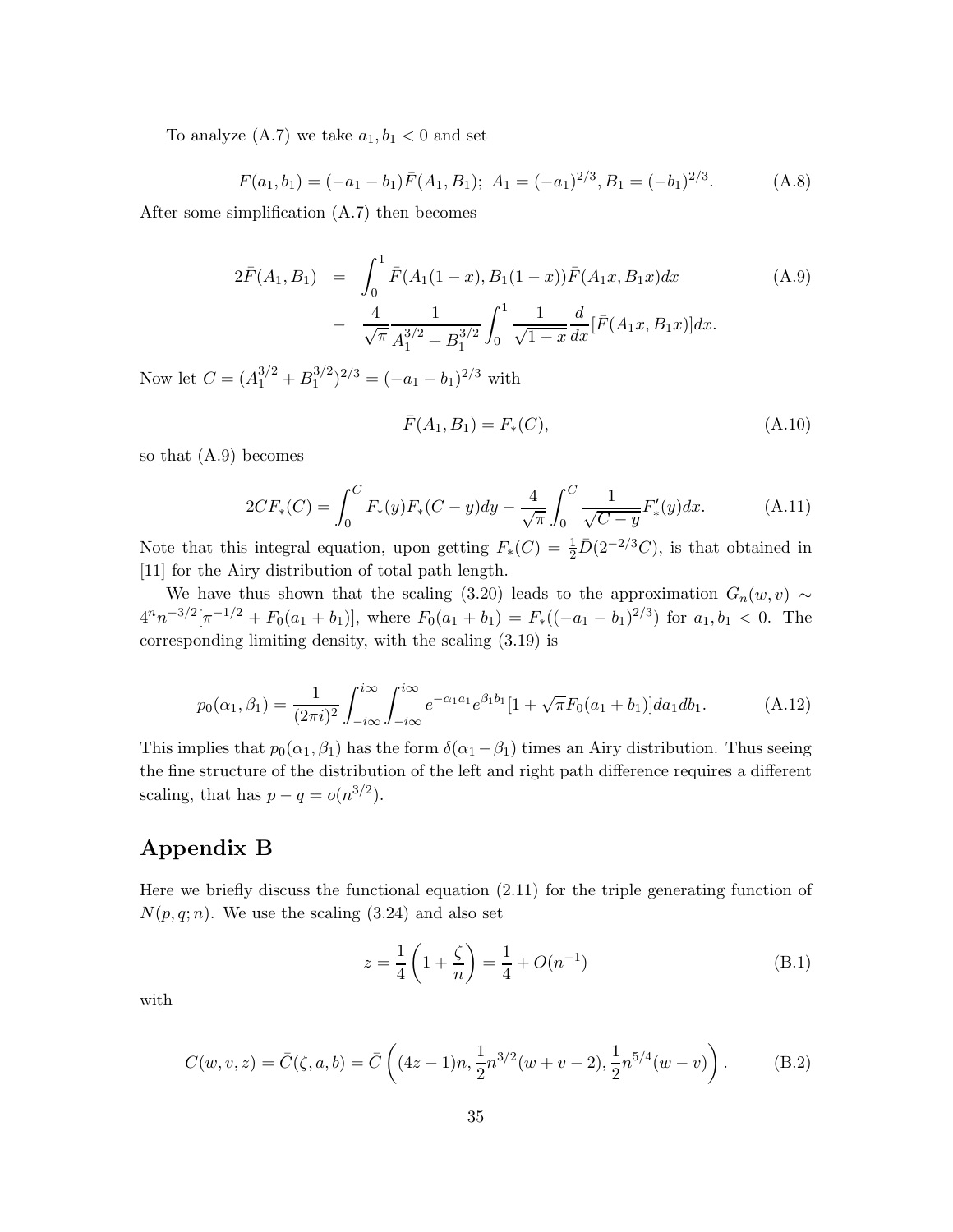With  $(B.1)$  and  $(B.2)$ ,  $(2.11)$  becomes

$$
\bar{C}(\zeta, a, b) = 1 + \frac{1}{4} \left( 1 + \frac{\zeta}{n} \right) \bar{C} \left( \zeta + \frac{b}{n^{1/4}} + \frac{a}{\sqrt{n}} + \frac{\zeta b}{n^{5/4}} + \frac{\zeta a}{n^{3/2}}, a, b \right) \times \bar{C} \left( \zeta - \frac{b}{n^{1/4}} + \frac{a}{\sqrt{n}} - \frac{\zeta b}{n^{5/4}} + \frac{\zeta a}{n^{3/2}}, a, b \right).
$$
\n(B.3)

Next we let

$$
\bar{C}(\zeta, a, b) = 2\left[1 + \frac{1}{\sqrt{n}}D(\zeta, a, b; n)\right]
$$
\n(B.4)

where  $D = O(1)$  as  $n \to \infty$ . Then expanding *D* as

$$
D(\zeta, a, b; n) = D^{(0)}(\zeta, a, b) + n^{-1/4} D^{(1)}(\zeta, a, b) + O(n^{-1/2})
$$
 (B.5)

we obtain the limiting ODE

$$
0 = \zeta + 2aD_{\zeta}^{(0)} + b^2 D_{\zeta\zeta}^{(0)} + [D^{(0)}]^2.
$$
 (B.6)

When  $b = 0$  this becomes a Ricatti equation that can be solved explicitly in terms of Airy functions. When  $a = 0$  it reduces to the Painleve transcendent. We can also relate  $(B.6)$  to  $(3.51)$ . By setting

$$
\zeta = (-a)^{2/3}(-S), \ D^{(0)} = (-a)^{1/3}\bar{D}
$$
 (B.7)

and recalling that  $\theta = (-a)^{2/3}b^{-4/5}$  (cf. (3.46)) we obtain from (B.6)

$$
O = -S + 2\bar{D}_S + \bar{D}^2 + \theta^{-5/2}\bar{D}_{SS}.
$$
 (B.8)

Then  $2\overline{D}$  satisfies the same equation (3.51) as the function  $T_1$ .

# **References**

- [1] M. Abramowitz, and I. Stegun, *Handbook of Mathematical Functions*, Dover, New York, 1964.
- [2] G. Andrews, R. Askey and R. Roy, *Special Functions*, Cambridge University Press, 1999.
- [3] C. Bender and S. Orszag, *Advanced Mathematical Methods for Scientists and Engineers*, Mc-Graw Hill, 1978.
- [4] P. Flajolet, and A. Odlyzko, The Average Height of Binary Trees and Other Simple Trees, *J. Computer and System Sciences*, 25, 171–213, 1982.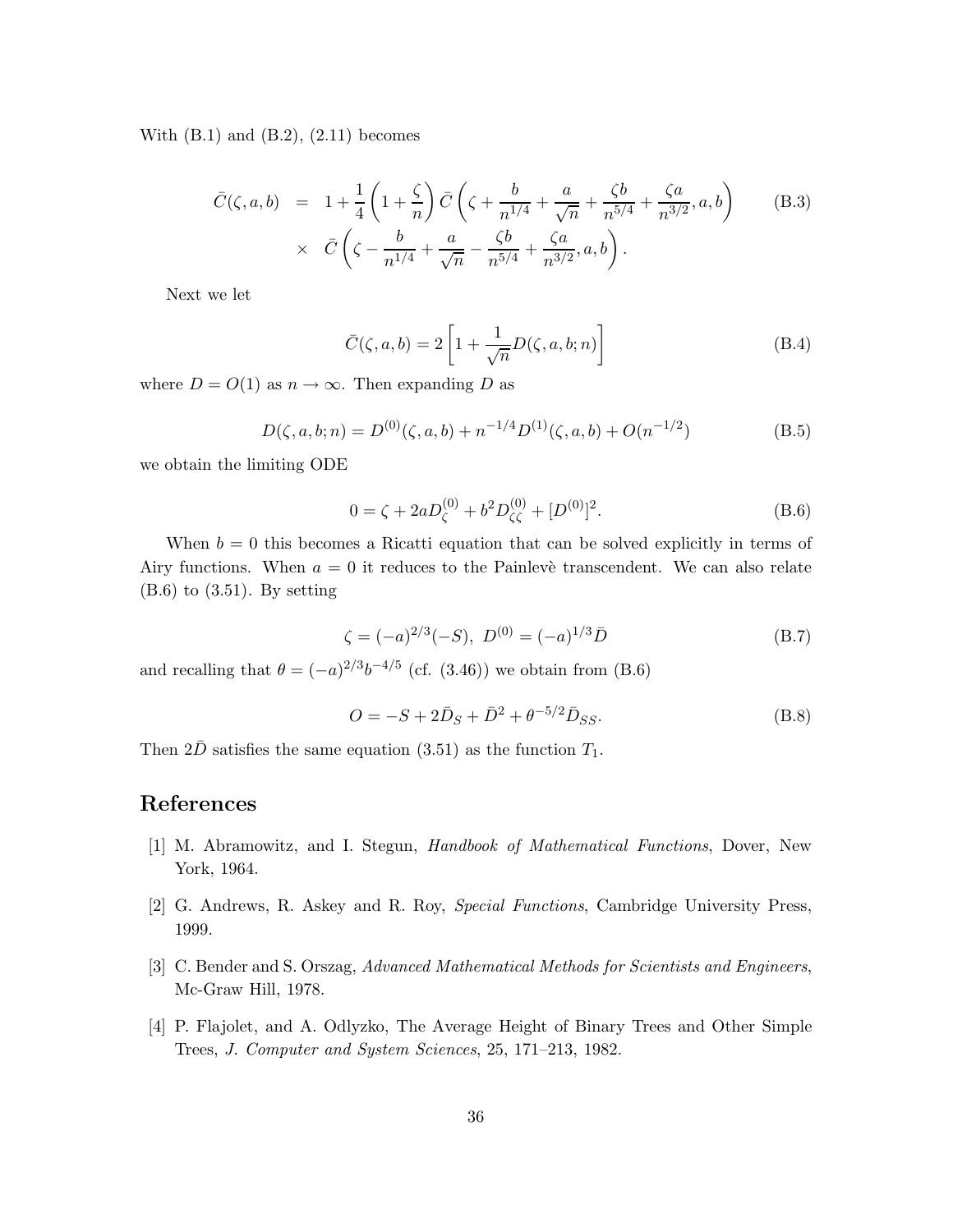- [5] P. Flajolet, P. Poblete, and A. Viola, On the Analysis of Linear Probing Hashing, *Algorithmica*, 22, 490–515, 1998.
- [6] P. Flajolet and R. Sedgewick, *Analytical Combinatorics*, in preparation.
- [7] E. L. Ince, *Ordinary Differential Equations*, Dover, New York 1956.
- [8] S. Janson, Left and Right Pathlengths in Random Binary Trees, preprint, 2004.
- [9] J. Kim and B. Pittel, Confirming the Kleitman–Watson Conjecture on the Largest Coefficient in a *q*-Catalan Number, *J. Comb. Theory*, Ser. A, 92, 197-206, 2000.
- [10] C. Knessl and W. Szpankowski, Quicksort algorithm again revisited, *Discrete Math. Theor. Comput. Sci.*, 3 43–64, 1999.
- [11] C. Knessl and W. Szpankowski, Enumeration of Binary Trees, Lempel-Ziv'78 Parsings, and Universal Types, *Proc. of the Second Workshop on Analytic Algorithmics and Combinatorics*, (ANALCO04), Vancouver, 2005.
- [12] D. E. Knuth, *Selected Papers on the Analysis of Algorithms*, Cambridge University Press, Cambridge, 2000.
- [13] D. E. Knuth, *The Art of Computer Programming. Fundamental Algorithms. Combinatorial Algorithms*, Vol. 4, 2004; see http://www-cs-faculty.stanford.edu/ knuth/news.html.
- [14] G. Louchard, The Brownian Excursion Area: A Numerical Analysis, *Comp. & Maths. with Appls.*, 10, 413-417, 1984.
- [15] J-F. Marckert, The Rotation Correspondence is Asymptotically a Dilatation, *Random Structures & Algorithms*, 24, 118-132, 2004.
- [16] G. Seroussi, On Universal Types, *Proc. ISIT 2004*, pp. 223, Chicago, 2004.
- [17] G. Seroussi, "On the Number of *t*-ary Trees with a Given Pathlength", preprint.
- [18] W. Szpankowski, *Average Case Analysis of Algorithms on Sequences*, John Wiley & Sons, New York, 2001.
- [19] L. Tak´acs, A Bernoulli Excursion and its Various Applications, *J. Appl. Probab.*, 23, 557-585, 1991.
- [20] L. Takács, Conditional Limit Theorems for Branching Processes, *J. Applied Mathematics and Stochastic Analysis*, 4, 263-292, 1991.
- [21] L. Takács, The Asymptotic Distribution of the Total Heights of Random Rooted Trees, *Acta Sci. Math. (Szegad)*, 57, 613-625, 1993.